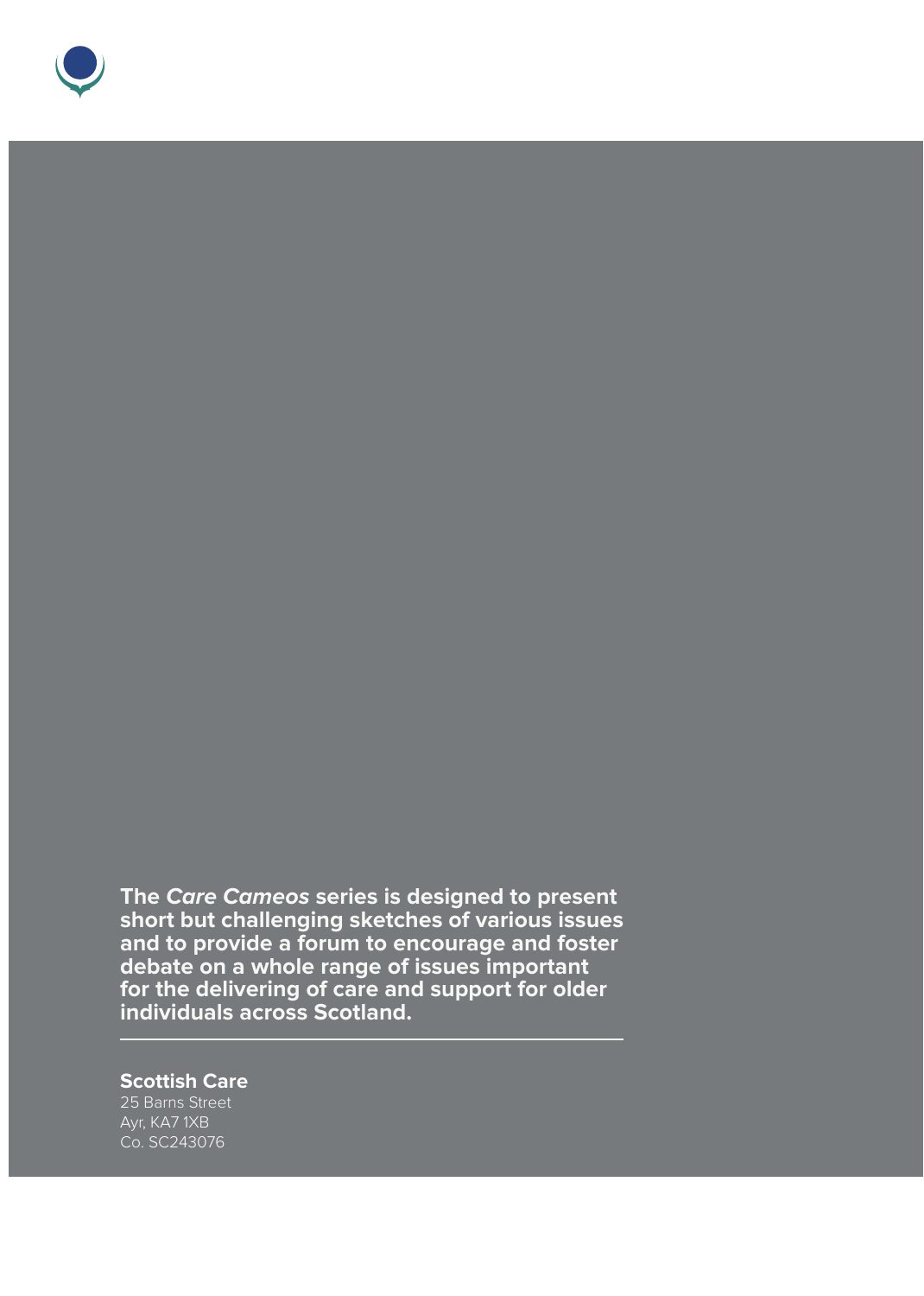



# **SPIRITUAL CARE IS EVERYONE'S BUSINESS**

## **A CARE CAMEO**

**WWW.SCOTTISHCARE.ORG WWW.SCOTTISHCARE.ORG** 

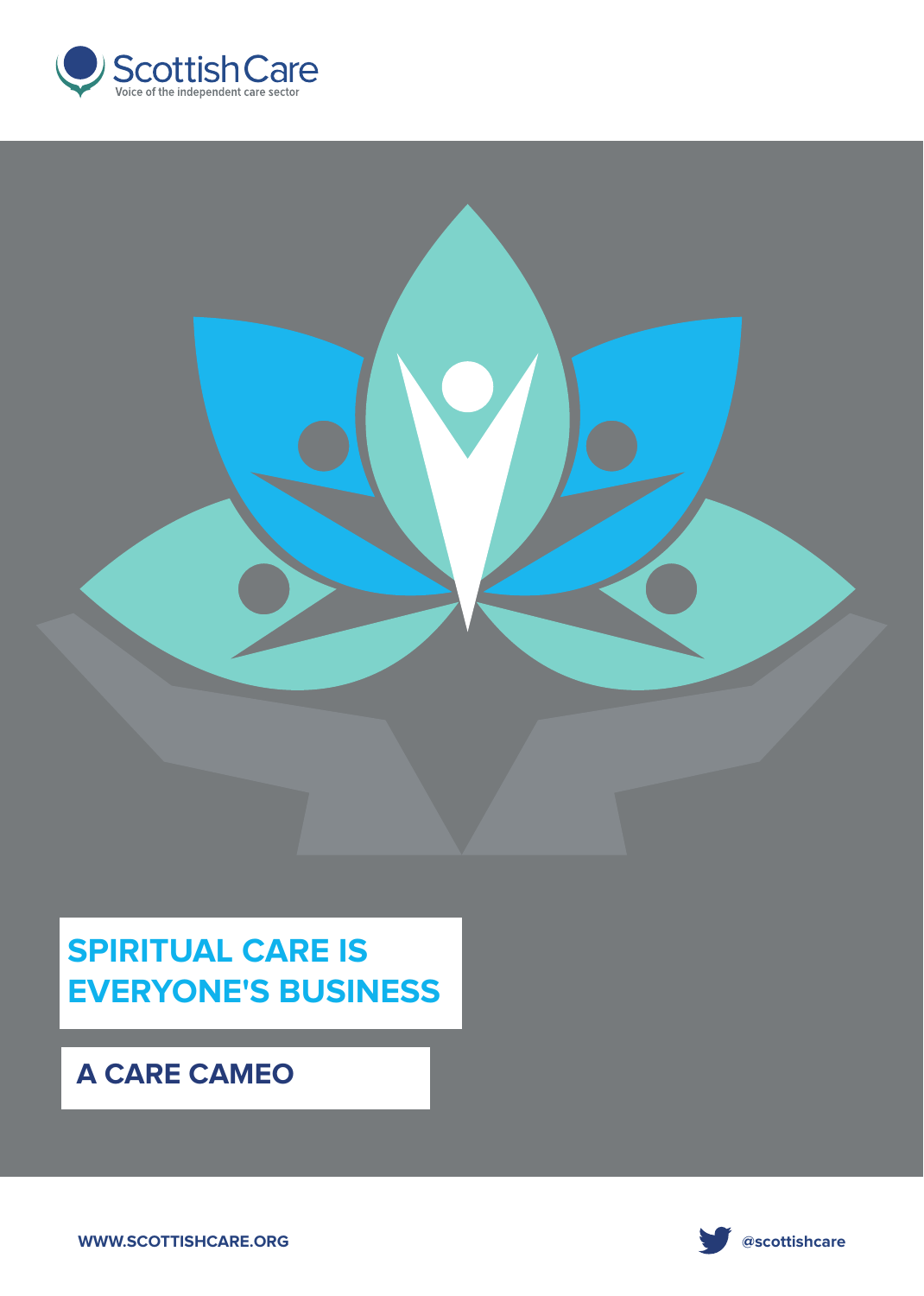

# **Preface**

**Welcome to Scottish Care's latest Care Cameo.**

**Its central theme is spirituality and spiritual care.** 

**As will be clear once you start exploring this Cameo, there are many divergent views on what is meant by 'spirituality' and also what it means to offer and deliver 'spiritual care'. This is for some people a difficult area both to explore and to engage with and that is precisely why we are dedicating this Cameo to this important issue.**

**Spirituality has to do with the heart and pulse of being human. It is the soundless language which communicates our deepest emotions of love, anger, fear and belonging. It is the rhythm which gives form to many of our innermost thoughts and feelings. It is the space where we rest in the awareness of meaning beyond comprehension and experience beyond description. To offer spiritual care is to give opportunity, time and place to enable an individual to explore and to express who they are as a human individual.**

**As we seek to embed a human rights-based approach to care and support through the new National Care Standards it is an important that we not only understand the role of formal religion and belief systems but wider understandings of spirituality. As a care sector and as carers we need continuously to explore what this may mean for the work we do and the services we offer.**

**I am therefore delighted and grateful that we have three authors who are steeped in spirituality and spiritual care offering their insights, research and perspective in this publication. I have no doubt it will raise as many questions as it will seek to offer answers, but I hope you will find it, as I have, a thoroughly interesting and thought-provoking piece of work which is all about putting the individual and their holistic needs at the heart of person-led care and support.**

**Dr Donald Macaskill**

**CEO, Scottish Care** 

**@DrDMacaskill**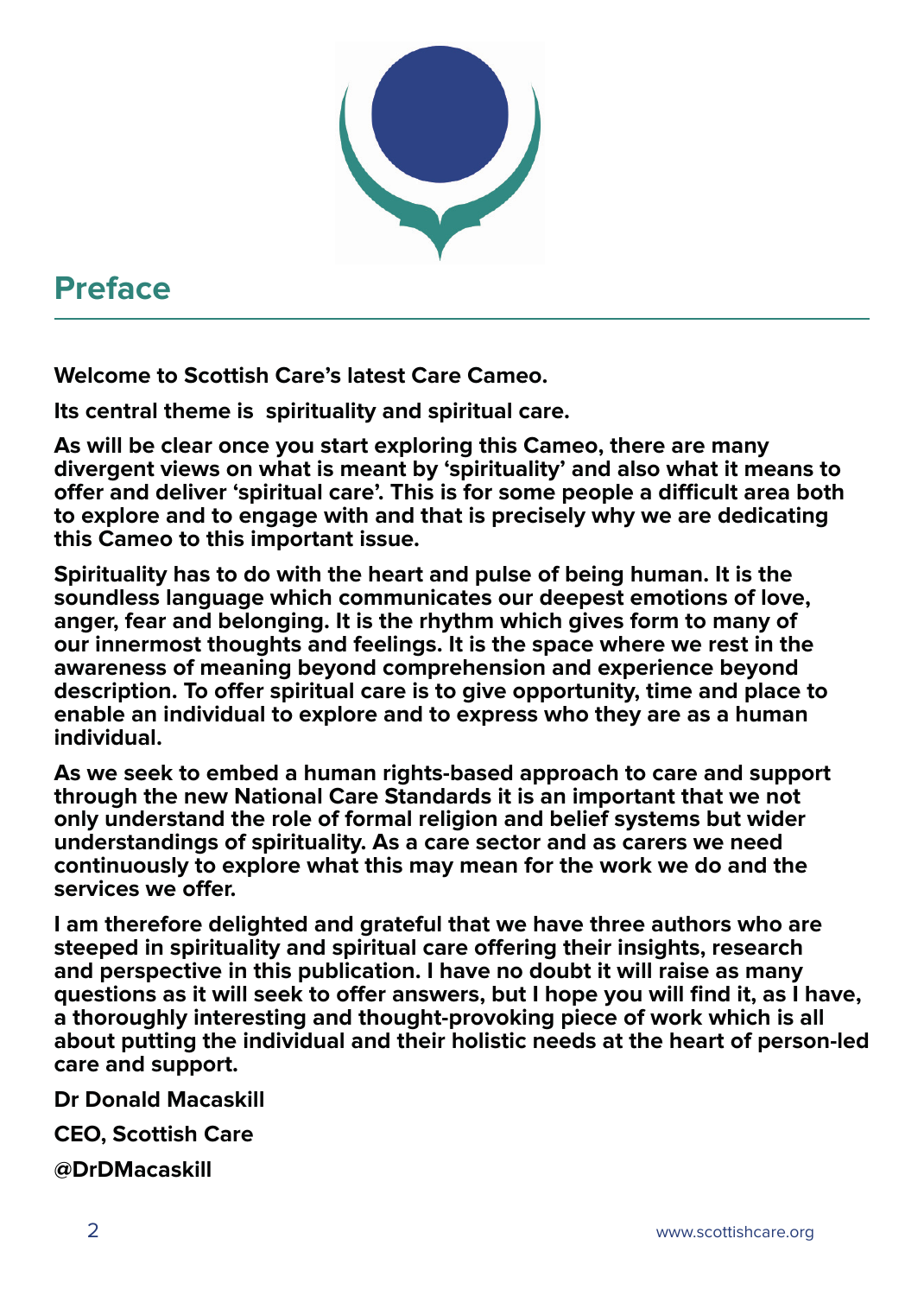## **About the Authors**

**Maureen O'Neill** has been the Director of Faith in Older People for the past 10 years. She is responsible for stimulating research and educational approaches to developing greater awareness of spiritual care. She has been a contributor to several research projects with health and social care staff around spiritual care and organised events, seminars and conferences to highlight issues around spiritual and palliative care, the role of faith communities in relation to dementia, loneliness and isolation. She is the co-author with Harriet Mowat of 'Spirituality and Ageing: implications for the care and support of Older People (2013) IRISS Insights (19).

**Simon Jaquet**, Director of Simon Jaquet Consultancy Services Ltd, has been a youth worker, manager, volunteer, chief executive, and board member. He has worked in the third sector for 40 years, including as founder and director of Fast Forward Positive Lifestyles Ltd 1987 - 2001 and Chief Executive of YouthLink Scotland 2001 - 2004. He set up Simon Jaquet Consultancy Services Ltd in 2004. Working at the interface between the third and public sectors, he specialises in research, evaluation, and organisational development.

**Dr Lesley Greenaway** is an experienced researcher, evaluator, facilitator and training consultant working in a range of health, care and third sector organisations including Community Food and Health Scotland, Includem, Scottish Health Council, Evaluation Support Scotland and Cashback for Communities. She has worked for over 30 years in the voluntary and community sectors in Scotland leading the design and delivery of innovative learning and training to support professional practice including: action learning, online learning, resources and toolkits, and accredited programmes and modules. She completed her doctoral studies in 2016 at the University of Dundee, School of Education and Social Work, where she is an Honorary Research Fellow.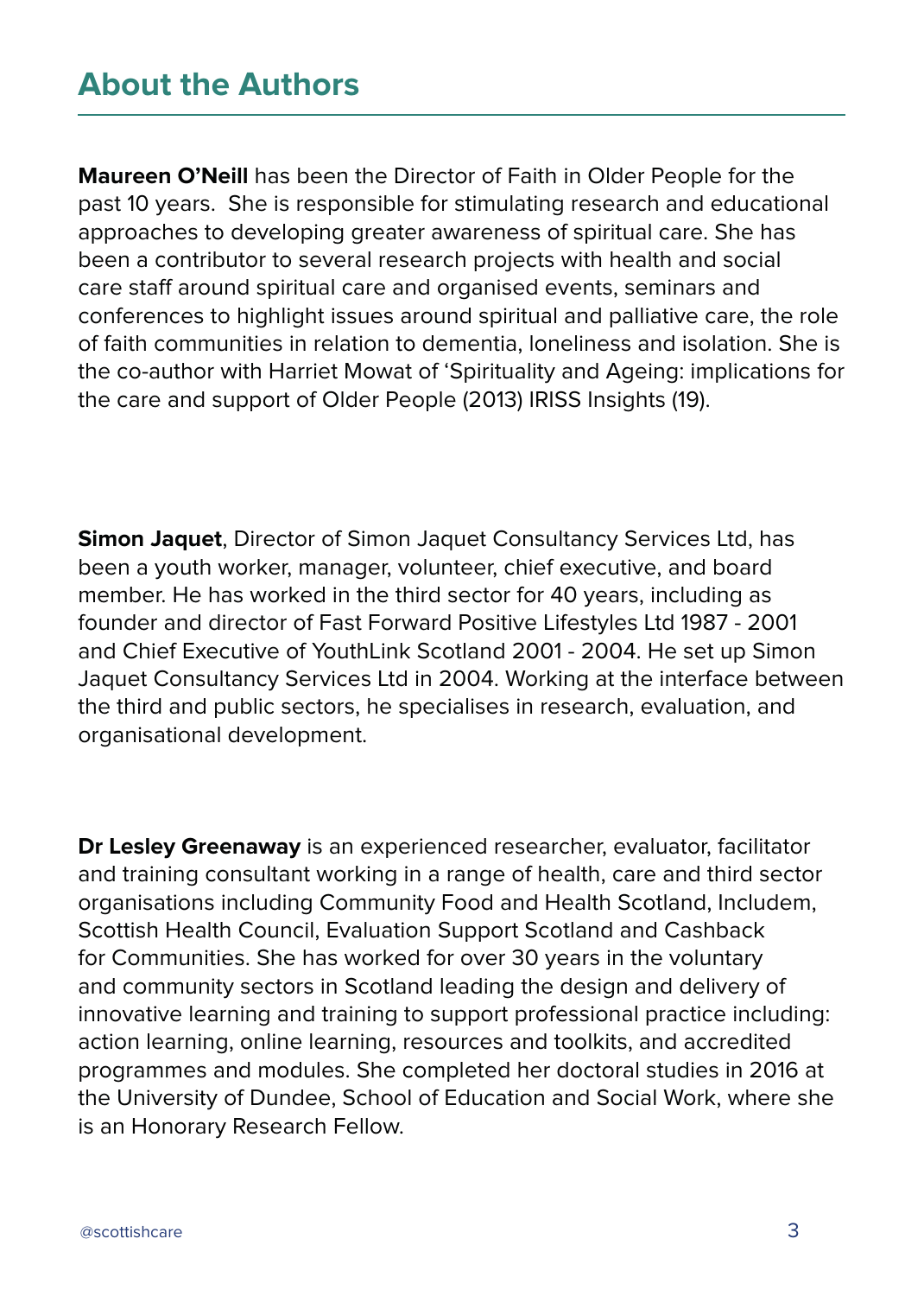Spiritual care is often seen as a difficult concept. The initial perception of many people is to equate it solely with religion; thus, if they do not have a faith, they don't consider it to be relevant. This ignores the fact that faith may be of great importance to the person for whom they care. However, they often fail to recognise that they are in fact delivering spiritual care in the broadest sense - without consciously realising it.

Defining spiritual care is complex and many definitions are used, but fundamental to all of them is 'what gives meaning and purpose to our lives and how we express it'.

In this Care Cameo we aim to highlight what spiritual care means: why it is important; what our research has shown; and, how we are developing educational tools to assist staff in social care to meet the spiritual care needs of those they care for.

The article is based on current projects developed by Faith in Older People (FiOP) and has contributions from three authors who have been involved in the different aspects. FiOP is a voluntary organisation whose aim is to 'develop a stronger understanding of the importance of the spiritual dimension to the well-being of older people'. We stimulate research, training, education and policy development in collaboration with a range of individuals and organisations.

The article has three distinct but complementary contributions:

Part 1, the introduction, aims to give a general overview of how spiritual care is defined and its relevance in current Scottish Government policy (Maureen O'Neill, Director Faith in Older People).

Part 2 describes the results of the mapping exercise undertaken in care homes in Scotland as part of a FiOP project to ascertain the understanding of spiritual care and how it is delivered (Simon Jaquet, Simon Jaquet Consultancy Services Ltd).

Finally, Part 3 recounts the development and implementation of an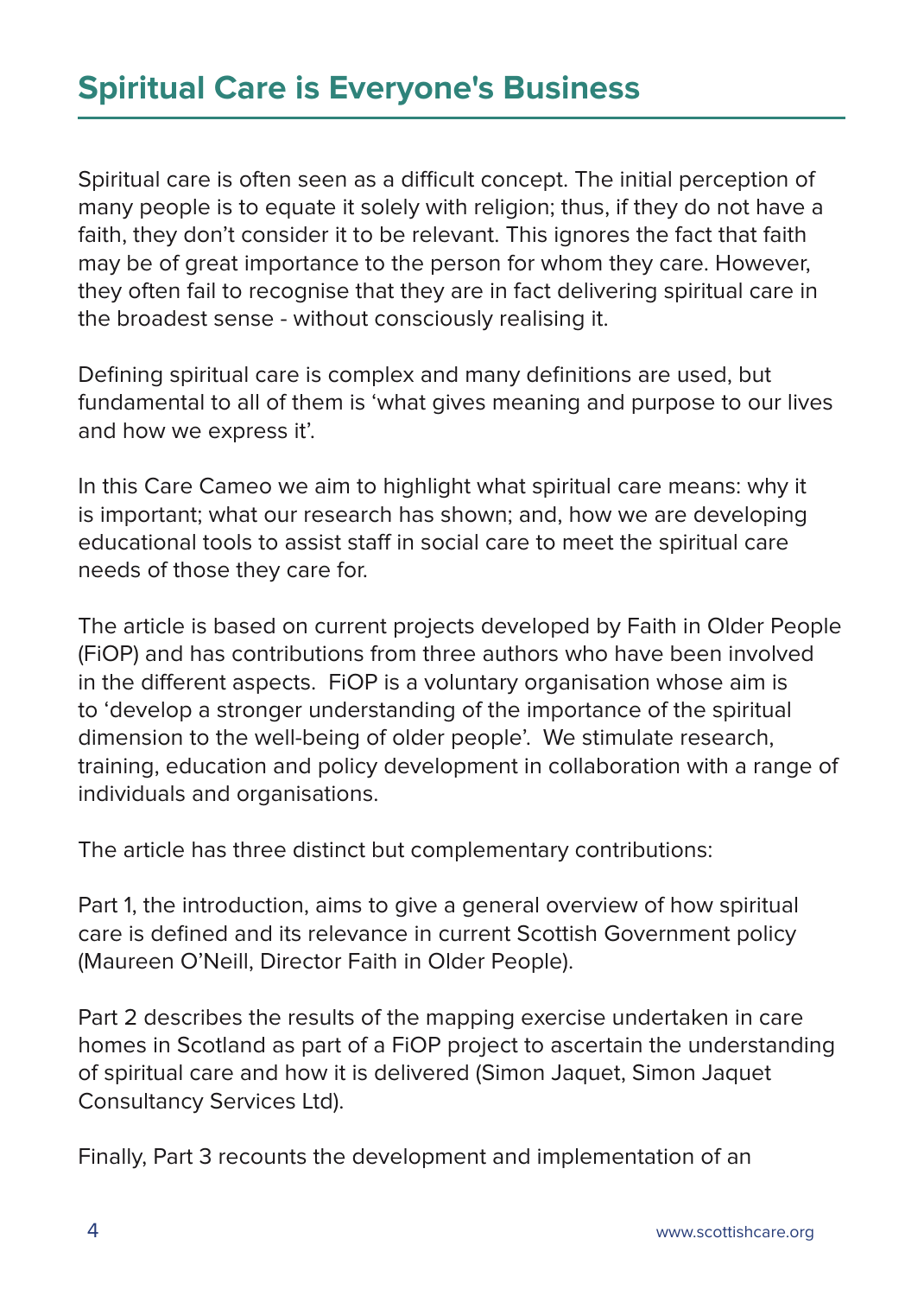eLearning course, drawing on the evidence from FiOP's current and past research and consultation (Lesley Greenaway, Evaluation and Professional Development Services).

FiOP is grateful to all our stakeholders in this work. These are drawn from statutory, independent and voluntary organisations who have informed, critiqued and supported our work. We are also grateful to the Scottish Government, The Life Changes Trust and the Queensberry House Trust for funding different elements of this work.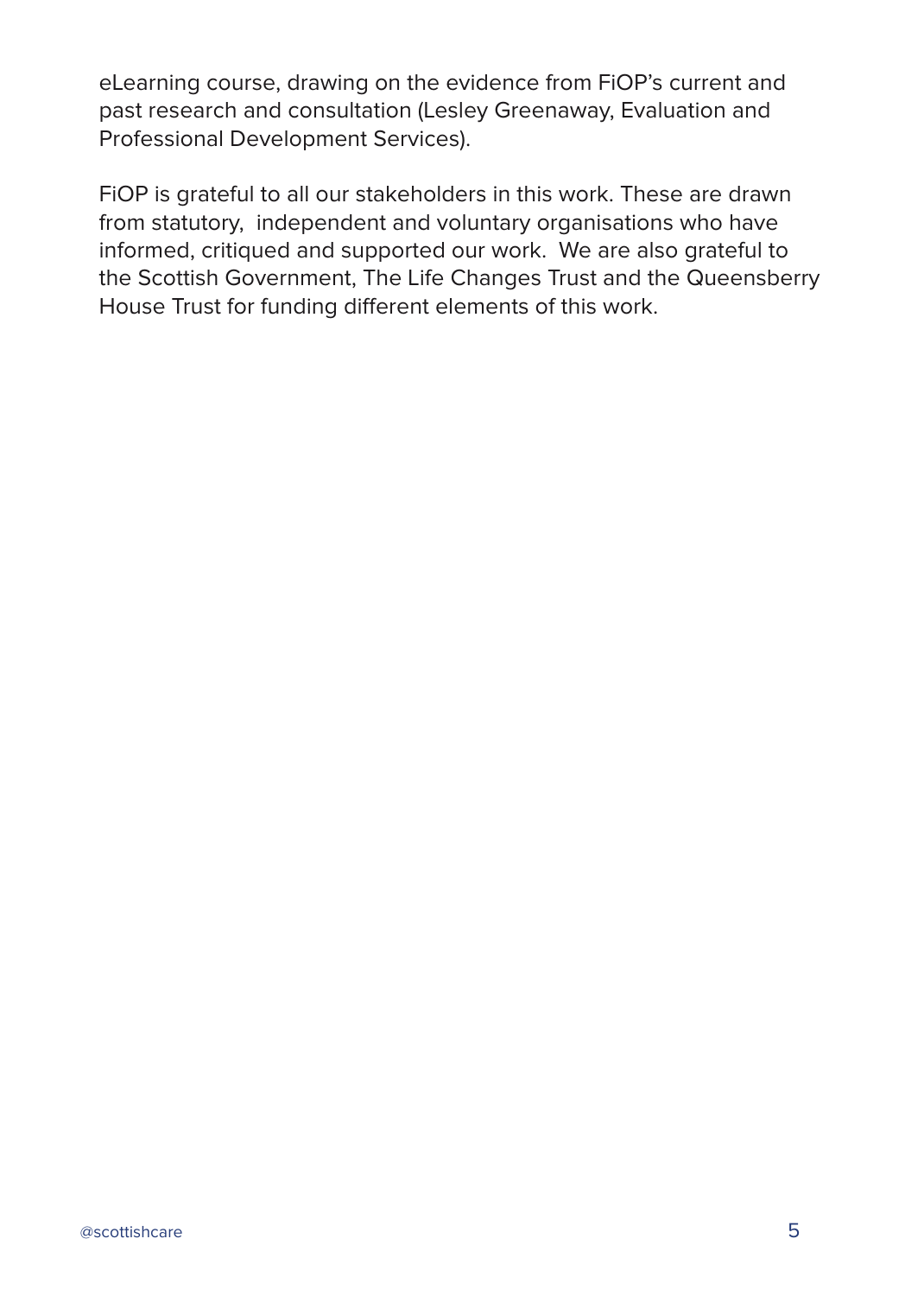# **Maureen O'Neill**

Understanding the spiritual needs of an individual is fundamental to person-centred care. "Spiritual care is that care which recognises and responds to the needs of the human spirit when faced with trauma, ill health or sadness" (NHS Education for Scotland, (NES)<sup>1</sup>. It is where each of us builds our resilience to the challenges which we face throughout life and is unique to each of us. It is what motivates and sustains us. We often talk about a spirited person who brings energy into coping with life in general. Defining spiritual is not easy because it is specific to an individual, so the following definition helps to encompass some key elements.

"We mean the search for that which gives zest, energy, meaning and identity to the person's life, in relation to other people and the wider world." (Froggett and Moffett)2

This definition embodies the need to understand what has built a person's identity and sense of belonging and how this can be nurtured in a changed environment. It emphasises the importance of relationship; having a sense of purpose and meaning to make each day worthwhile, whatever diminishment is being faced and why having an opportunity to see more widely than an immediate environment is essential to well-being. This is the basis of compassionate care.

The importance of spiritual care is increasingly acknowledged in Scottish Government policy which upholds the World Health Organisation's definition 'that health is not just the absence of disease but is a state of physical, psychological, social and spiritual well-being."3 .

Just as spiritual care is important in the care of individuals, so it is for staff who must be supported when their work embraces end-of-life care, dying and death, and the demands of a stressful environment. The Scottish Care

1 Spiritual Care Matters NHS Education for Scotland (NES) 2007.

 2 Froggatt K and Moffitt L (1997) Spiritual needs and religious practice in dementia care. State of the Art in Dementia Care, London: Centre for Policy on Ageing (Ed. M. Marshall). 3 WHO 1948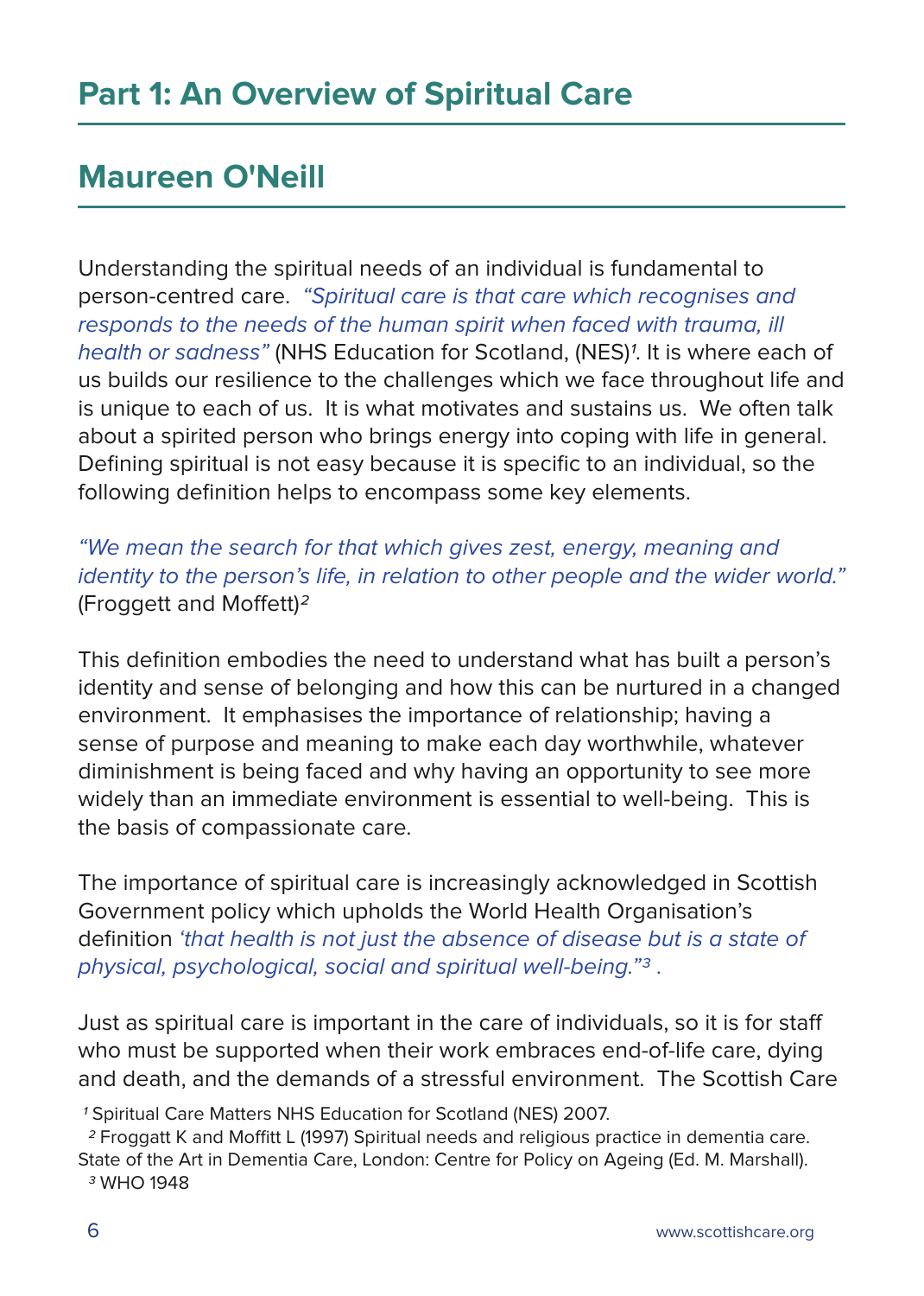Report 'Trees that bend in the wind' (2016) highlights the role played by staff in considering someone's end-of-life issues, and in triggering those important conversations. But this resource "has to be recognised, nurtured and valued". A greater understanding of the spiritual dimension can help to increase confidence in these conversations which includes religion but acknowledges that it is so much wider.

"Faith is so important … that interests me. When I was younger, you were either Church of Scotland or Catholic. It is wider now" (from Trees that Bend in the Wind)4.

Remen stated that:

".. the expectation that we can be immersed in suffering and loss daily and not be touched by it is as unrealistic as expecting to be able to walk through water without getting wet".<sup>5</sup>

The Scottish Care Report talks about caring for the 'soul', from where we draw our beliefs - whether religious or not. The stumbling block around spiritual care is that it is seen as being only about 'religion' and not the wider dimension of belief and culture. This can lead to the rejection of spiritual care because there may be little or no understanding of, or interest in, faith, and a lack of understanding as to what might really matter to someone within the wider perspective of spiritual care.

The following extract from 'Spiritual Care Matters' (NES 2007) sums up what we should look for in understanding how spiritual care contributes to our sense of identity, wholeness and belonging.

"A person's spirituality is not separate from the body, the mind or material reality, for it is their inner life. It is the practice of loving kindness, empathy and tolerance in daily life. It is a feeling of solidarity with our fellow humans while helping to alleviate their suffering. It brings a sense of peace, harmony and conviviality with all. It is the essence and significance behind all moral values and virtues such as benevolence, compassion, honesty, sympathy, respect, forgiveness, integrity, loving kindness towards

<sup>4</sup> Trees that Bend in the Wind, Scottish Care.2016

<sup>5</sup> Remen, RN (2006) Kitchen Table Wisdom, Stories that Heal; Riverhead Trade.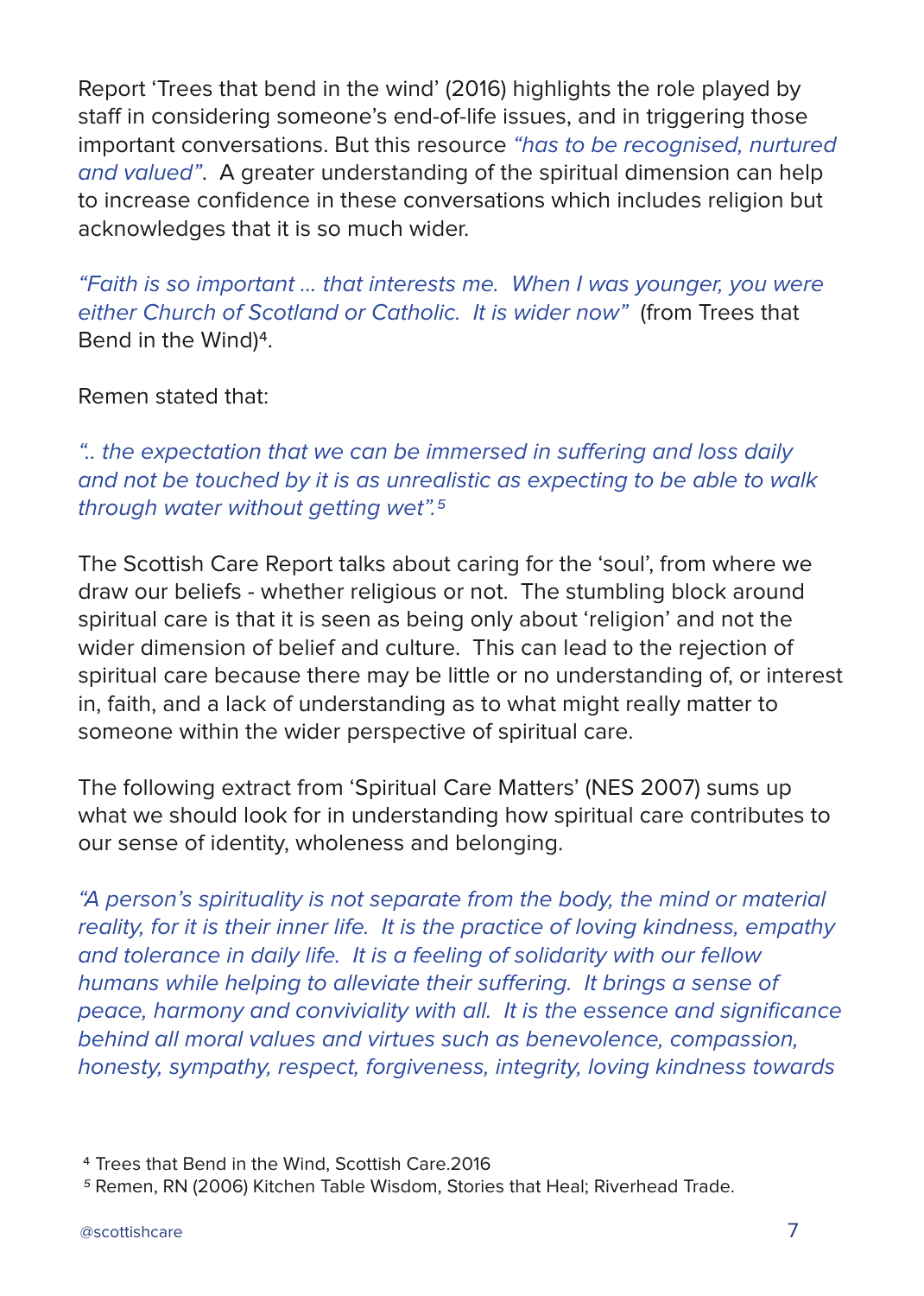strangers and respect for nature. Spirituality creates and connects these virtues. This is what lies behind moral intuition. It is about knowing and experiencing deep meaning and connection behind apparently random events and processes such as illness and an awareness of human vulnerability". (Spiritual Care Matters, NES 2007)

The NHS defines spiritual care as being given in a one-to-one relationship and is completely person centred. Religious care is given in the context of a shared religious belief, with values of their own faith community. Both are about spiritual comfort. To truly provide person centred care we must gain a strong understanding of a person's fundamental values. We do not need to share them, and it is not for us to judge them, but to appreciate that they are the basis for the way in which someone has lived their life.

# **Spiritual care in government policy**

There is increasing emphasis on human rights in Government policies which have an emphasis on 'the need for people to be accepted and valued whatever their needs, ability, gender, age, faith, mental health status, race, background or sexual orientation' and that their human rights are protected<sup>6</sup>. The principles set out in the standards - dignity and respect, compassion, inclusion, responsive care and support, and well-being - all underpin the spiritual dimension. This focus on spiritual well-being is present in the National Dementia Strategy for Scotland, the Palliative Care Delivery Strategy and the person-centred approach, as they encompass the principles set out in the standards.

Person-centred care puts a strong emphasis on involvement of individuals in the planning of their care and recognises that the range of their needs are 'more than medicine'. This theme is echoed in the Strategic Framework on Palliative and End-of-Life Care (2015) which has as a third principle: Each individual person's physical, psychological, social and **spiritual** needs are recognised and addressed as far as possible7. This is further emphasised within the WHO definition of palliative care:

<sup>6</sup> Health and Social Care Standards; My Support, My life. Scottish Government 2017.

<sup>7</sup> Scottish Government Strategic Framework on Palliative and End of Life Care (2015)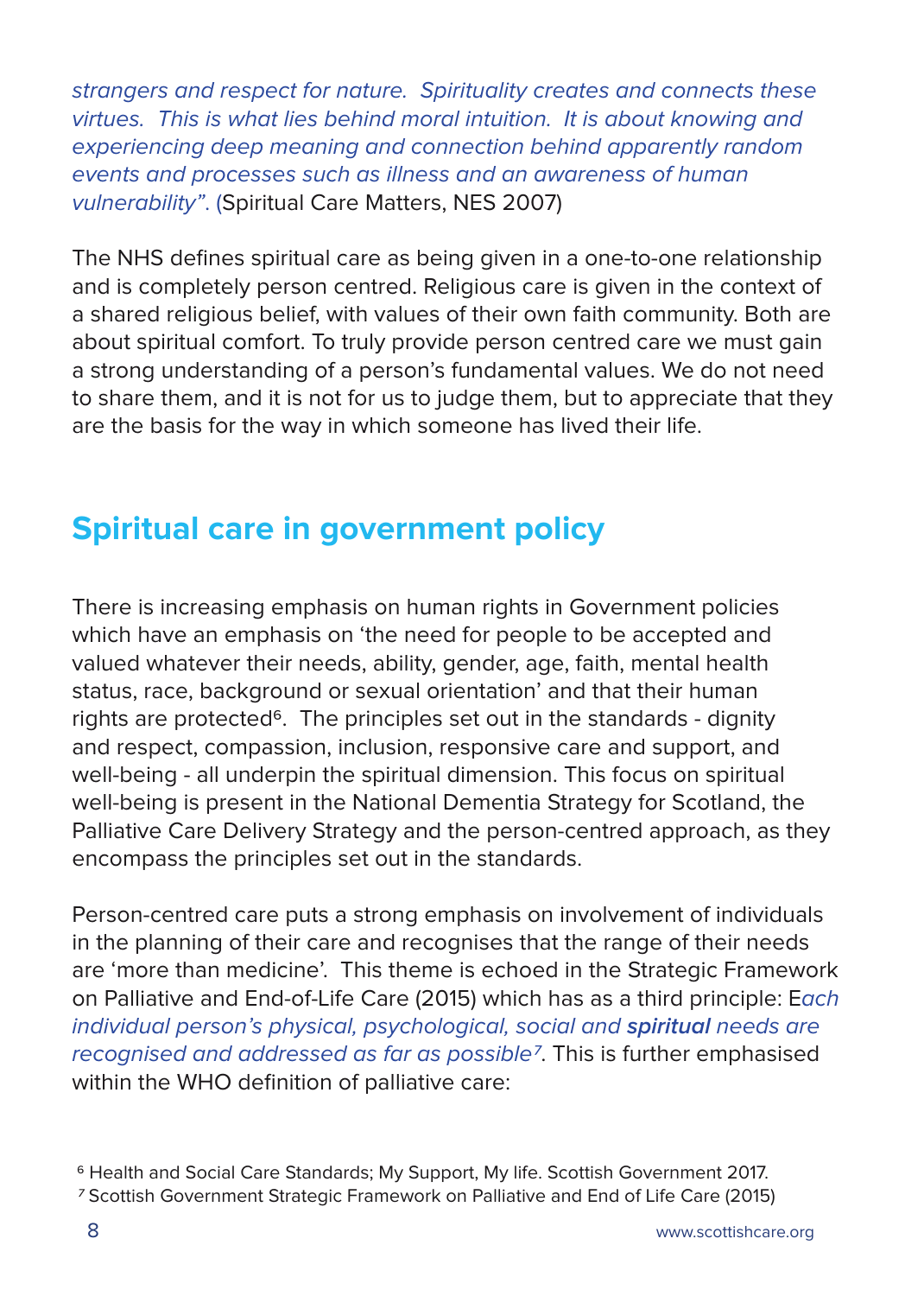'Palliative care is an approach that improves the quality of life of patients (adults and children) and their families who are facing problems associated with life threatening illness. It prevents and relieves suffering through the early identification, correct assessment and treatment of pain and other problems whether physical, psychological or **spiritual.**'8

It is essential that a focus on the spiritual becomes part of everyday practice, so that staff are confident about managing those existential conversations about the end of life and enabling those in their care to voice their hopes and anxieties about dying, whether in the context of religion or not.

# **Spiritual care in practice**

It is all very well looking at the theoretical and policy aspects of spiritual care, but what does it mean in practice?

First, we must acknowledge that person-centred care is inclusive of spiritual care, and then find the means to elicit what this means for the individual. This involves:

- Spending time with someone and being particularly attentive to their needs. This was described by a participant in a FiOP research project as a 'sink moment' when someone asks or comments on an issue of critical important to them because they feel safe in disclosing this critical information. It is so easy to pass this moment over because time is pressing and there is a lot to do, but for the individual this is a lost moment.
- Careful listening is good spiritual practice, contributing to the person feeling supported, bringing hope and a sense of meaning and purpose.
- Being able to experience and enjoy the outside world sun, rain, the earth – experiencing being part of something bigger as well as the contribution to health and well-being that it brings.
- Music and singing, which are well documented as stimulating spiritual well-being. This can include well remembered hymns and songs.
- For those of faith, continuity with familiar rituals and routines sustains both memory and well-being, with the use of familiar signs and symbols playing a key role.

8 World Health Organisation (2014). Strengthening of palliative care as a component of integrative treatment within the continuum of care.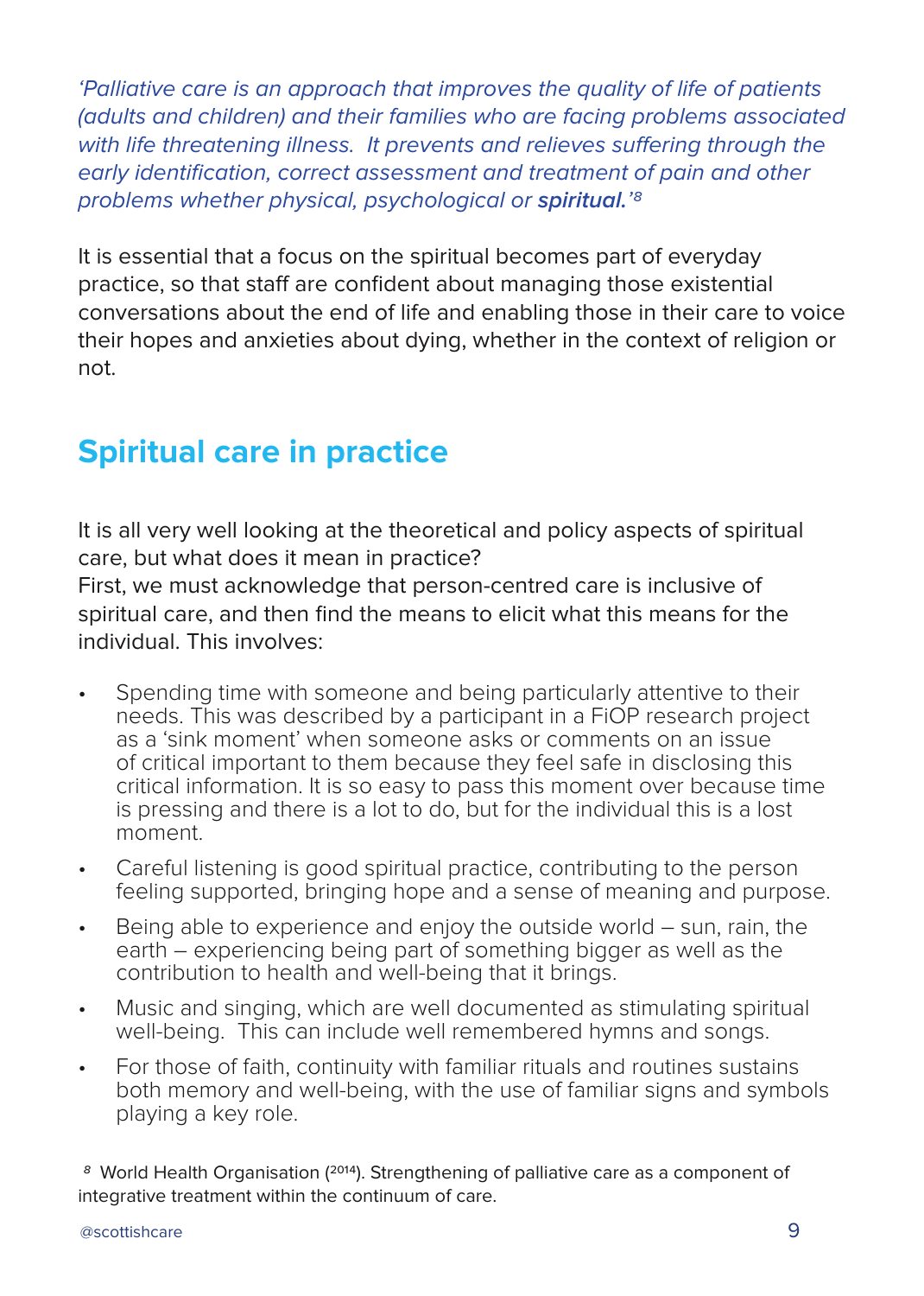• Encouragement to tell their story with the use of photographs, and involving family and friends

Secondly, caring for the spirit must be a two-way process. Staff members need to understand and recognise their own ways of coping, what motivates and gives them strength, so that they have a keener appreciation of this dimension within those for whom they care.

Equally our institutions and systems need to acknowledge the importance of spiritual care and how it sustains both cared for and carers. This includes how reflection is included in daily practice, creating a space to consider how the events of the day have made an impact on them, or developing group reflective practice to develop mutual support. The latter would need careful guidance to ensure that the process is supportive and constructive not critical or dismissive.

Making use of such approaches opens the way to fulfilling a variety of spiritual needs which need to be addressed at end of life. The following needs were identified by Koenig, 1994)<sup>9</sup>, particularly in relation to older people, but which are relevant to everyone receiving care.

- The need for support in dealing with loss
- The need to overcome circumstances
- The need to be forgiven and forgive
- The need to find meaning, purpose and hope
- The need to love and serve others
- The need for unconditional love
- The need to feel God is on their side
- The need to be thankful.
- The need to prepare for death and dying
- The need for continuity
- The need for support for religious behaviours
- The need to engage in religious behaviours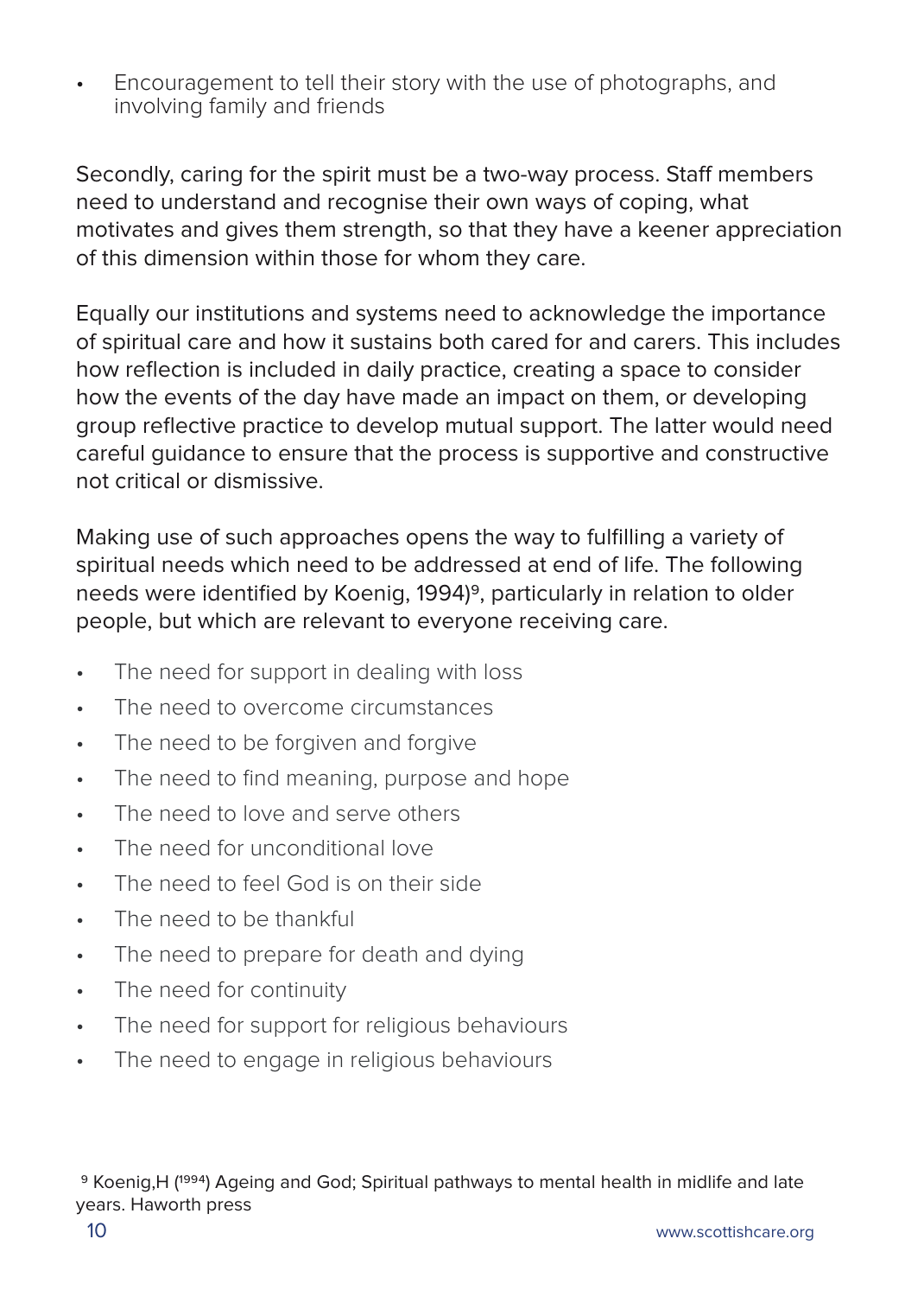In a small study undertaken by Helen Welsh for FiOP<sup>10</sup>, using these needs, the following priorities emerged. These highlighted the fact that the different staff roles within a residential care setting had different concerns and perceptions of spiritual needs.

| <b>Managers</b> |                                                                                                                       | <b>Senior Carers</b> |                                                                                        | Activity<br>Co-ordinators |                                                                                                                                    |
|-----------------|-----------------------------------------------------------------------------------------------------------------------|----------------------|----------------------------------------------------------------------------------------|---------------------------|------------------------------------------------------------------------------------------------------------------------------------|
| $\bullet$<br>٠  | Personal dignity and a<br>sense of worthiness<br>Continuity<br>Preparing for death<br>and dying<br>Unconditional love | $\bullet$<br>٠<br>٠  | Continuity<br>To find meaning,<br>purpose and hope<br>Preparing for death<br>and dying | ٠<br>٠                    | Personal<br>dignity and<br>a sense of<br>worthiness<br>To find<br>meaning,<br>purpose and<br>hope<br>Rising above<br>circumstances |

### **Table 1: Different priorities identified by different care staff roles**

Welsh found that the low ranking for 'preparing for death and dying' was surprising given that all staff members in care homes live with the daily inevitability that the people they are working with will die in the relatively near future. This could be a defence mechanism on the part of staff, or a desire not to upset the person they care for. The need for staff to be aware of their own spiritual care needs is paramount if they are to identify and meet those of the residents.<sup>11</sup>

A further study undertaken by Faith in Older People (2017)12 confirmed the difficulty staff had in understanding spiritual care. They also had a tendency to equate it solely with religion, until getting into deeper discussion. Four key themes and responses emerged from the study:

**The use of time versus task**. It was important to use the time when personal tasks such as bathing, were being undertaken, to further evolve the person's story on which person-centred care could develop.

<sup>10</sup> Welsh; H. Addressing the spiritual needs of older people in care homes'  $(2015)$  for Faith in Older People

<sup>11</sup> Welsh, Whittick and Mowat  $(2006)$ ; Resisting the Institution: a report on two studies: Abuse of older people in residential care and spiritual needs of older people in residential care'. <sup>12</sup> Aird, R and O'Neill, M (<sup>2017</sup>) 'Spiritual Care Education in the Hospital Based Complex Clinical Care Units; an appreciative enquiry

exportishcare. The set of the set of the set of the set of the set of the set of the set of the set of the set of the set of the set of the set of the set of the set of the set of the set of the set of the set of the set o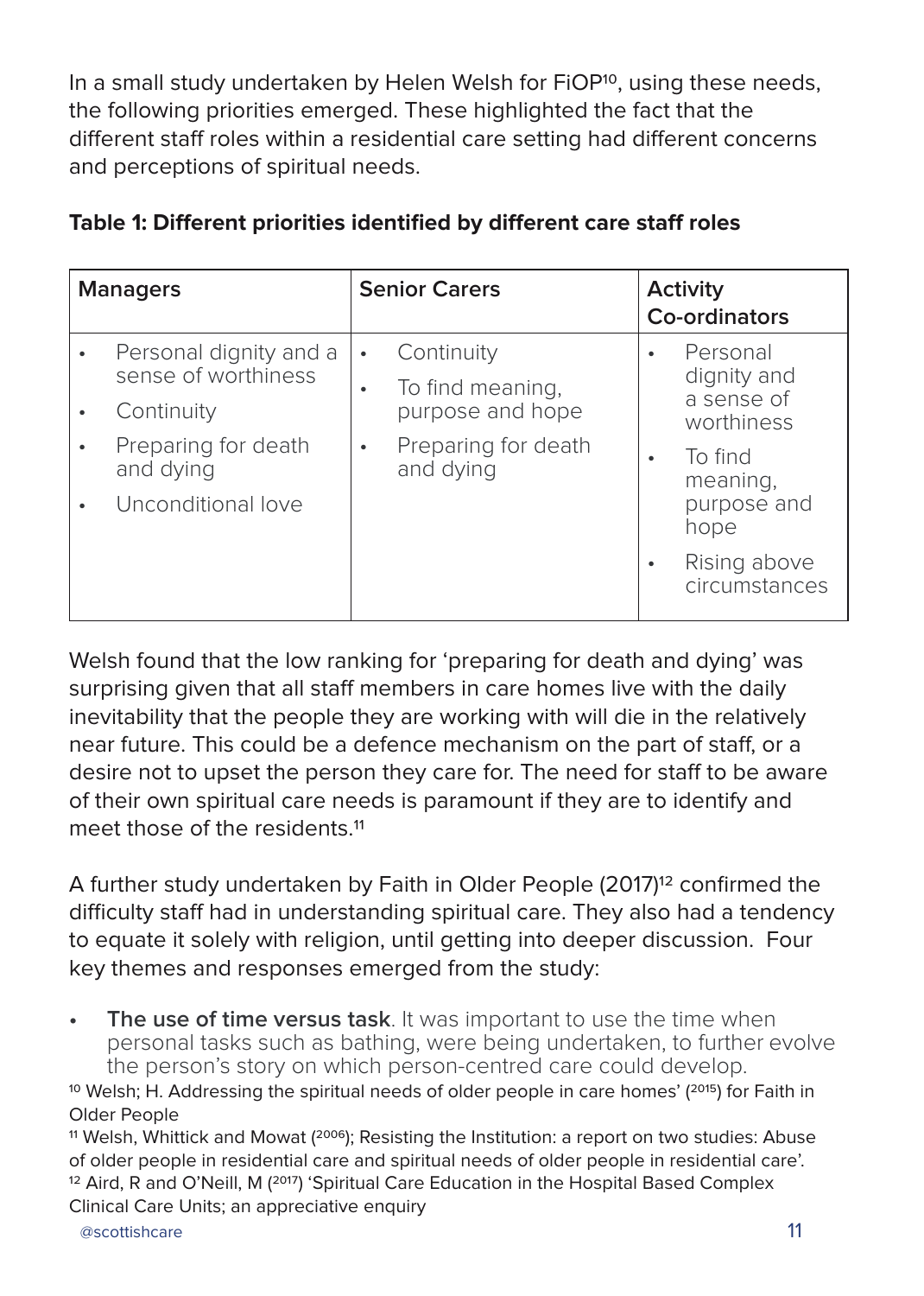- **• Person-centred care and the inclusion of spiritual care. "Until going to university I had only thought of spiritual care as meaning religion. But now I understand that it is broader and depends on what each patient wants and what provides comfort – or spiritual comfort and this means enough time for each person to be understood and what is important to them, what they have done or were like in the past"**
- **Spiritual care education.** The extent to which it is available and accessible for health and social care staff and given a level of priority. It was clear from the interviews that there was a lack of education around spiritual care although there were resources available about which there was little knowledge. **"Although the SVQ had contained some information about spiritual care it had no depth and really did not lead to a good understanding of either different religions or what is included in spiritual care".** The staff wanted to know more about how to speak to people about their faith without being intrusive and would like to have more contact with the chaplaincy in this respect.
- **• How to engage with the wider community.** For these long-stay units this was a challenge. However, continuing to ensure that the home or unit is part of the wider community is helpful. This encompassed activities like music, outings, pets, massage. This aspect contributes to spiritual well-being, but it requires a specific focus to enable a consistency of activity that suits individuals and increases their opportunity to be engaged.

Individuals feeling lonely and isolated, albeit surrounded by people, was a concern as they are away from their usual surroundings, with people they had not met before who might or might not have similar interests. Individuals are being asked to adapt at a time when they are coping with other changes. The staff recognised this sense of spiritual isolation when one is apart from everything that is familiar. This concern resulted in the need to ensure that patients were 'comfortable' not just physically, but internally secure and able to express themselves in order to achieve spiritual well-being.

## **Supporting the spiritual needs of people with dementia**

Faith in Older People - in collaboration with Aberdeen University, Mowat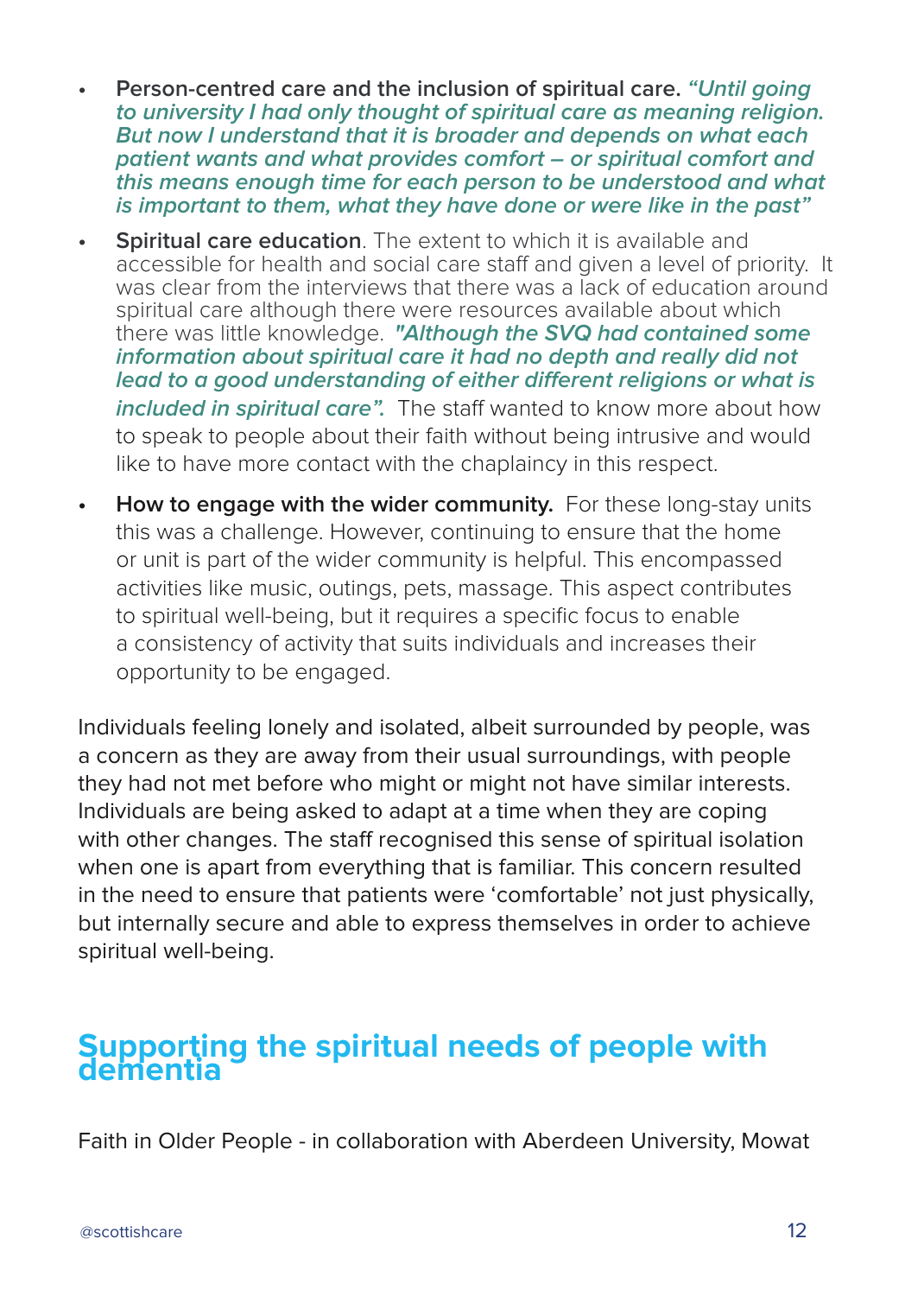Research and Simon Jaquet Consultancy Services - developed a project funded by the Life Changes Trust to map the understanding and delivery of spiritual care in care homes in Scotland, combined with a practical element which highlighted a method of engaging with people experiencing dementia to have their spiritual care needs met. An overview of the mapping exercise will follow in this Cameo.

The 'Purple Bicycle' project is a person-centred spiritual care resource developed by Professor John Swinton and Dr Harriet Mowat at Aberdeen University and brings together caring practices which support the spiritual lives of people with dementia. It consists of a purposeful six step process by which people with dementia can travel alongside those who love and care for them.

Recognising and attending to the spiritual care needs of someone with dementia becomes more complex and requires more time and more attentiveness. 'Being with' someone is a spiritual care act itself, and such practices form the basis of compassionate care and relationships.

To date FiOP has delivered workshops to 50 care home staff both as a residential event and within their own care home. The purposes of the workshops were to provide a good understanding of spiritual care, ageing, and working as a team. The care home team (at least 6 people from each home) develop an action plan to implement when they get back. This action plan is reviewed after agreed intervals.

The core of the project is to gather those closest to the person with dementia in order to tell their story, and to develop a spiritual map from which the agreed action plan can be developed. Each plan would be unique to an individual. It brings together carers, relatives and friends, so they can draw out 'what matters' to the person and what makes a difference to their lives.

The six steps in the Purple Bicycle Project are:

- **1. Building the picture 2. Finding an attentive community**
- **3. Gathering stories 4. Reflecting on the stories**
-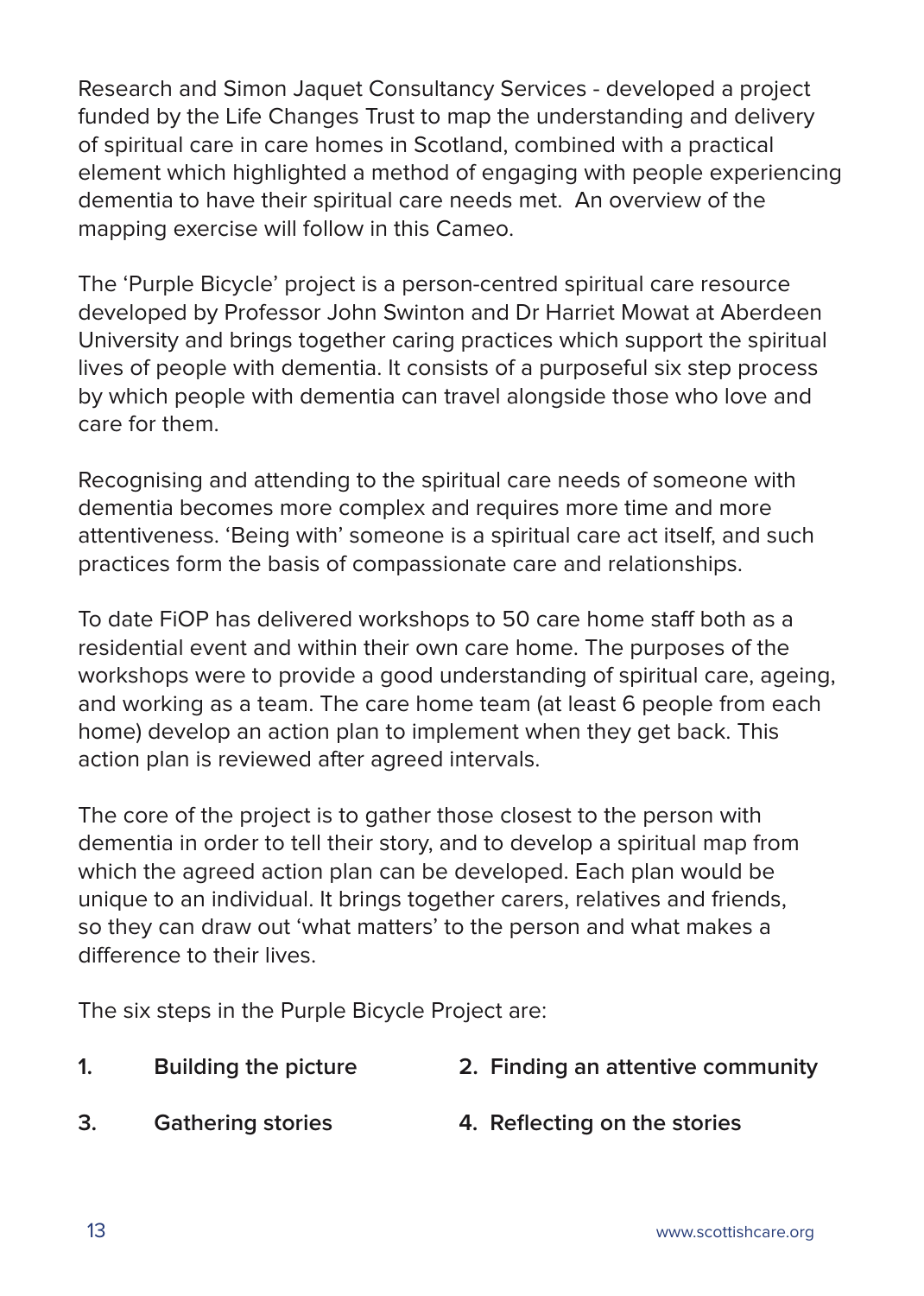### **5. Making a spiritual plan 6. Reflecting, reviewing, revisiting**

The intention of the Purple Bicycle Project is to make life more enjoyable and meaningful for people with dementia, to lift their spirits, and engage those who are closest to them.

Our experience of delivering the workshops is that they are successful and appreciated, but the challenge is, as always, translating the outcomes into practical action. In this context, all the issues highlighted in this Cameo come into play. Spiritual care is happening (although not recognised as such), but distinctive plans are harder to achieve.

## **Conclusion**

Much is written about spiritual care, but it remains a mystery for many in the health and social care professions. This section has focussed on work of a practical nature carried out in Scotland. Our research points to the importance of instilling a better understanding of what spiritual care means and what education can be provided that will stimulate understanding, confidence and competence. The outcomes of the Mapping Exercise are explored next and this is followed by an account of what is being developed by Faith in Older People in order to fill the gap in education, taking account of the issues of time, practical implementation, and personal enhancement.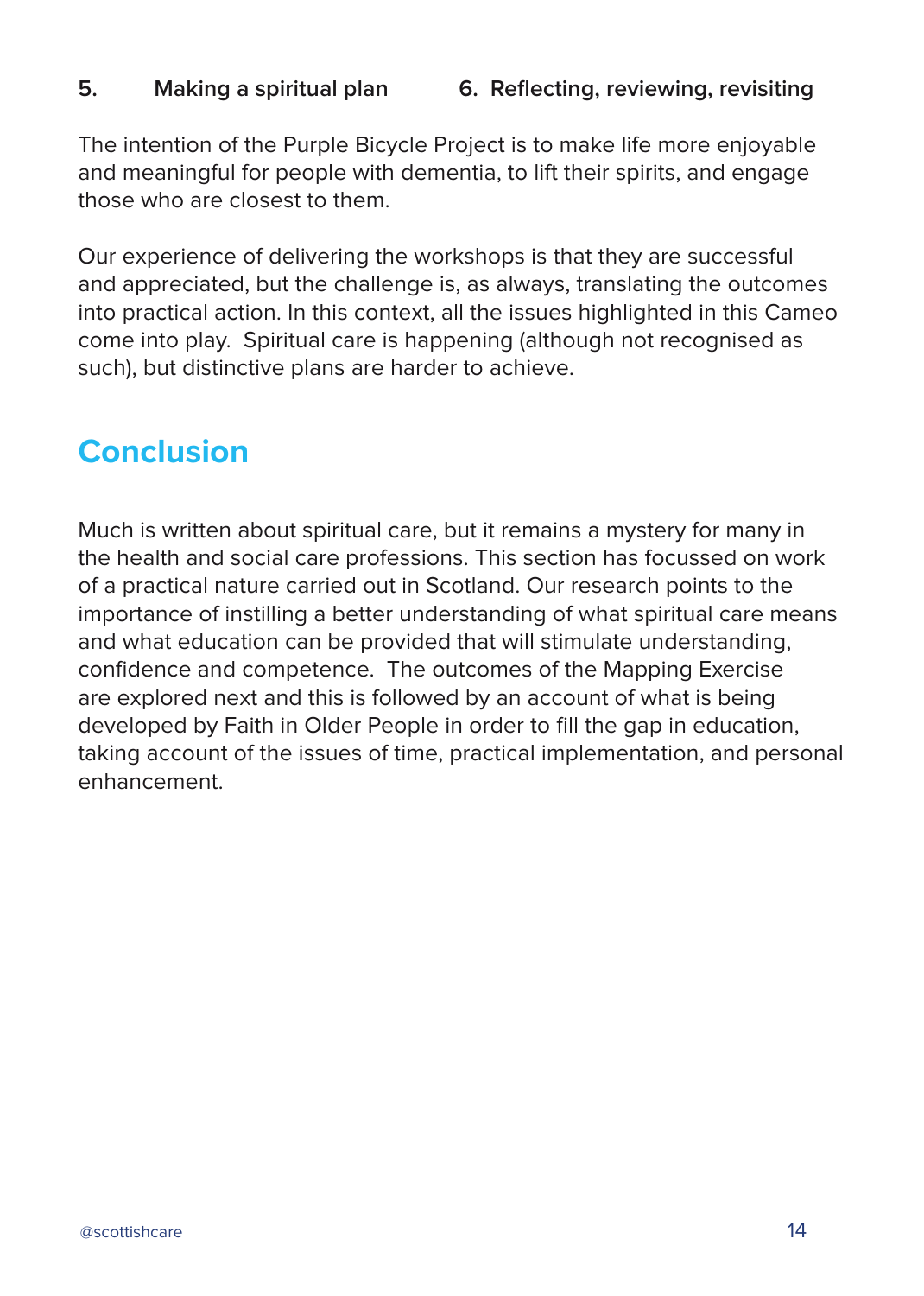## **Simon Jaquet**

## **Research methodology**

This research formed the initial phase of a two-year Faith in Older People project funded by The Life Changes Trust which aimed to map the scale and nature of spiritual care with people living with dementia in care homes. It was conducted between 2016 and 2017.

In undertaking the research, we employed a mixed methods approach, involving both quantitative and qualitative methods.

## **Scoping**

To inform the research design, we carried out 12 scoping interviews with a range of key stakeholders, including Scottish Care, the Scottish Social Services Council, the Care Inspectorate, NHS Education for Scotland, Edinburgh Interfaith Association, Interfaith Scotland, Scottish Ahlul Bayt Society, and three care home managers.

The interviews explored the critical contextual factors that the mapping should take account of, data availability, confidentiality and ethical issues, barriers to gathering the data, and potential risks.

## **Quantitative research - online survey**

We designed and piloted an online survey for care home managers, informed by the comments we received during the scoping interviews. The survey was publicised by Scottish Care who emailed 646 members directly, as well as sharing it on social media. It was also publicised by the Care Inspectorate via their website.

We received 92 returns representing 89 separate care homes (76% from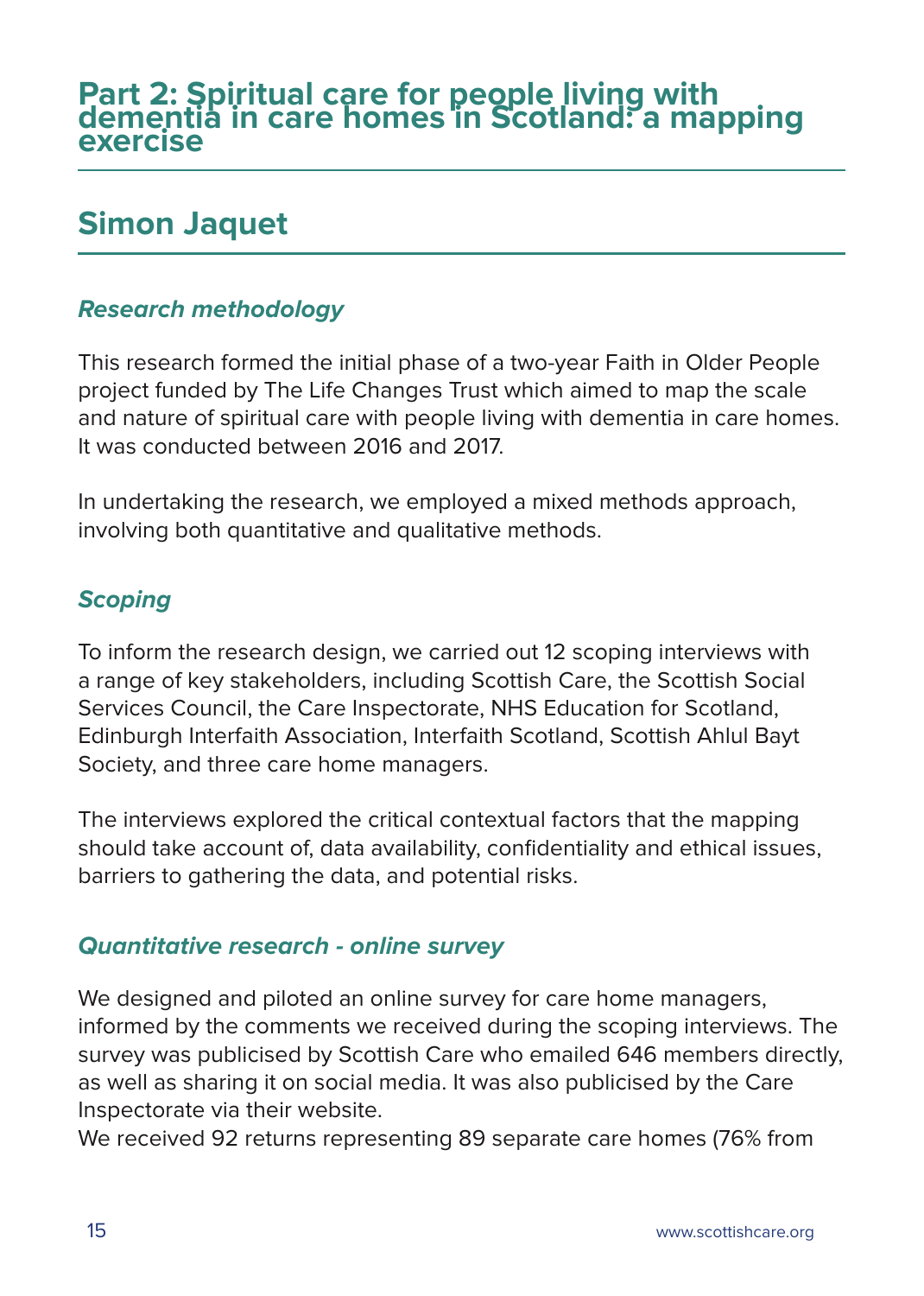the independent sector, 13% from the third sector, and 11% from the local authority sector 11%), with respondents coming from 29 local authorities (every Scottish local authority except three).

We asked respondents to provide an idea of the size and scale of their care home. Numbers of residents ranged from 10 to 116, with the number of staff reflecting this. Most care homes had no volunteers, although a small minority had significant volunteer teams.

We asked respondents to say whether they had residents from the main faith communities. The responses indicate the percentage of care homes with residents from the respective communities:

| 98% |
|-----|
| 7%  |
| 3%  |
| 2%  |
| 1%  |
| 1%  |
| 11% |
|     |

## **Qualitative research - interfaith dialogue seminar**

An interfaith seminar was held in partnership with Interfaith Scotland, to hear the views of several of the faith communities in Scotland on the interim findings from the survey. Participants included representatives from:

Interfaith Scotland Scottish Sikh Women's Association Salvation Army Edinburgh Interfaith Association Council of Christians and Jews (West of Scotland branch) Baha'i community Iona Community Hindu community Methodist Church St Mungo Museum of Religious Life and Art Muslim Council of Scotland Scottish Roman Catholic church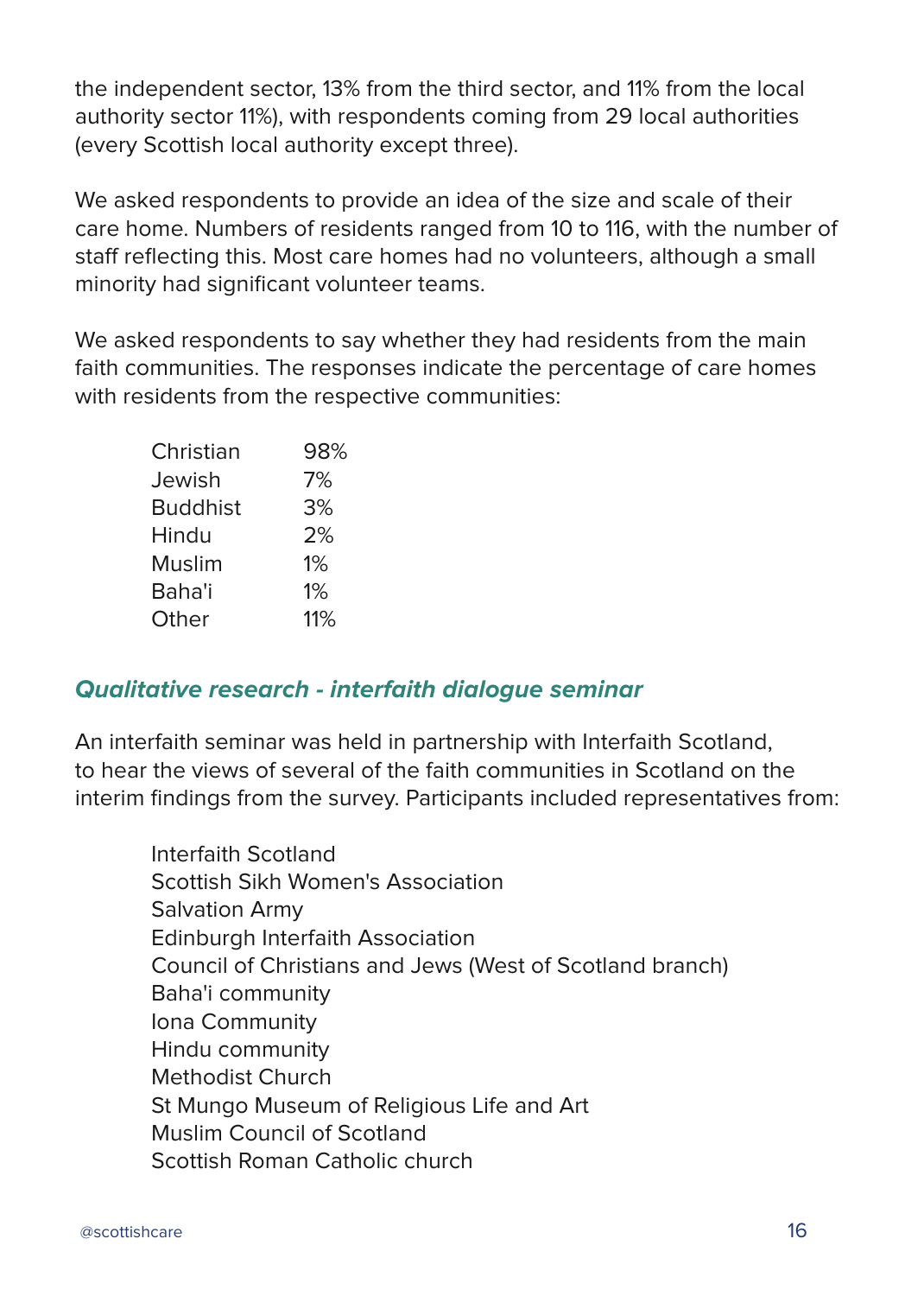## **Qualitative research - telephone interviews**

To explore the survey findings in more depth, 11 care home managers were interviewed by telephone - seven from the independent sector, two from the local authority sector, and two from the third sector. The semi-structured interviews were an opportunity for care home managers to explain:

- What they saw as the spiritual needs of residents living with dementia
- What kind of spiritual care they offered to residents living with dementia, and how this might be different from the spiritual care for residents who are not living with dementia
- Who was involved in spiritual care, and what roles they played
- How spiritual care for people living with dementia could be improved.

### **Qualitative research - case studies**

We undertook four case study visits to care homes in Stonehaven, Renfrew, Lanark, and Glasgow with a view to helping us understand in greater depth the reality of caring for the spiritual care needs of someone living with dementia. We met with residents, family members, care home managers, care and domestic staff. We focused on two areas of investigation: exploring what 'raises the spirits' of the person living with dementia in the care home; and identifying how you find this out.

### **Qualitative research - stakeholder seminar**

In September 2017 towards the end of the research, we invited representatives of a range of national stakeholder groups and organisations to attend a seminar to hear the research findings and to discuss their implications for the policy and practice of work with people living with dementia.

Those attending included representatives from:

Ahlul Bayt Society Alzheimer's Scotland Scottish Care National Dementia Carers Network (NDCAN) SSSC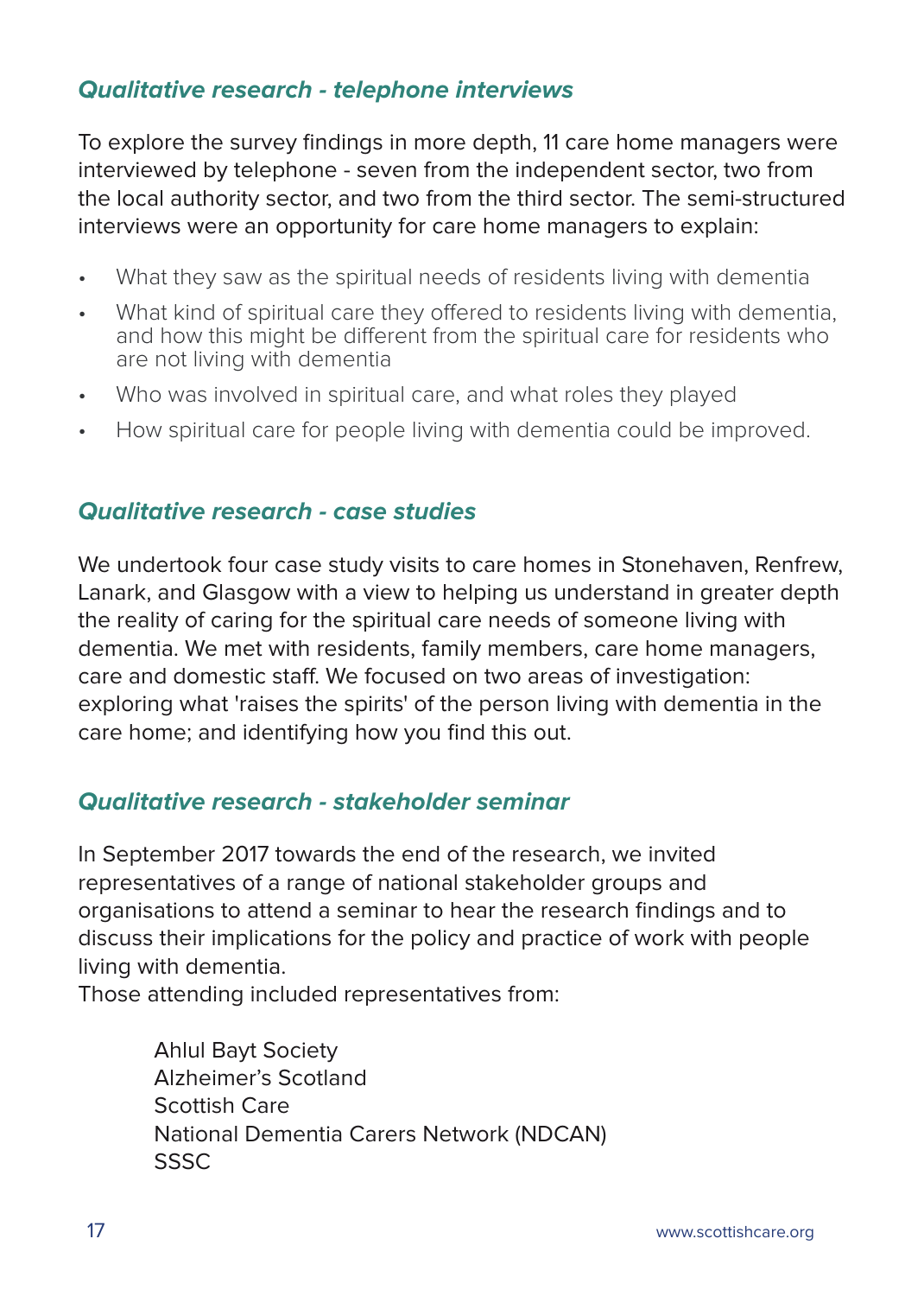AGE Scotland Scottish Government Interfaith Scotland Evaluation and Professional Development Services Faith in Older People.

## **The research findings**

These findings draw on and synthesise the quantitative and qualitative research work undertaken as part of the study.

## **Understanding spiritual care**

Evidenced consistently throughout the different elements of the research, care home staff favoured a broad understanding of what spiritual care was.

"I don't see spiritual care solely related to religion at all. More the need to be seen as a whole person and an individual. The need for care to be planned and delivered in a holistic and person- centred way which promotes general wellbeing and quality of life. The emphasis on dignity, respect and individuality." **(care home manager)**

In the online survey, managers were asked to 'rate' several descriptions of spiritual care. Responses indicated a strong preference for descriptions which focused on holistic care and addressed relevant needs for the resident. These included statements such as:

> Caring for the whole person Listening to what a person sees as important Creating a sense of well-being Supporting someone at the end of life.

Care home staff tended to draw a distinction between 'spiritual care' and what might be termed 'religious care'. Typical comments on the former included these:.

"Most people see spiritual care as religion, but it isn't. Some residents have religious views. for others, their needs are met if they take part in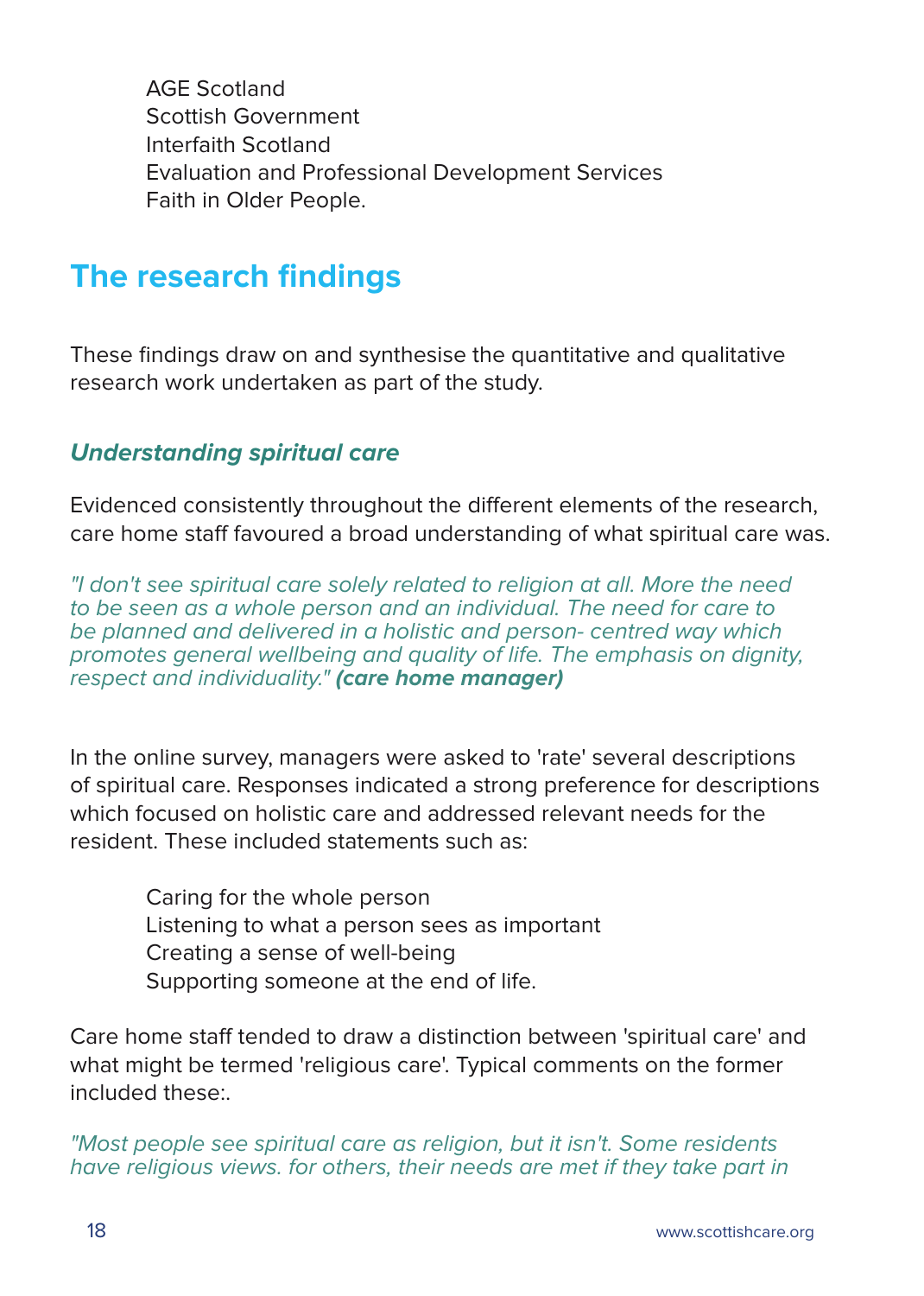an activity such as smelling the flowers or seeing the sea.' **(care home manager)**

"Spiritual needs are everything about that person that makes them who they are. It's not one specific thing. We need to get to know their life story - the physical, emotional, and social aspects. It's holistic." **(care home manager)**

"Meeting the spiritual needs of the person by listening to them and the people important to them about what and who is important to them giving them joy, happiness, peace, love, laughter whatever brings about the essence of the person and ensuring staff, friends and relatives provide the opportunities for them to experience these on a regular basis." **(care home manager)**

By contrast, more overtly 'religious' functions, such as making religious texts available, or helping a person to attend religious services were seen as applying to a smaller (but not insignificant) segment of the care home population.

"Supporting a person to practice his faith and provide comfort and encouragement and meaning in life, particularly in our case as he nears the end of this life." **(care home manager)**

## **Spiritual care practice**

The distinction between 'spiritual care' and 'religious care' was clearly evident when we asked for practical examples of these with residents in care homes. Care home staff gave many examples of how the 'religious' needs of residents were addressed.

"We have regular church services roughly every month and chaplains take it in rotation to provide a service. We also have a church elder from the Catholic church to bring communion to Catholics on a regular basis."

Some figures from the online survey are illustrative, indicating the relatively high number of activities in this area. 74% of care homes have a minister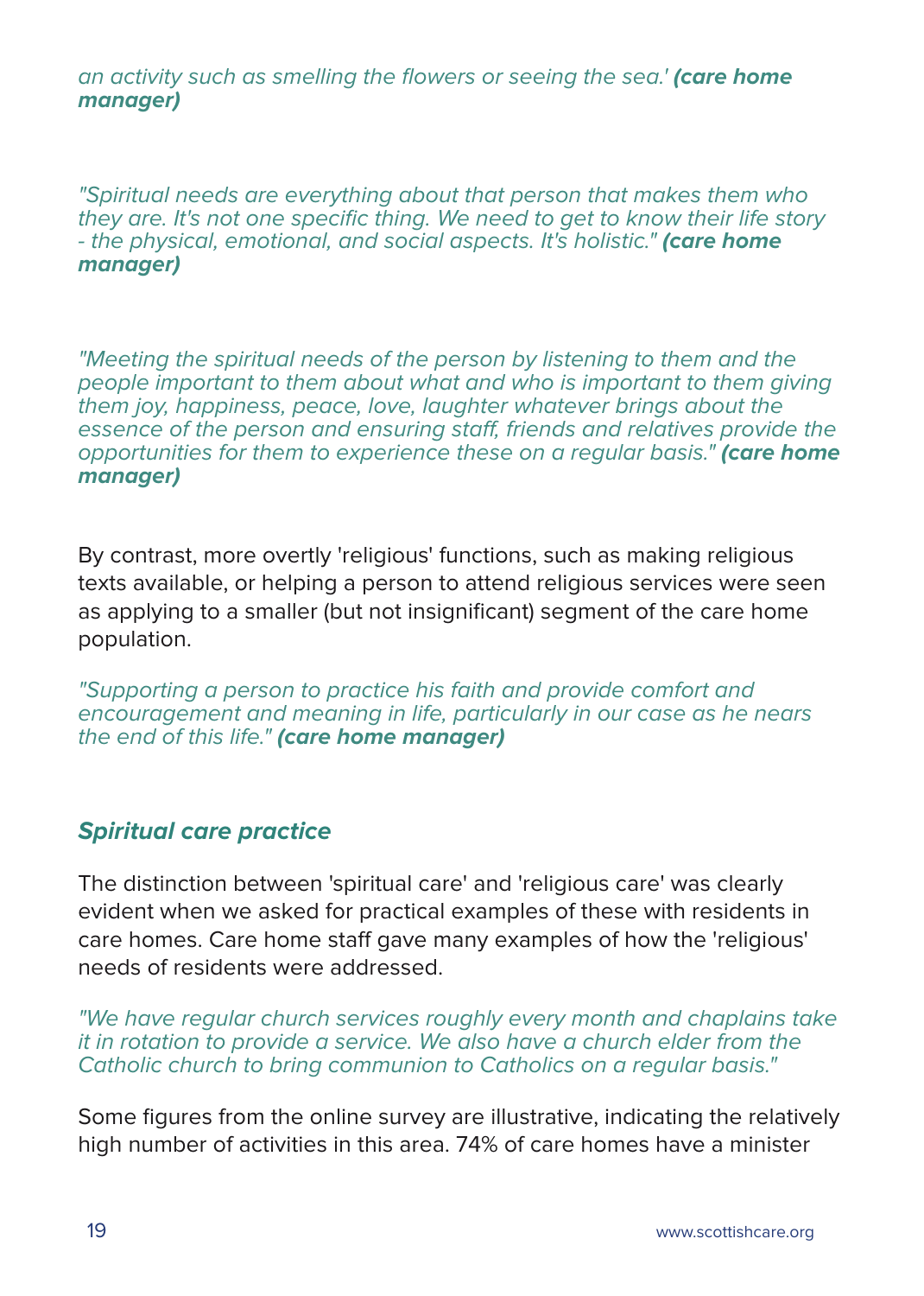or priest visiting, and 88% provide a regular service of worship. 28% are able to facilitate 1:1 visits and support to residents - usually provided by a local priest or minister. This includes playing an active role in end of life care. A smaller number (10%) benefit from some form of interdenominational work, often involving lay people and elders:

"We encourage residents to keep up their religious beliefs, attend church events, celebrate religious occasions, keep in touch with friends from church."

To overcome the difficulties in perception about the term 'spiritual care', we began to use the more 'straightforward' phrase - 'what lifts the spirits?'. Using this terminology, we found a high degree of consensus about what lifts the spirits of residents in care homes, and a strong sense that spiritual care is therefore already being offered to people living with dementia in this context. There were many practical examples of care addressing needs that went well beyond the physical realm. Most staff would describe this as 'holistic', 'person centred' care, or care that addresses the mind, body, and spirit.

## **Music**

The most frequently cited activity that raised the spirits of residents was music. This took several forms. Singing was the most common, with residents enjoying all forms of music:

"Music's a great therapy. We've seen examples of residents' well-being facial and body expressions - completely change when they start to sing a hymn ... it takes them to a different place. You can see that when they start to sing." **(care home manager)**

"Residents just love singing. We've got the choir group, the church services. There's certain residents who'll just sing hymns in the unit anyway! Impromptu sing-alongs happen pretty regularly...Even if someone's distressed, especially in the dementia unit, or agitated with regard to personal care, if you start singing and they join in, it's good at relieving any anxiety as to what's happening to them." **(care home manager)**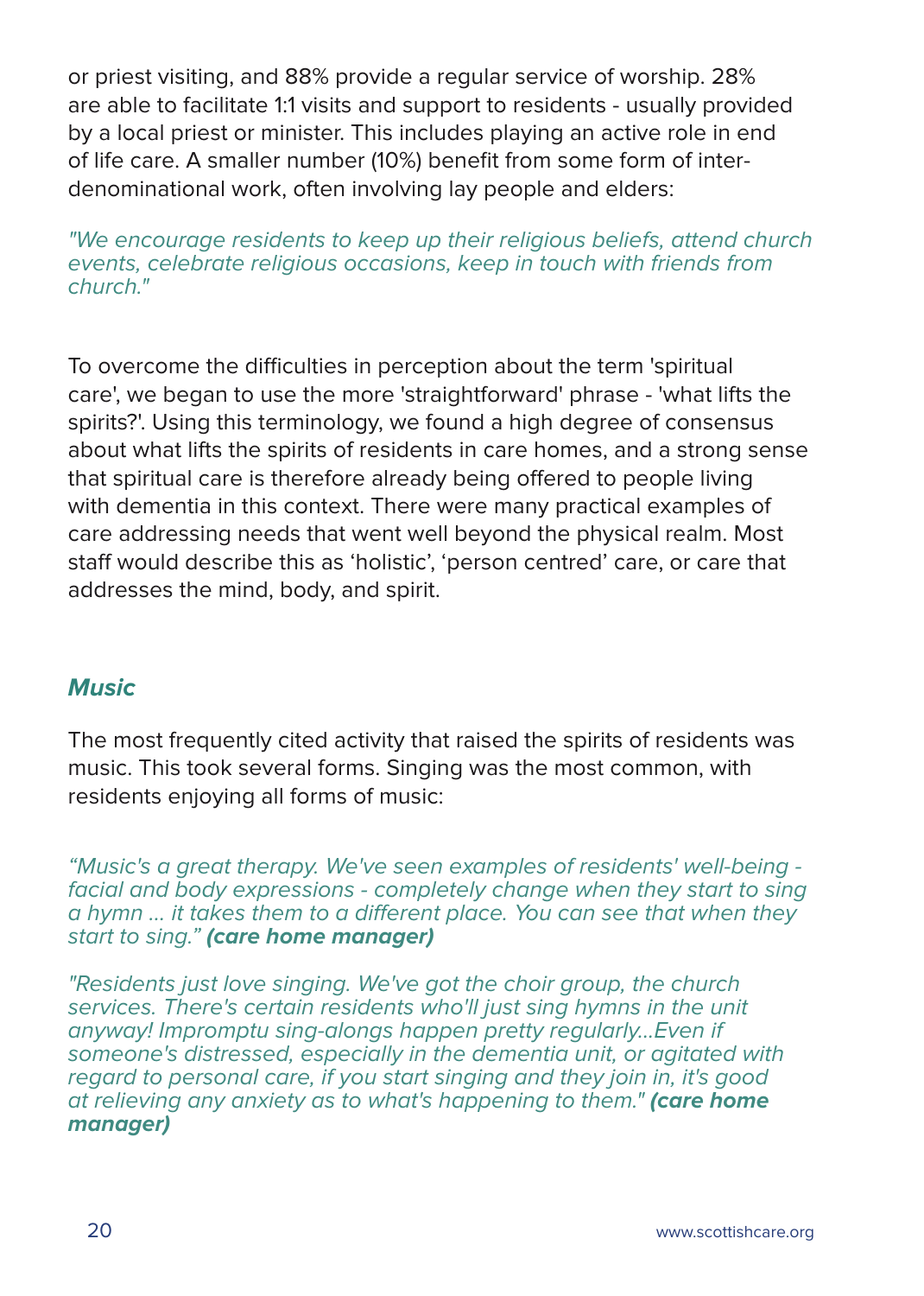Moving to music and dancing was also an important method of engaging residents in communal activity:

"They love to be involved - up dancing. We've got one lady here. She sits the whole day so quietly. You put the music on, get her up dancing and she's a different person. Her head's up." **(care worker)**

Music was described as triggering memories from the past, but also building social solidarity in the present:

"We got her daughter to tell us what music she liked when they were living with her, and it was Mick Jagger - which surprised us all as we didn't see her as a Mick Jagger fan." **(care home manager)**

### **Children and inter-generational relationships**

The presence of children in the care home brought a fresh burst of life in many residents. These might be relatives but were as likely to be children from local schools or nurseries. Sometimes this was a relatively passive activity, and the pleasure was largely vicarious:

"One wee boy and four wee girls [from the nursery] came in. We got them familiar with the place, and then got the beachball out, beanbags, skittles. Even just playing amongst themselves, all the residents loved it." **(activities coordinator)**

But several examples were given where there was a more conscious interaction between the residents and the children. This had the potential to produce a rich dialogue - in this case, with the children acting as teachers for the older people!

"Seeing children. We have a close relationship with the local primary school. They come in and sing. That brightens people up. They like to see children. The primary school children were bringing in iPads. It was the Activities Coordinator who was doing that with them. They were showing the residents what you do with them ", **(care home manager)**

This intergenerational dimension was quoted in several interviews. A particular place was reserved for the grandparent / grandchild relationship. In this case, daughter of a resident with dementia highlighted the special relationship between her mother and her daughter: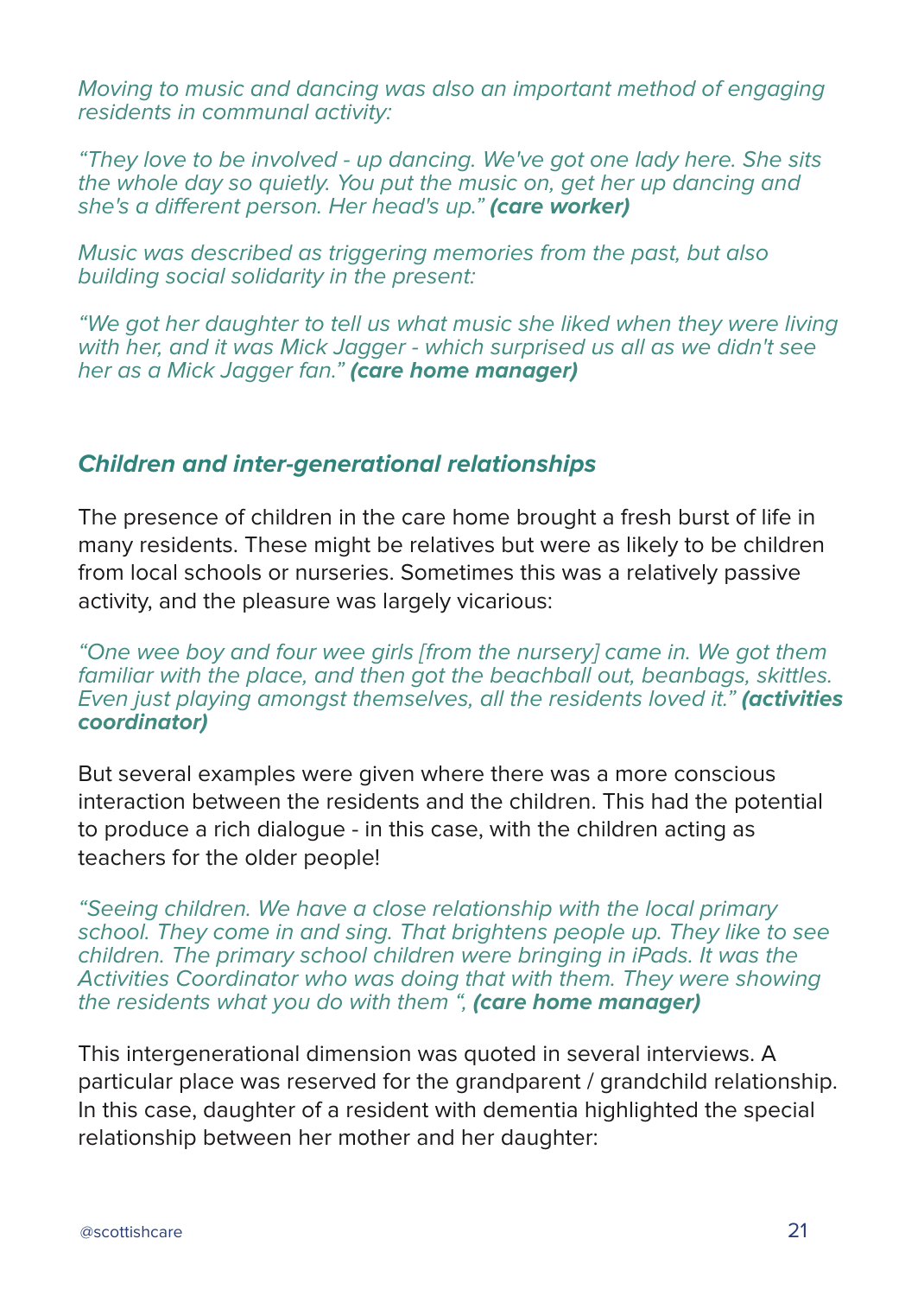"But also, I think with [great granddaughter], it's not maybe what she does for you, but what you do for her. Because you're still teaching her things. So, she goes away very happy to have learnt something new." **(daughter of people living with dementia)**

### **Families**

The next generation - children of residents - were frequently responsible for placing their parent with dementia in care. Inevitably this gave rise to conflicting feelings:

"If the resident is happy, it lifts their spirit, there's a knock-on effect for families. I do think quite often it's a horrible situation for families. They've had to put them into care. It's one of those things where they're 'failing' at one level." **(care home manager)**

Grandchildren, by contrast, were free of these kinds of contradictory emotions. One resident clearly enjoyed her contact with her grandchildren:

"It's the same with the youngsters. I have a good time with the kids. They come in and see me, which is lovely because sometimes the youngsters don't want to do that with grandparents, but mine do. They know they don't have to phone me up. They just arrive at the door and if I'm here, I'm here." **(person living with dementia)**

### **Physical contact**

As residents progressed to the later stages of dementia, verbal communication became more difficult, and they often became more socially isolated. In these circumstances, physical contact became proportionately more important as a way of asserting a common humanity. Several examples were given of spontaneous, informal physical contact:

"Every time I take mum out and she comes back, the person who opens the door usually gives mum a hug." **(daughter of person living with dementia)**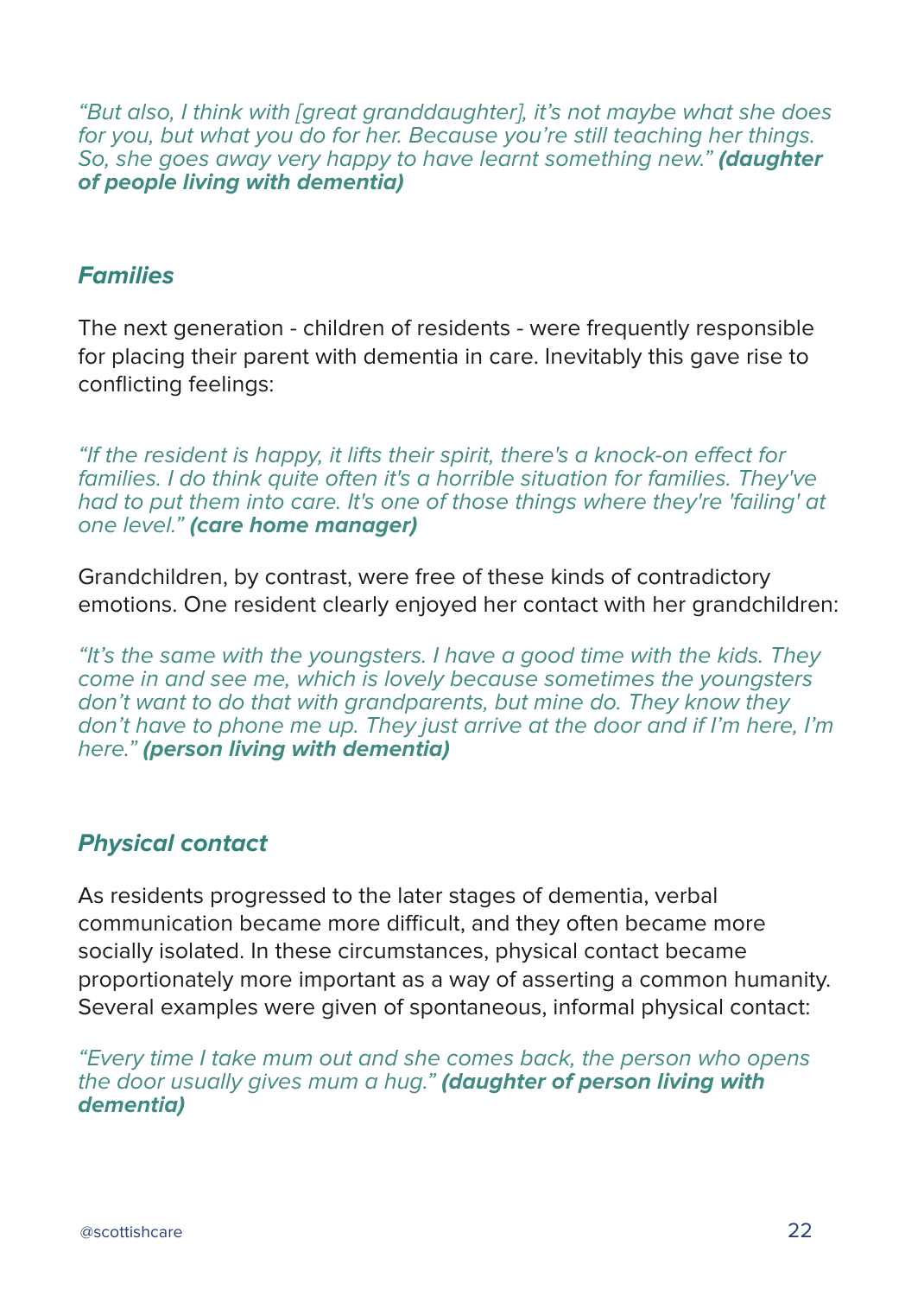This Activity Coordinator highlighted the tension between what you want to do as a human being, and the potential constraints of the 'system':

"Physical contact's a great thing as well. You're probably not meant to do it, but you just sit and stroke somebody's hand. When I come in in the morning the arms are up for a cuddle." **(activity coordinator)**

The head of a dementia unit had experienced something similar:

"There was a man in one of the units, and he was a wee grumpy man. He'd never married, he'd been a loner all his life. He was in the dining room one day, and I can't even remember what was wrong with him, and I hugged him from behind. I don't know what possessed me, because I'd never hugged this man - ever - but he was in such a bad mood and I wanted to cheer him up. And you felt him just relax, and he actually said, 'You don't know how long it has been since somebody has kind of ...' - just to feel loved, nurtured." **(head of dementia unit)**

Sometimes the contact was a planned part of a therapy programme. One interviewee described the value of touch:

"And also, touch is a big one. You have to know your residents because some people don't want you near them. Personal space is very important. I always touch on the arm, it's natural, it's not that I'm testing anything, it's just what I would do. But as the relationship develops, and you're getting to know them, and the trust is there a bit more, you get to know." **(care worker)**

## **Relationships with staff**

The quality of the relationships developed by residents with the staff in the care home was a significant factor in their lives. Good relationships had the effect of raising the morale of residents. Where this worked well, a genuine sense of community was developed. As the daughter of a resident said:

"The people who work here have a feeling of belonging ... it's not just a job. They belong here. Everybody belongs here. When I come to visit you, I feel like I'm part of a family too.... If you talk about keeping the spirits up I think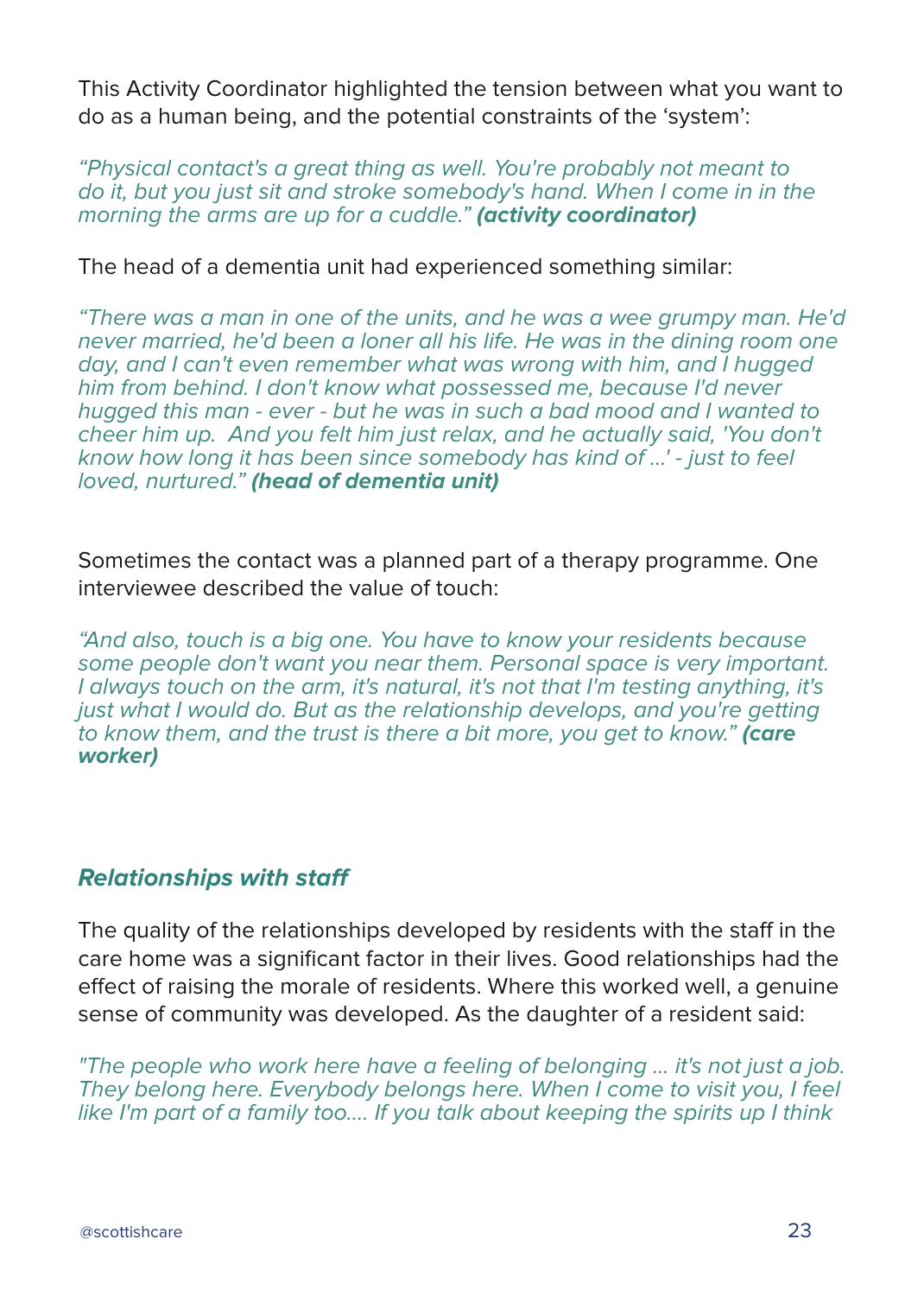that it's really important that there's a feeling of belonging - not just living." **(daughter of person living with dementia)**

Care staff were seen as integral to this process:

"They like to share a joke or a laugh with you, and you talk about things that you've done or when we've been away on holiday, they love to hear where we've been." **(person living with dementia)**

Domestic staff contributed as well:

"A domestic coming into the room and saying 'Mary - how are you?' it's an act of care." **(care home manager)**

### **Surprises and spontaneous activity**

Normal life is full of surprises, but this may be lost when you are placed in an institution with its own rhythms and routines. In this context, spontaneous activity and events that 'come out of the blue' can carry a disproportionately positive value. The daughter of a resident described how this applied for her mother:

"We only had an hour, but we went down on the harbour, we sat on the wall, had an ice cream, and you said that's made a difference to the day because it wasn't planned, it was impromptu. The element of surprise is quite important. Having little surprises every day!" **(daughter of person living with dementia)**

Another resident spoke of the value of family members arriving spontaneously to visit her:

"Suddenly one or two of them will come in the door one day and it's lovely. But you never chase them and say it's time to go and see Granny. I think that's a mistake. It's got to come from them. It's lovely when they want to come – even if they just stick their head round the door." **(person living with dementia)**

## **Animals**

Animals were described as often being able to draw out emotions in people living with dementia. The delightful chaos that sometimes ensued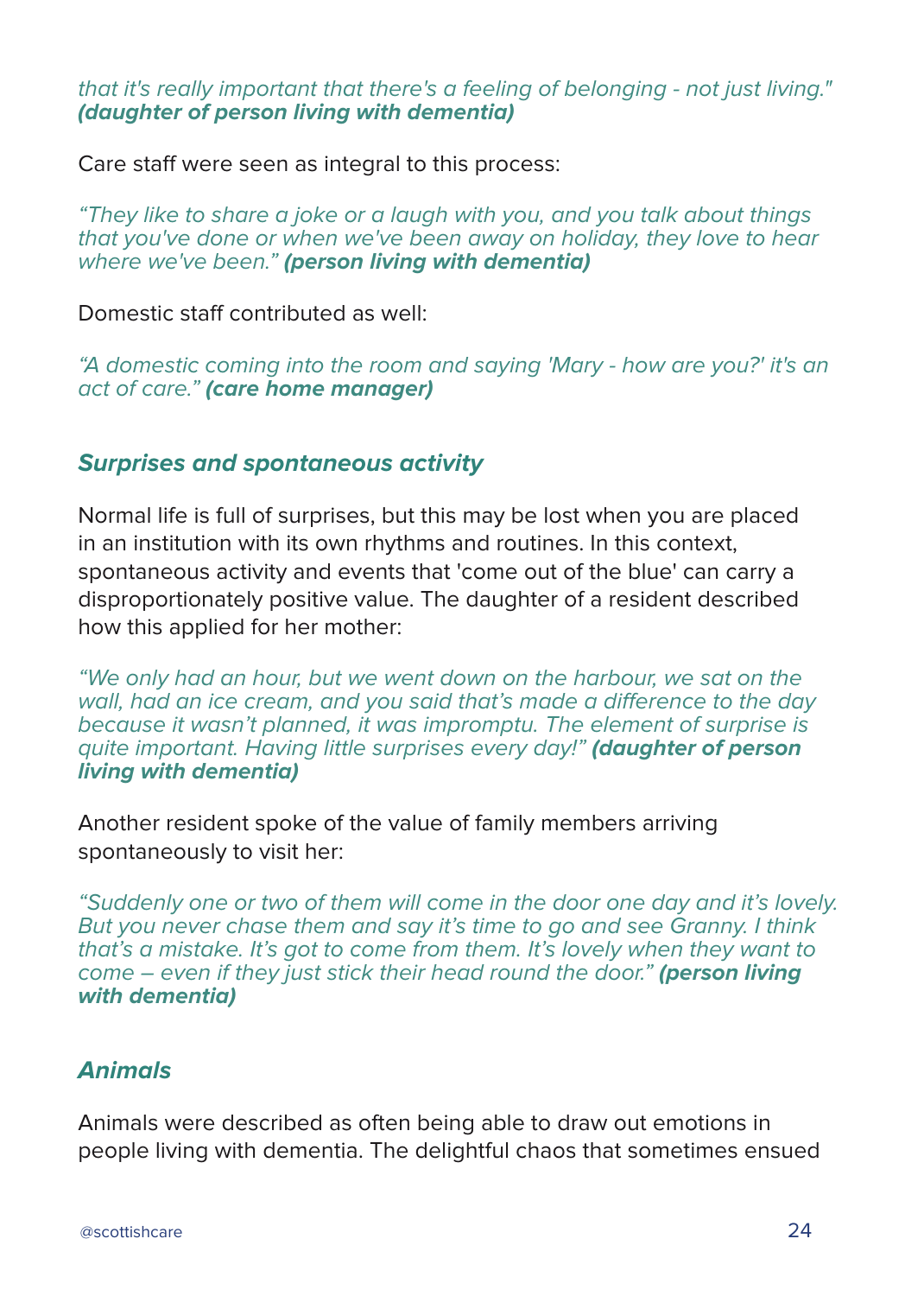when animals were brought into the care home served as an attraction both for residents and visitors alike:

"It's done wonders for the residents it calms them down. The staff will call out 'bring the dog!'. One family brings in the granddaughter because of the dog.' **(care home manager)**

Examples were given where the use of animals was more structured, verging on a form of therapy:

"She comes in once a fortnight and she goes round all the units with her dog. (therapet) It's good she goes round the units because everyone gets involved." **(care home manager)**

One senior care worker brought together several of the above elements which contributed to lifting people's spirits:

**"If we filled the home with music, children, and animals, they wouldn't need us!" (senior care worker)**

## **Spiritual care for those living with advanced dementia**

The spiritual care of people living with dementia can continue right to the end of life. Despite an apparently reduced ability to communicate among many of those with advanced dementia, numerous examples were given of staff and family members being able to maintain communication and to address the higher- level needs of their loved one. At the same time, it is important to recognise the considerable practical and emotional challenges to doing this effectively:

"People living with dementia are more easily distracted. so that's why we do 1:1 work. Touch is important - you sit and hold their hand. you're looking for more non-verbal things. If they're not reacting, you maybe do a hand massage." (**care worker)**

**"**We have a lady with mid stage dementia. She's always enjoyed painting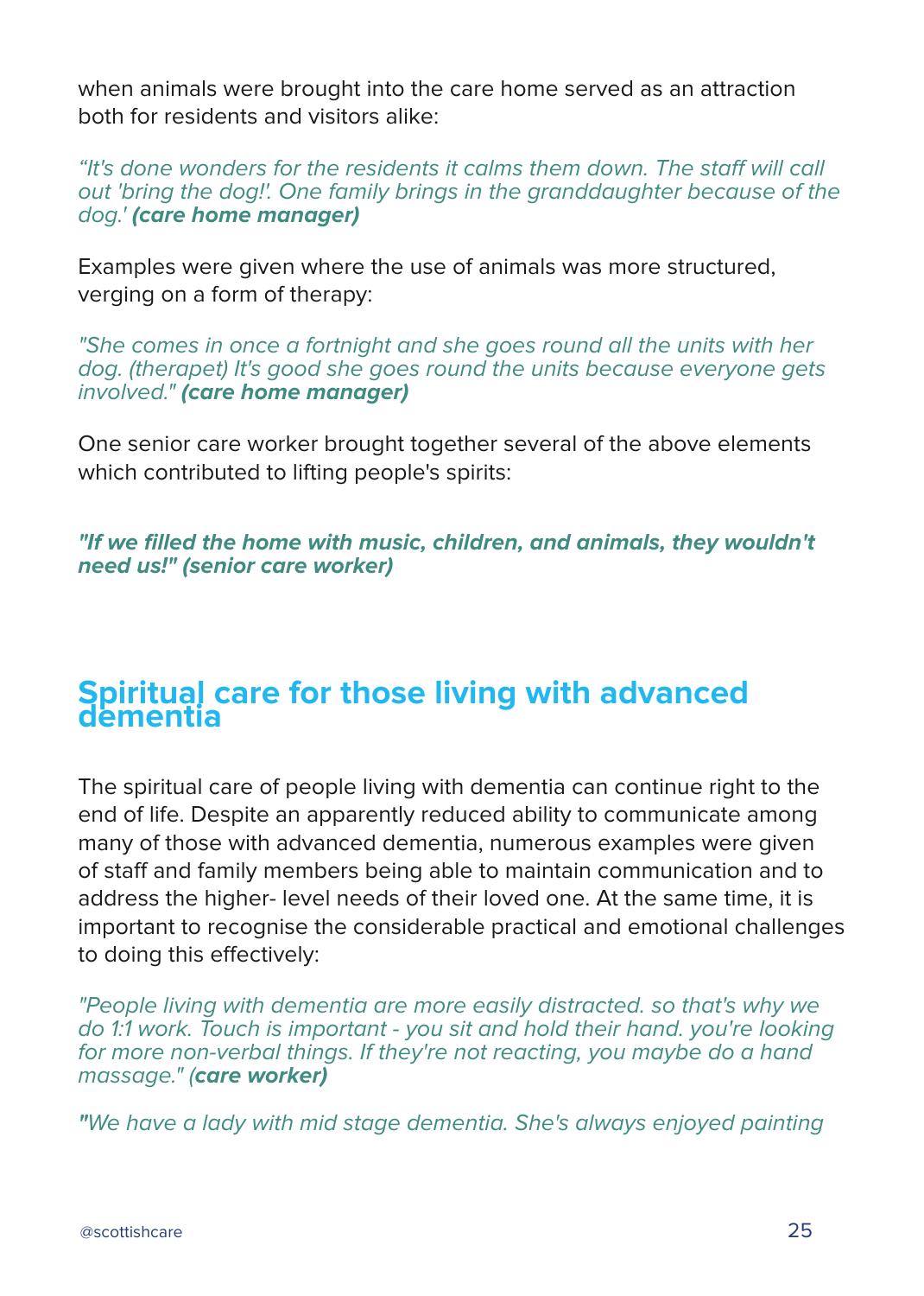and drawing, but her needs are changing as her cognitive function changes. She appreciates a quiet space and enjoys sorting out her pencils into colours. Before, she would have drawn. Now she likes a quiet supportive environment with one or two people." **(care home manager)**

"It requires an additional level of skill, particularly if communication is difficult. We apply all the principles to everyone - tone of voice, not overcomplicating, not too many involved questions. You take more time. Spirituality is what makes us human and unique." **(care home manager)**

 "[The Namaste session] is really quite rewarding because you're doing something for your mum.... One lady - her appearance is very important to her - so her daughter would comb her hair or just sit and read to her. She likes her nails painted. It's nice for the families to feel they're doing something." **(care home manager)**

Significantly, it is the 'how' rather than the 'what' which needs to change. A greater focus on 1:1 care in an environment that is safe and secure becomes increasingly necessary for people living with dementia. As verbal communication diminishes, there is a growing reliance on other non-verbal means. Music and singing has an important role to play here:

"The needs of people living with dementia aren't different but need to be approached differently. It's not what we deliver but how we deliver it is different." **(care home manager)**

"It's not different for a person living with dementia. You look at the whole picture and get to know them in a different way. You need to be more creative. You get to know the person, their family, people in faith communities." **(care home manager)**

## **The potential role of faith communities**

### **Christian faith communities**

There is potential for faith communities to play a significantly more active role in the lives of people living with dementia in care homes – both in the care home and in the local community. The current picture is mixed, 75% of care homes having arrangements in place for the provision of religious services and pastoral support for individual residents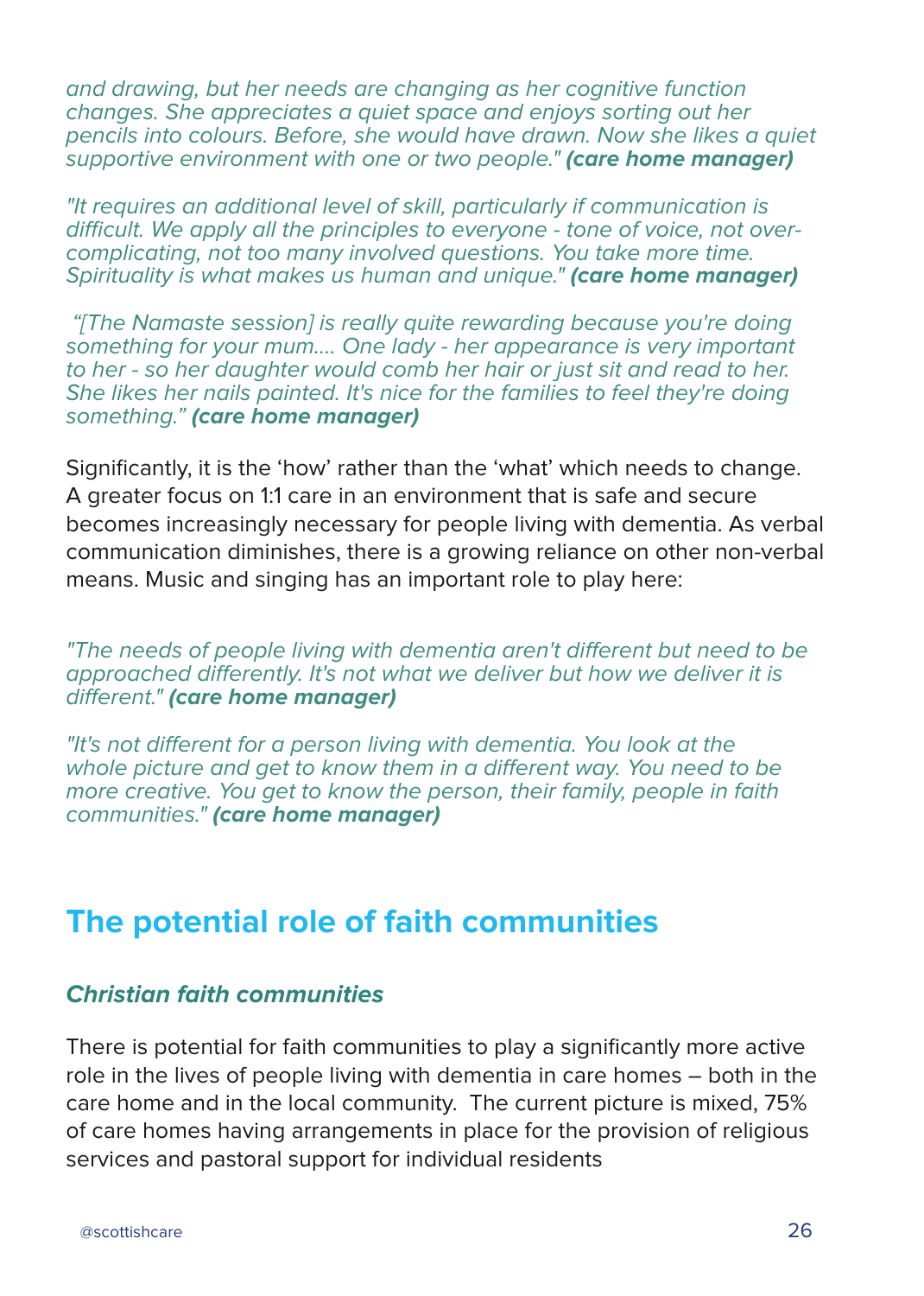"If people were prepared to visit and develop voluntary relationships with the residents like elders in the church. But it's sadly lacking. Maybe because people feel uncomfortable with dementia.' **(care home manager)**

The Church of Scotland has 1500 parishes, (and 1.7m members) and there are 873 care homes for older people in Scotland. Although neither network has an even distribution throughout the country, a rather crude numerical analysis would give us almost two churches for every care home. It would theoretically be possible for every care home to be 'adopted' by a church. This would give access to human capital (for example the members of the congregations as potential 'befrienders'), social capital (for example the ability to maintain links and relationships within local communities), and a measure of economic capital (with these links providing access, for example, to skills and employment opportunities).

## **Non-Christian faith communities**

There are very few examples of non-Christian faith communities taking part in the life of care homes in a structured way. This reflects a national demographic, with non-Christian faith groups only engaging 2.5% of the Scottish population.

However, informal discussion with some of these communities during the qualitative fieldwork phase of the research gave some indications that groups (such as the Muslim and Sikh communities) are now facing up to the challenge of changing patterns of social behaviour in third generation 'immigrant' families. In short, there is some evidence that communities which would previously have provided care for the elders within the home setting, are now looking at alternative modes of care, including care homes.

## **Barriers to delivering spiritual care**

## **De-mystifying spiritual care**

Respondents pinpointed several barriers or challenges which impacted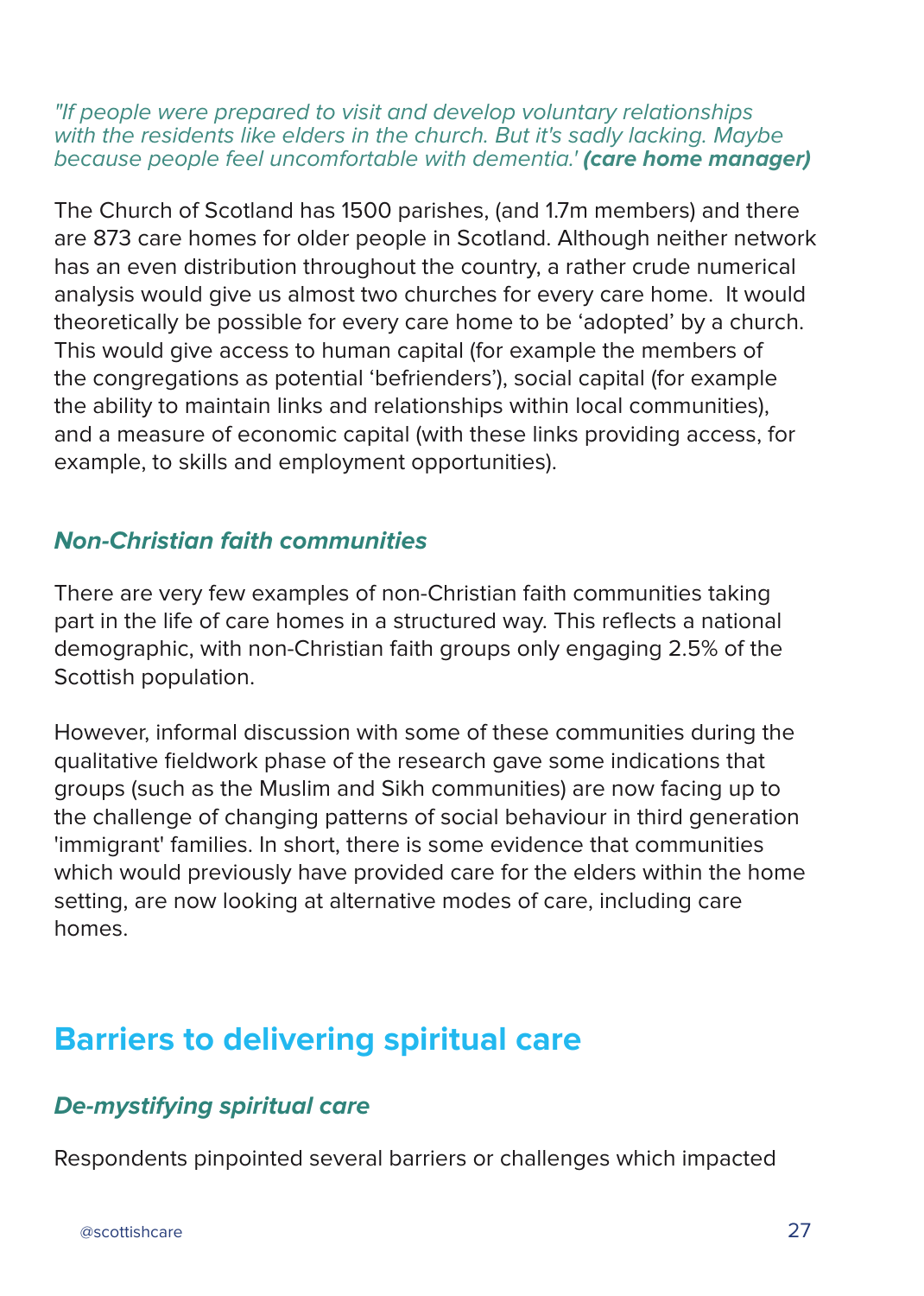on the extent to which spiritual care could be effectively delivered in care homes. Firstly, there was the recurring issue of the term 'spiritual care', with its notable scope for misunderstanding:

"We need to de-mystify the word 'spiritual'. People say, 'Oh I don't believe in this'. It's a broader and wider thing." **(care home manager)**

"On a map of needs, spiritual care would be off to the left at the top. People don't know what it is." **(care home manager)**

## **Funding and staff capacity**

Current pressure on care homes, due to reducing budgets and unfilled posts, means that any new initiative related to spiritual care will need to be sensitively introduced, if it is not to be regarded as yet another 'scheme' imposed from outside and making unreasonable demands on staff time and energies.

Two factors may be helpful in this regard. Firstly, the starting point for supporting the further development of spiritual care is the reality that it is already happening in many settings. This would argue in favour of an 'appreciative inquiry' approach, where current strengths are recognised, celebrated, and built on. Secondly, the potential for the use of volunteers means that, with sensitive management, there is scope to involve a wider set of stakeholders in this work.

The constraints of time with an attendant 'knock-on' effect for staff was a significant barrier:

"The biggest issue is time, staff are stretched just completing the personal care tasks, eating, drinking etc. We try and include spiritual care within activities we provide however staff struggle with how to implement this."

## **Relationships to local churches**

Many care home managers reported that it is difficult to set up regular visits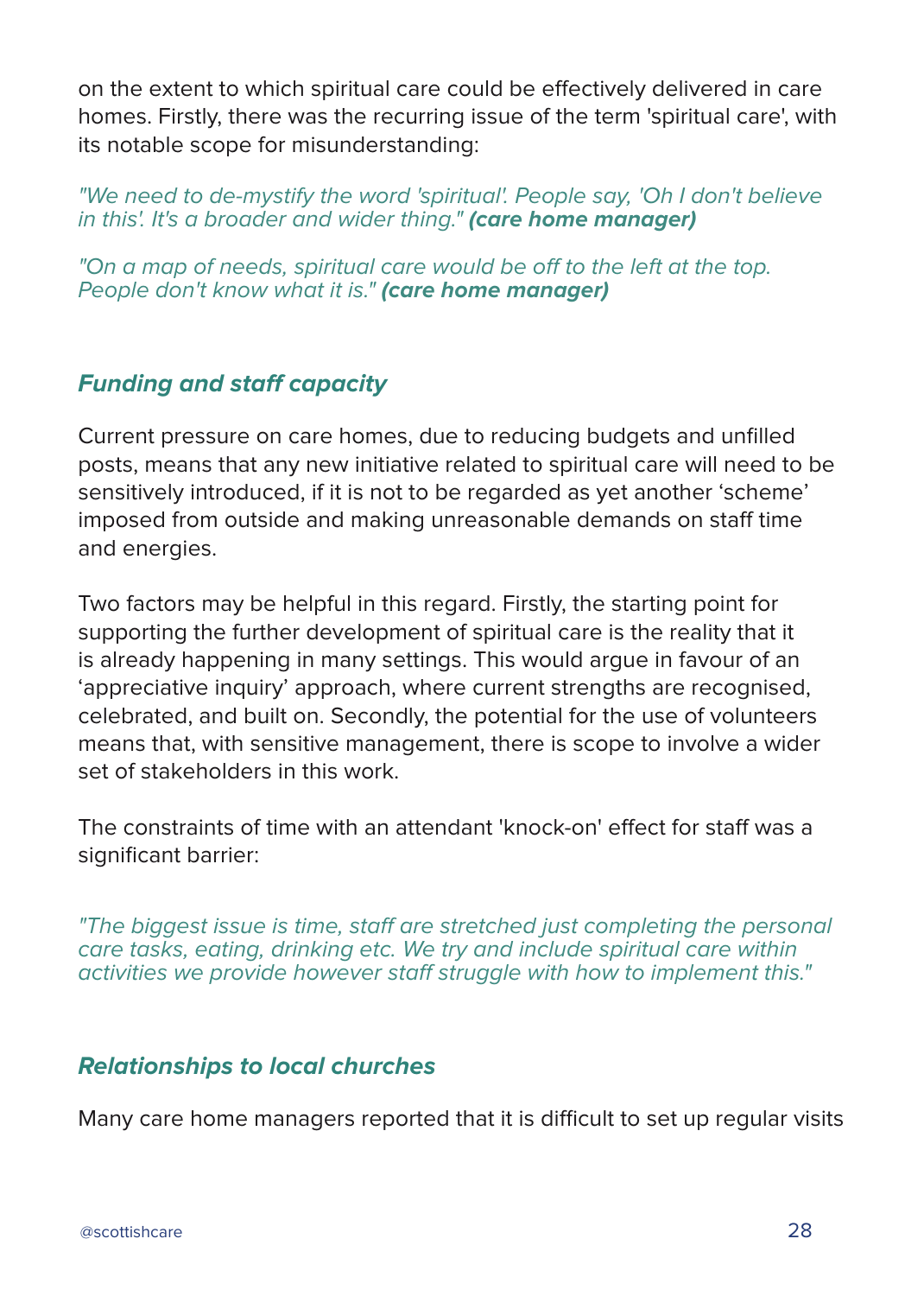by the priest of minister, and some say it is hard to get people from the churches to visit:

"The biggest thing would be more awareness among the churches. They see people at home, but it's difficult to get people from the churches to come to the care home. I don't know if it's fear."

## **Training, capacity building, and sharing practice**

For any substantial change of practice to become rooted within a sector, there are always implications for the training of staff and for organisational capacity building. Evidence from the online survey and the qualitative discussions suggested that care homes would be open to appropriate training on how to address spiritual care issues. Only 3% of managers said that no training was required.

Key to any training will be establishing a clear and shared understanding of what is meant by 'spiritual care'. Also, the varied roles played by the different actors (residents themselves, family members and friends, staff, volunteers) could usefully be explored. Given the time constraints and pressure of work, it would be important to develop flexible learning opportunities that can fit round the working day, and be seen to have a relevance for day-to-day practice (rather than, for example, requiring college attendance):

"It's not a topic staff are taught about. We have a huge number of Spanish, Polish, and Romanian staff. Some wouldn't know what's appropriate. They could be taught everything else - but not spiritual care. We need to recognise it's an issue we should consider."

There is an important role for both residents and family members to play in the training process. Underpinning this, there would appear to be considerable scope for the training and development of volunteers from faith communities to become involved in the life of local care homes. This could offer mutual benefit - opportunities for faith communities to participate in local community activity, and increased capacity for the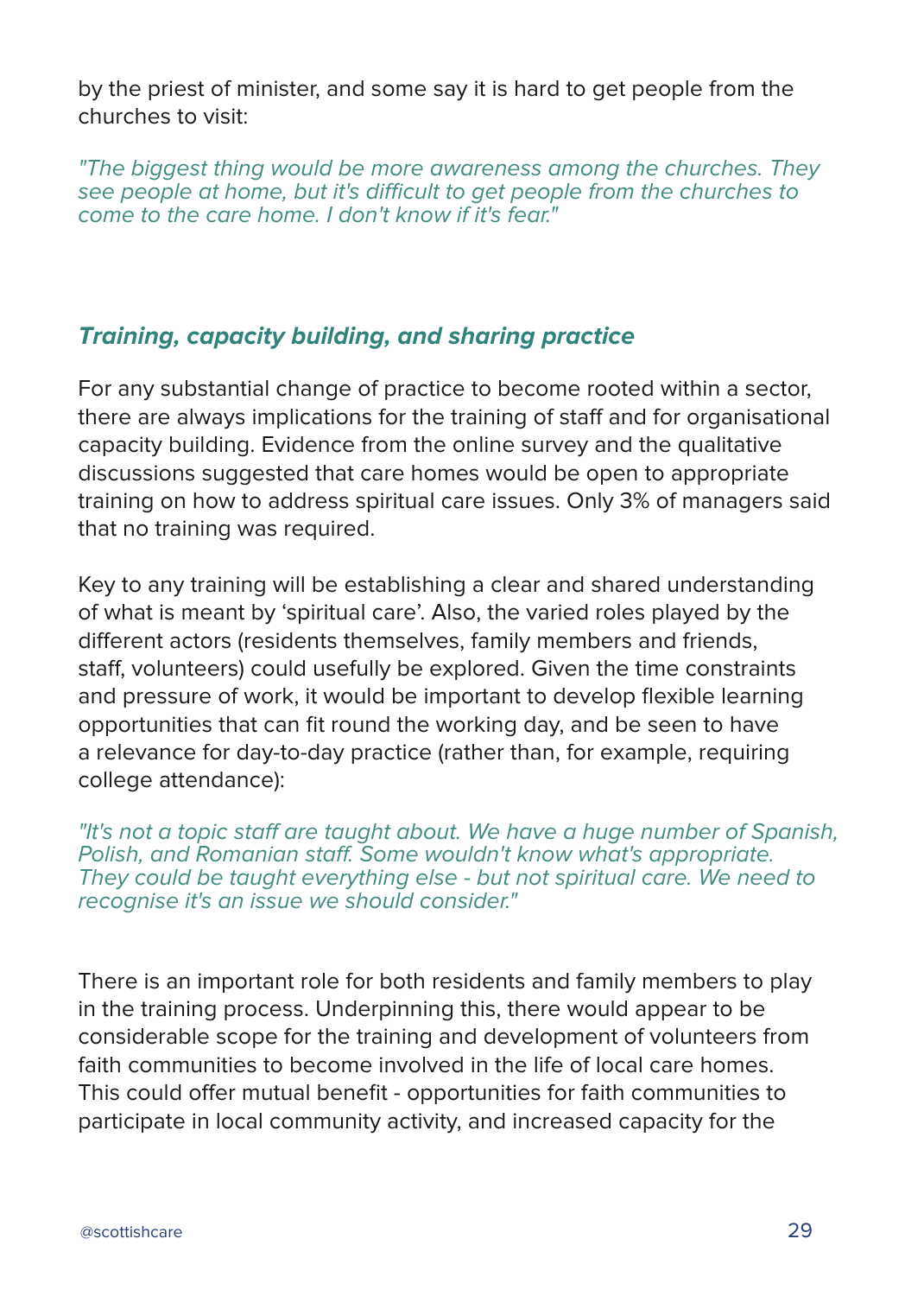overall 'team' within the care home.

If the other churches and faith communities were to become involved, there could be clearly significant scales of economy,

## **Recommendations**

The following recommendations flow from the research evidence. Some will be more relevant to bodies working at the policy level, such as Scottish Government, the Scottish Social Services Council, and Faith in Older People. Others have a practice focus, and will resonate with Scottish Care, the Care Inspectorate, and Scotland's faith communities. All will be relevant to the care home sector itself.

1. Recognise and promote the importance of spiritual care. This can be defined like this:

'Spiritual Care involves developing a genuine relationship between individuals. Within this there is an acknowledgement that the clinical picture of dementia is not all that can and should be known, and that human lives are mysterious. There is more to living well than simply caring for our bodily needs. Spiritual care acknowledges the presence and importance of such things as joy, hope, meaning and purpose as well as the reality of disease, suffering, disappointment and death. This means that spiritual care is much broader than any one faith or religion and is of relevance to everyone.' (Purple Bicycle Project)

2. Ensure spiritual care is on the curriculum of pre-service training courses for health and social care staff.

3. Offer a wider range of spiritual care training opportunities (including eLearning) for care home staff and volunteers.

4. Build the confidence and capacity of local faith communities to become actively involved with local care homes - in both 'spiritual' and 'religious' activities.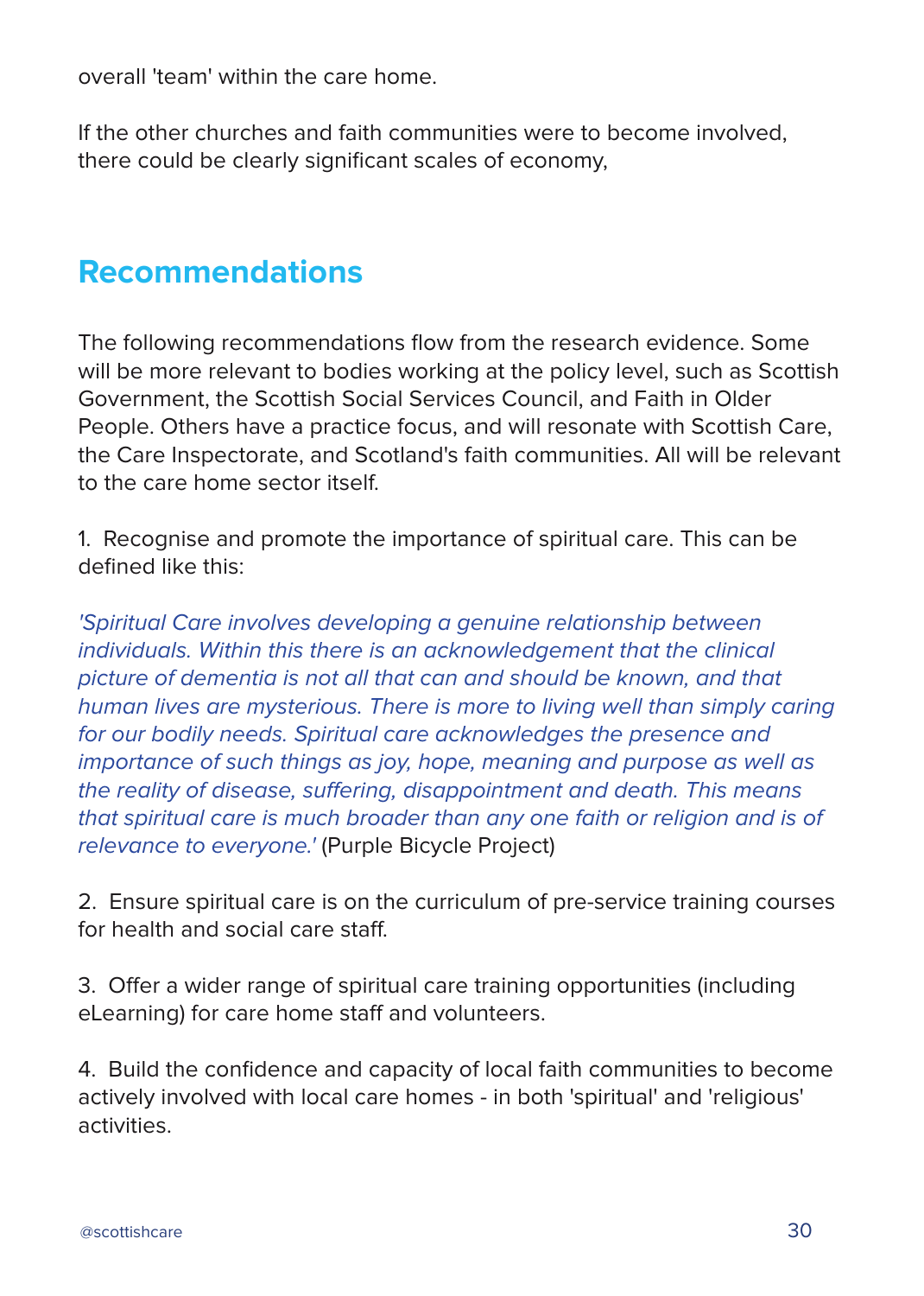5. Explore the scope for local faith groups to 'adopt' a care home - with a view to building long term, mutually supportive relationships.

6. Develop links between Christian and non-Christian faith communities in order to build their capacity to play a role in the care home sector.

7. Explore and disseminate examples of good practice in spiritual care homes.

8. Develop and promote the use of volunteers in care homes, to strengthen the relationship between care homes and their local community.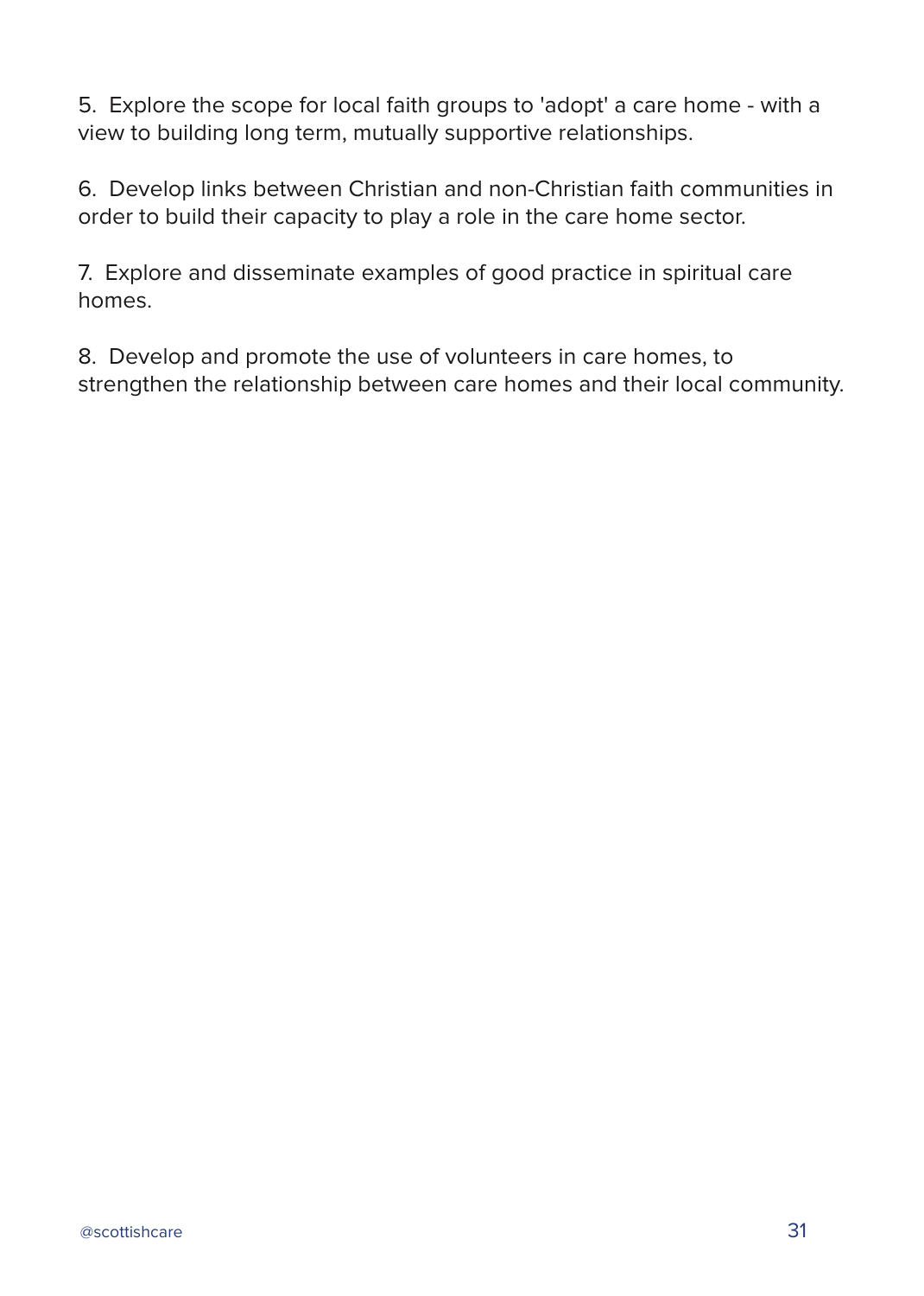## **Lesley Greenaway**

## **Introduction**

The Spiritual Care Matters e-learning project aimed to research, design and develop educational tools for people working in the caring professions to help them support the spiritual needs of older people. Some important pointers come from the FiOP research, described in the previous sections, that guided our thinking and helped us find a starting point for developing the courses.

Firstly, any learning tools that we developed needed to explore what we mean and understand by spiritual care. It was especially important to open up the common perception that spiritual care is all about religion. We needed to find a way to widen the definition and to show that spiritual care is everybody's business. Another important message that we wanted to convey was that spiritual care is already happening through the small caring acts and quality conversations between care staff and older people. These two considerations helped us turn a difficult concept into practical day-to-day responses and actions where all staff can develop skills and confidence. Secondly, we needed to acknowledge both the 'cared for' and the 'carers'. This meant thinking about how the spiritual needs of older people could be better supported and how care staff working in a stressful work environment could be sustained. We also needed to take account of their spiritual well-being.

The courses were developed by myself (Lesley Greenaway) and Colin Gray who led the technical development side. We anticipated that there would be a number of challenges. Namely:

• Care staff are very busy people! We would need to design learning that was realistic and achievable within a pressured work environment. We would also need to find out what would motivate staff to do the course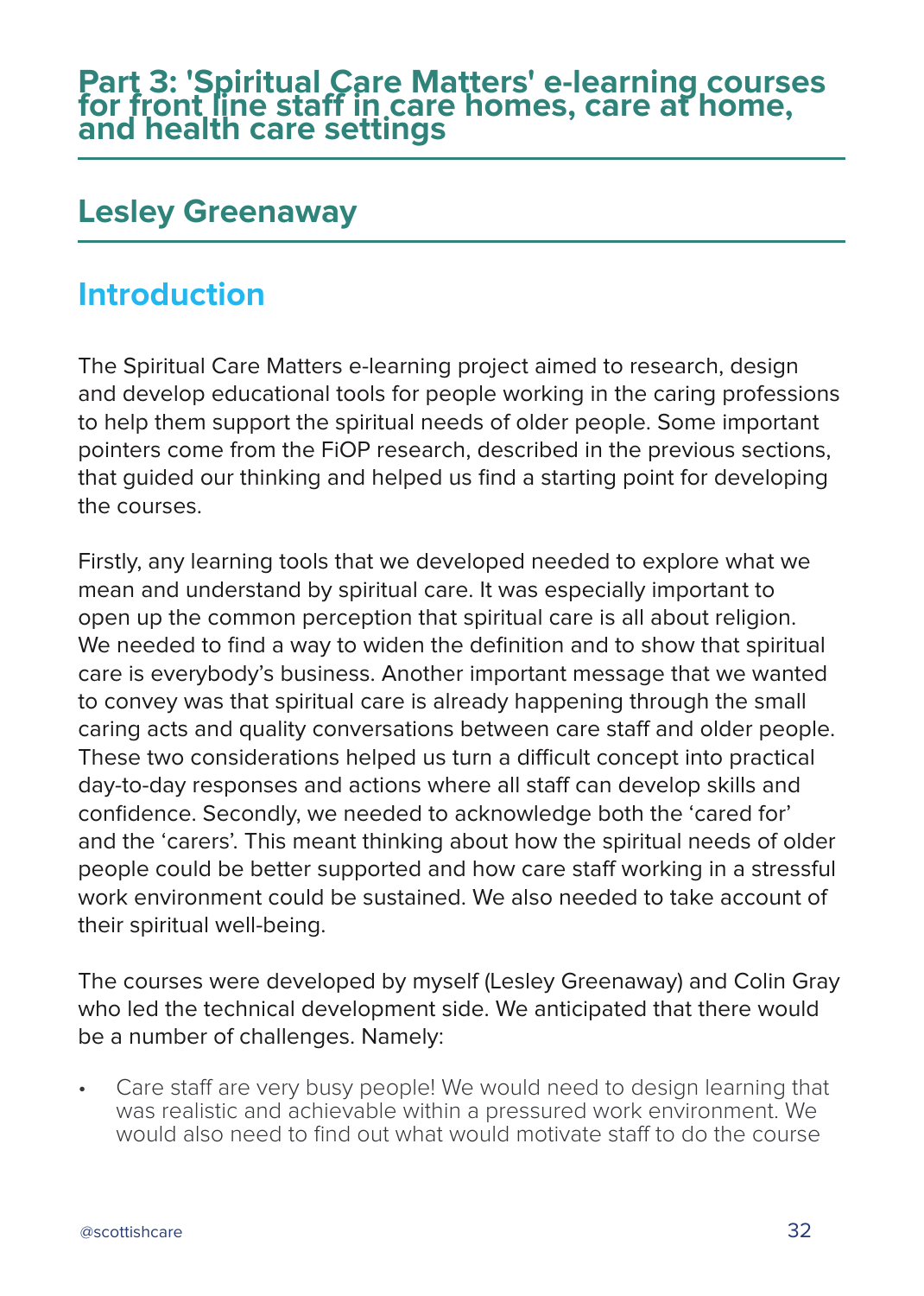and what added value or incentive could be available.

- Care managers are important stakeholders. We would need to engage with care managers to persuade them of the benefits from supporting the spiritual needs of older people and the spiritual well-being of their staff so that they would give priority to spiritual care training.
- Perceived barriers to using technology for learning. We intended to use a form of e-learning for our courses, but we needed to be open to any barriers such as access to computers, technical skills and confidence, and attitudes to the idea of online learning itself.

In this section we describe how we developed the 'Spiritual Care Matters' courses, how we tackled challenges, what we learned along the way and what the next steps are. One of the most successful, and popular, learning tools that we developed were the podcasts. These are mini-broadcasts that can be listened to on any device at any time. This is where we introduced topics and included commentary from care staff and others. We have included two dialogues, one from each of the courses, to show how the contribution of frontline staff has been used to inform and communicate key messages.

# **Stakeholder involvement**

Building in stakeholder involvement was crucial if we were to 'speak' to the frontline care staff who were the target audience for the courses and the key agencies who we saw as being influential in promoting the courses across the field of social and health care. Different stakeholders were involved in different ways at different stages. Individuals and agencies were involved: informing, advising, contributing, recording interviews, testing, participating, evaluating, giving feedback, promoting and disseminating. At the start of the project, FiOP board members, trainers, facilitators, ministers, chaplains and care home managers were involved in exploratory discussions about the potential interest for the course, what broad areas might be covered and how we might use an e-learning approach. Early on we also recruited two care homes (Davidson House in Edinburgh and Victoria House near Glasgow) to be our sounding board, to test out ideas and to get their input in shaping the course.

As we developed the courses staff at different care homes and health care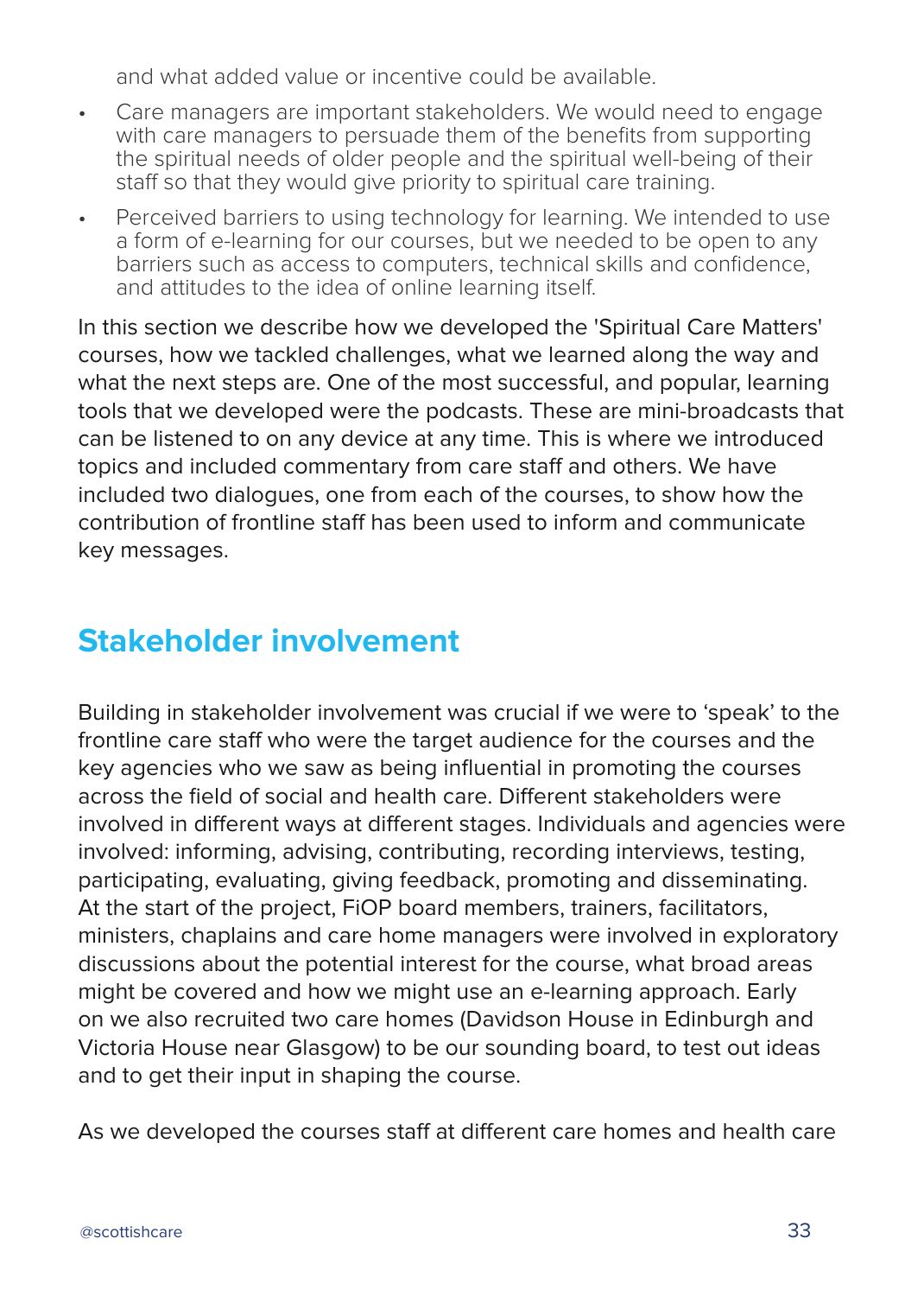units were involved in contributing to the course content. We were using podcasts as a tool for communicating with learners and it was staff from Davidson House, Victoria House, Scottish Care, Tippethill NHS Unit, NHS Tayside, and student nurses from Edinburgh University that helped with these recordings. This meant we could include authentic voices talking about their experiences of spiritual care and what it meant to them. This group also provided feedback, and Davidson House and Victoria House carried out a more detailed piloting and evaluation. Taking part in the pilot courses was welcomed as beneficial;

"Being involved with the pilot was a good learning experience overall. (Both care homes) plan to use the course in the future with other staff and saw potential as part of new staff induction." **(Care home managers)**

Alongside the course development activity, other strategic stakeholders were consulted about the need, relevance and ways to promote and disseminate the course information. Strategic stakeholders included Scottish Care, Care Inspectorate, NHS Education for Scotland (NES), Scottish Social Services Council (SSSC) and Scottish Partnership on Palliative Care.

Talking to SSSC also led us to the idea of using Open Badges to give recognition to the course. Feedback from care homes suggested that some sort of recognition would be valuable for example for staff to include their learning from the courses as continuing professional development (CPD).

## **Course development process**

The course development process involved a series of steps: identifying learners, researching the course content, designing the technology, getting input from target users, writing content, piloting and evaluation.

## **Identifying target learners**

An early question was 'who are our target learners?' This took us into a discussion about what level to set the courses at, and if there were course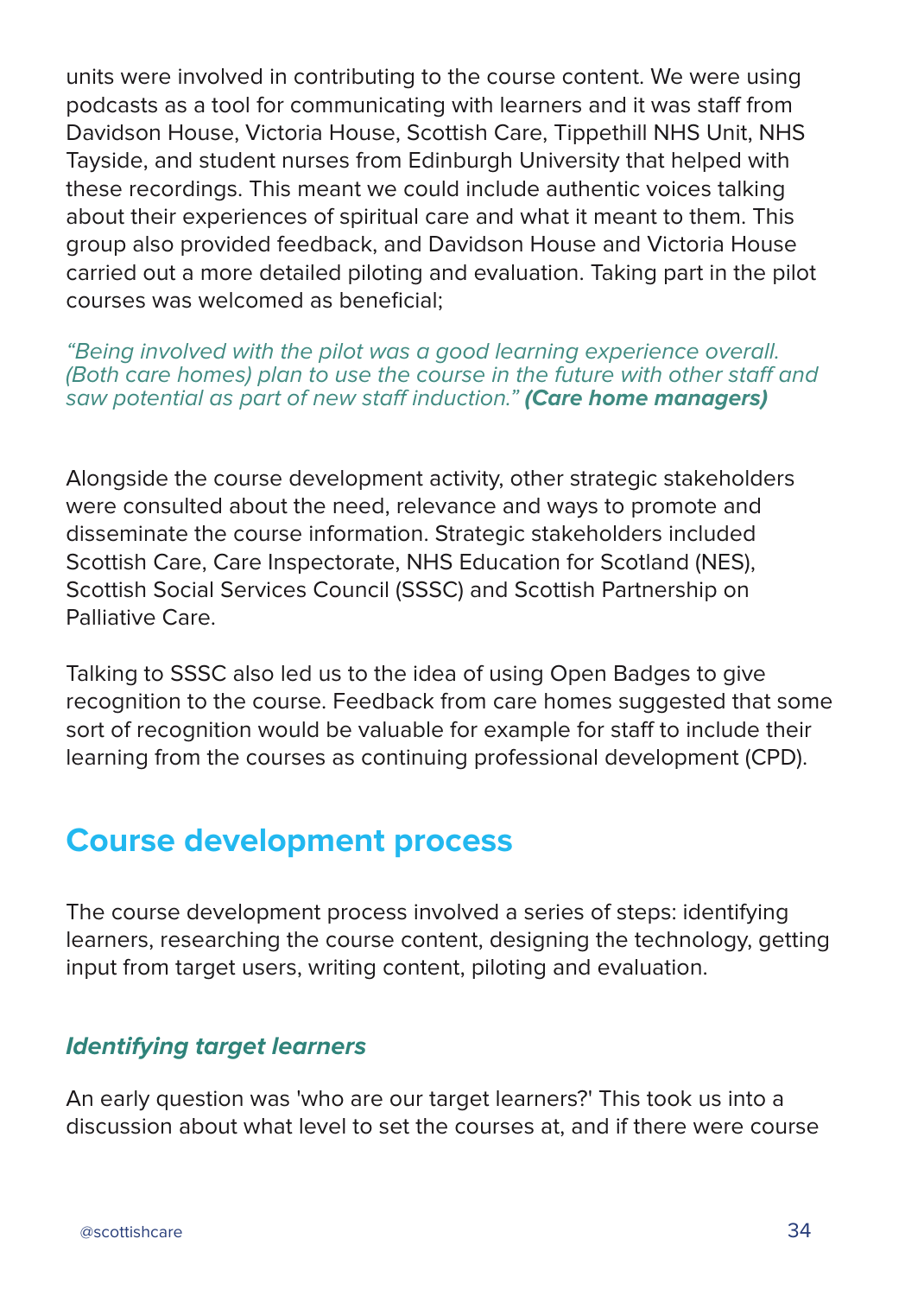recognition options available to us. Table 2 is an overview of the course: target learners, format and level.

## **Table 2: Overview of course learners, format and level**

| Who are the target<br>learners?               | Frontline staff in care homes, home care<br>staff, health care workers and volunteers<br>who support the needs of older people.                                                                                                              |
|-----------------------------------------------|----------------------------------------------------------------------------------------------------------------------------------------------------------------------------------------------------------------------------------------------|
| What do we want them to<br>learn?             | See course aims, outcomes and content<br>below.<br>Course 1 (Supporting the spiritual needs of<br>older people) and Course 2 (Looking after<br>your own spiritual well-being) complement<br>each other and are not seen as in a<br>sequence. |
| What is the format/<br>structure of learning? | e-learning courses covering a range of<br>$\bullet$<br>topics.                                                                                                                                                                               |
|                                               | Bite-sized topics delivered via email<br>$\bullet$<br>communication.                                                                                                                                                                         |
| What is the level of the<br>learning?         | SVQ 2, SCQF Level 5                                                                                                                                                                                                                          |
| Course recognition                            | <b>SSSC Open Badge</b>                                                                                                                                                                                                                       |

## **Key questions for informing the course development**

### **What is the course content?**

We were directed to a range of materials and sources which helped to identify content and inform development. A content map highlighted key topics such as definitions of spiritual care, relationship building, communication, storytelling, skills development and reflective practice.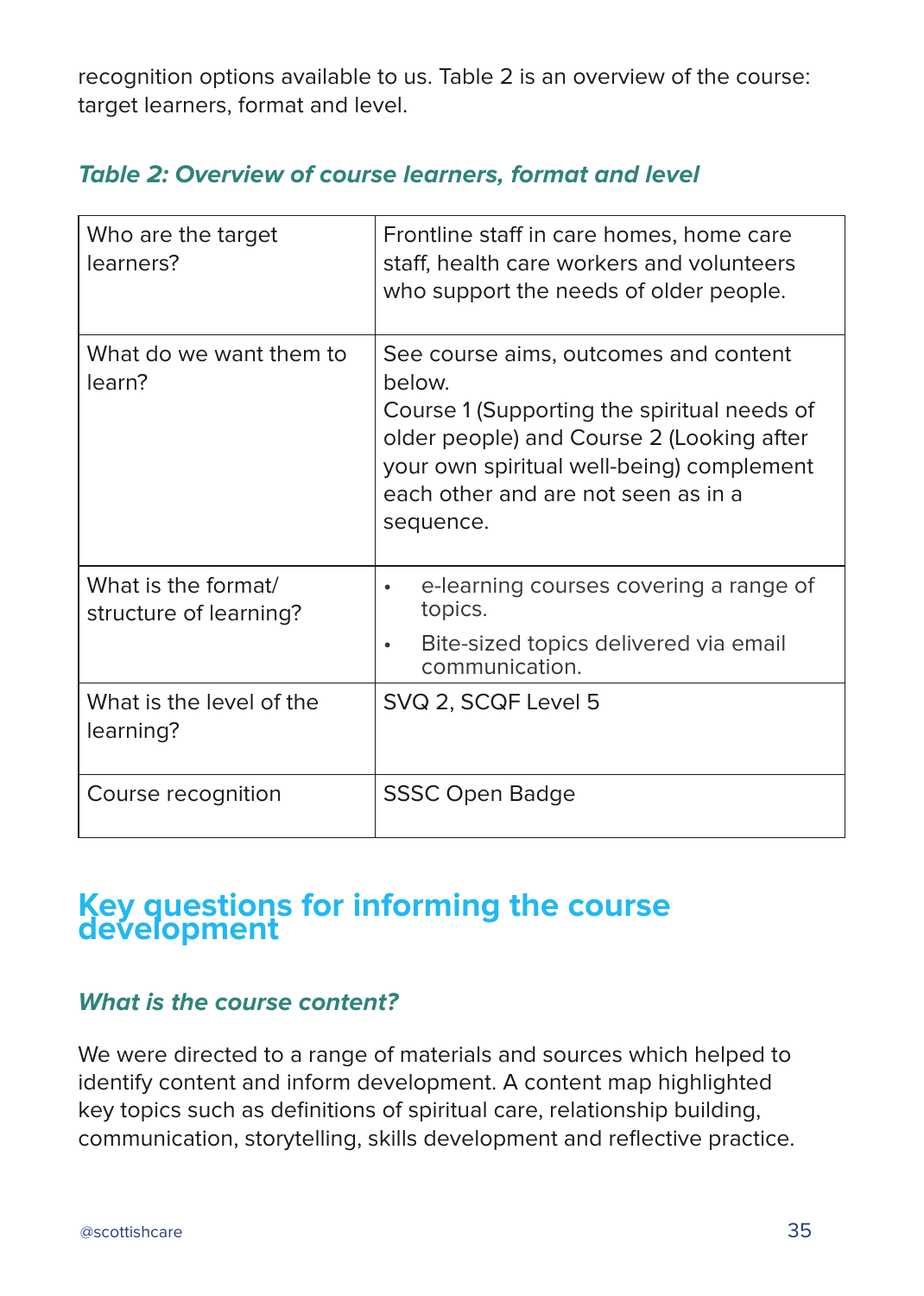Spiritual Care Matters – An Introductory Resource for all NHS Scotland Staff (NHS Education for Scotland, (2007) became a key resource for informing both courses. Other reference materials are listed below. 13

## **What do we mean by 'spiritual care'?**

This was a fundamental question that the courses needed to explore and became the starting point for both courses. We needed to provide some clear definitions and get across the message that supporting the spiritual aspects of growing old was wider than religion. For example, music and the outdoors are also elements of the spiritual dimension. This wider definition of 'spiritual' highlights the importance of connecting with residents and being aware of their preferences: who they are, what they are interested in, their likes and dislikes. Once this wider definition was recognised it was clear to us that spiritual care was already happening. The aim then was to raise awareness of spiritual care and develop skills and confidence to support the spiritual care of older people.

## **What does 'good' spiritual care look like?**

#### This involved:

- Staff taking time to find out from residents and families about their spiritual needs
- The level (and quality) of engagement resident to resident and staff to resident
- Staff having time to spend with residents
- Residents being enabled to do the things that they like and could still manage to do

<sup>13</sup> Trees that bend in the wind – Exploring the experiences of front line support workers delivering palliative and end of life care, Scottish Care (2016), This Speaks To Me, Care Cameos, Scottish Care (2017), Palliative and End of Life Care Framework – Enriching and improving experience, NHS Education for Scotland and Scottish Social Services Council (2017), Good Life, Good Death, Good Grief –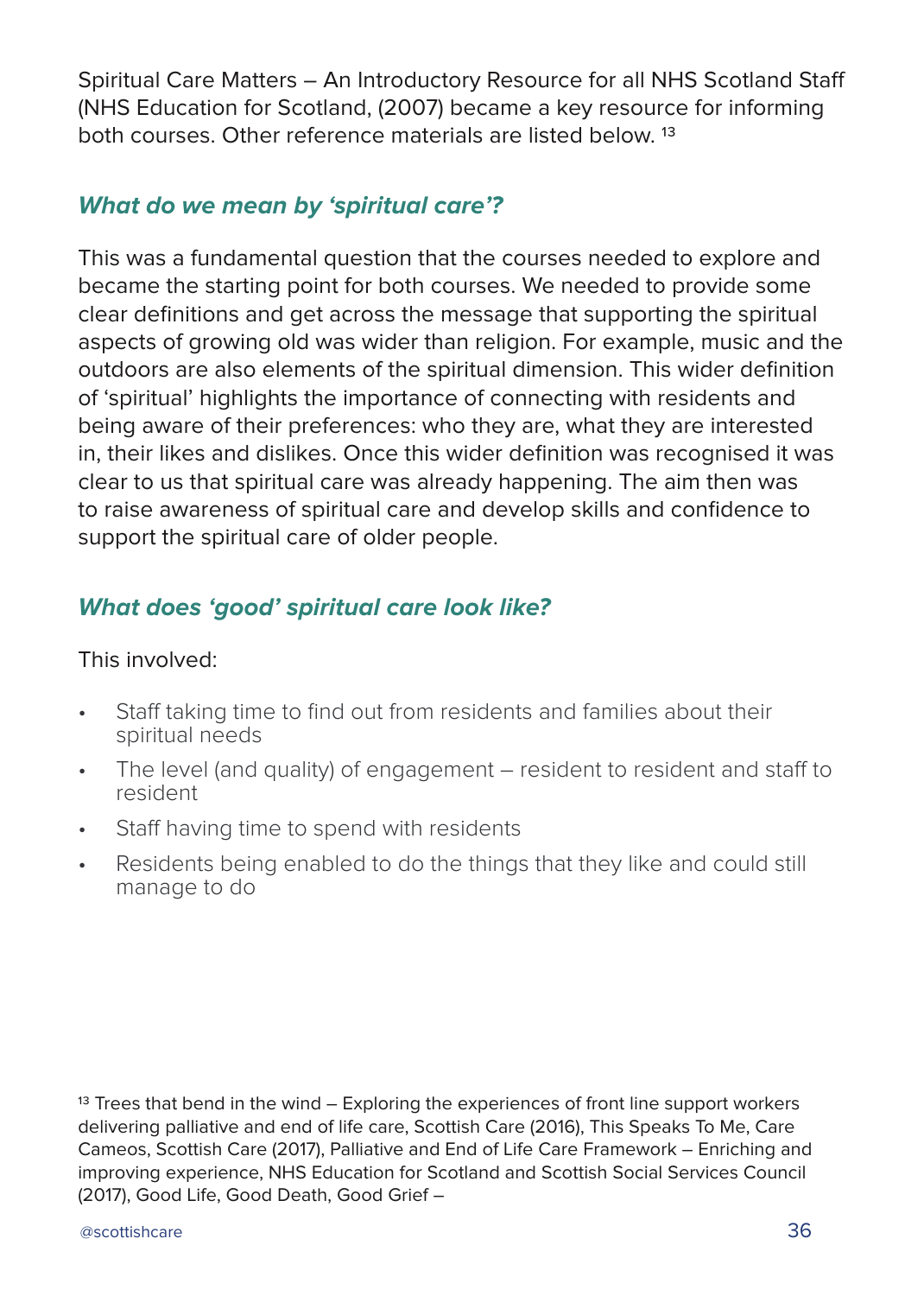### **What are the structural aspects that are needed for ensuring 'good' spiritual care?**

#### These included:

- Staff getting time in their working day to develop their skills and confidence in supporting spiritual care
- The need for commitment to investing in spiritual care as a good use of time and resources
- The need to revisit residents' spiritual needs as they change over time
- The need for staff to feel that their spiritual needs are recognised and supported

## **Who is involved in supporting the spiritual needs of older people?**

Everyone – care managers, senior staff, care staff, health care staff. Other auxiliary staff have different roles but there is a role for all staff to play in ensuring that each resident has a good day.

## **What are the practical skills needed for supporting spiritual care?**

#### These included:

- Listening, observation, being aware of non-verbal communication
- Communication skills with older people and those with dementia
- Awareness of how residents change over time
- Reflective practice
- Self-awareness
- Dealing with specific issues such as death and dying

### **e-learning technology**

A key for the courses was to achieve maximum simplicity and ease of use. To this end, the following objectives were set:

- 1. Familiar technology the learner should not have to learn a new tool at the same time as the material
- 2. No authentication logins and user accounts are barriers to learning,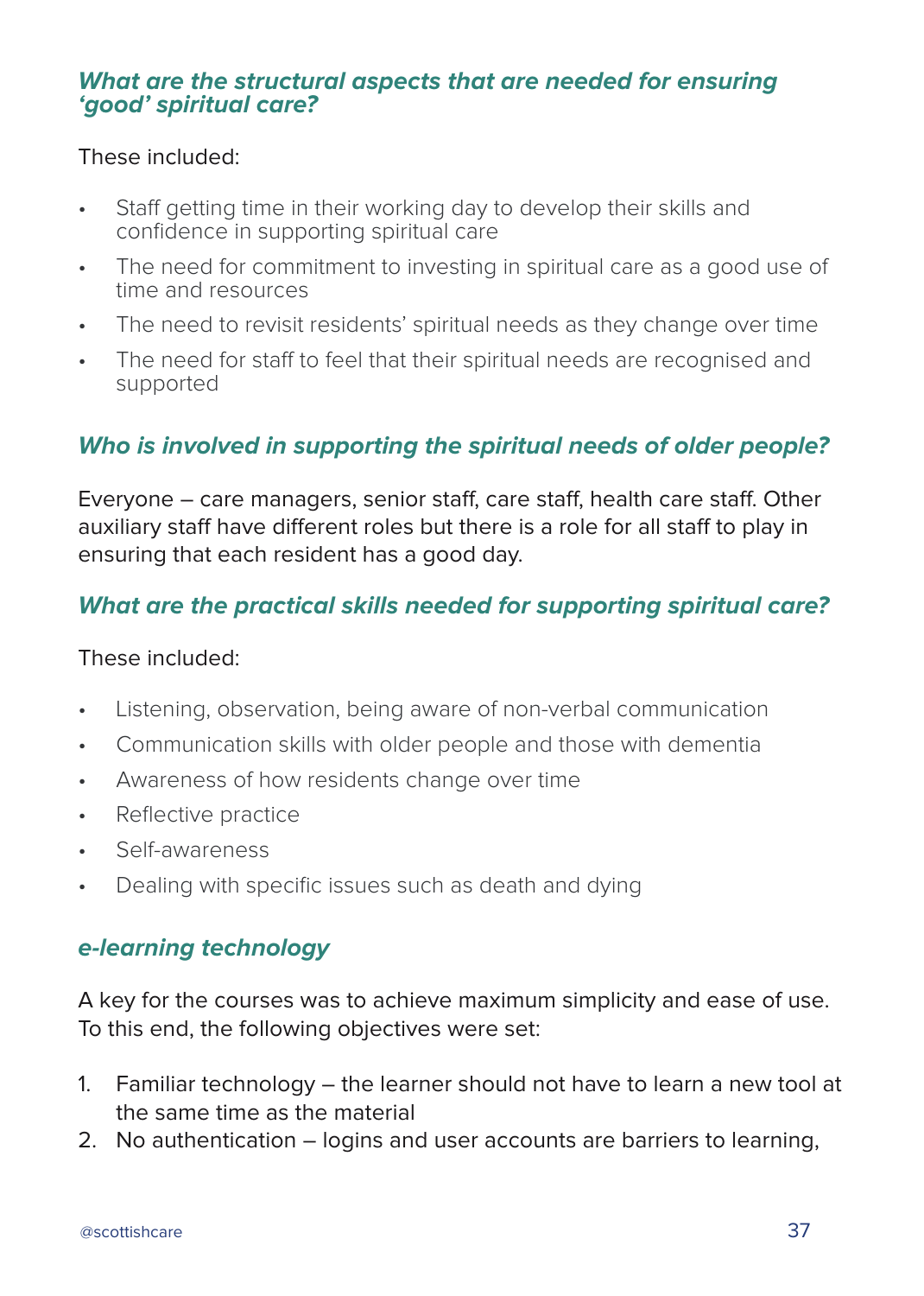especially for those in whom technology itself is a barrier

- 3. Multi-media learning materials should be offered in a variety of modes, allowing the learner to access it in a manner that suits their learning style
- 4. Interaction at least some interaction is desirable to encourage reflection and social learning

The final technologies chosen were email and blog. Email is the most commonly used communication method online, and course materials could be delivered almost wholly in that way. The email would deliver the day's learning materials, the learning task and some reflective questions. Then it would direct to a blog page which would contain the media element (audio podcast) and a space to submit the results of their task. We discovered early on that the term 'online learning' was a barrier for learners. As a term, it conjured up the notion of sitting at a computer and the need for technical skills. Another strong message from target learners was the need for practice-based learning. We settled on using the term 'e-learning' to describe the Spiritual Care Matters courses.

## **Course piloting and evaluation**

The course was piloted in two stages. Firstly, as an initial check with the care home managers to give them a sense of what was involved and to identify any immediate issues such as problems with e-mail addresses. The second pilot ran with a group of identified staff from each of the care homes. Both care homes adopted a model with a central 'go-to' person to co-ordinate the distribution of emails and staff participation. Course evaluation and feedback was gathered from each of the care homes through face to face, telephone and online survey feedback:

"(I will use the course learning) to plan more conversation openers so that when I am working with someone I have some things in mind to help the conversation get started." (Learner)

"(I think that the course) would lead to a better experience for residents". (Learner)

## **Key messages from the pilot**

The group model, with a central 'go-to' person, meant that they could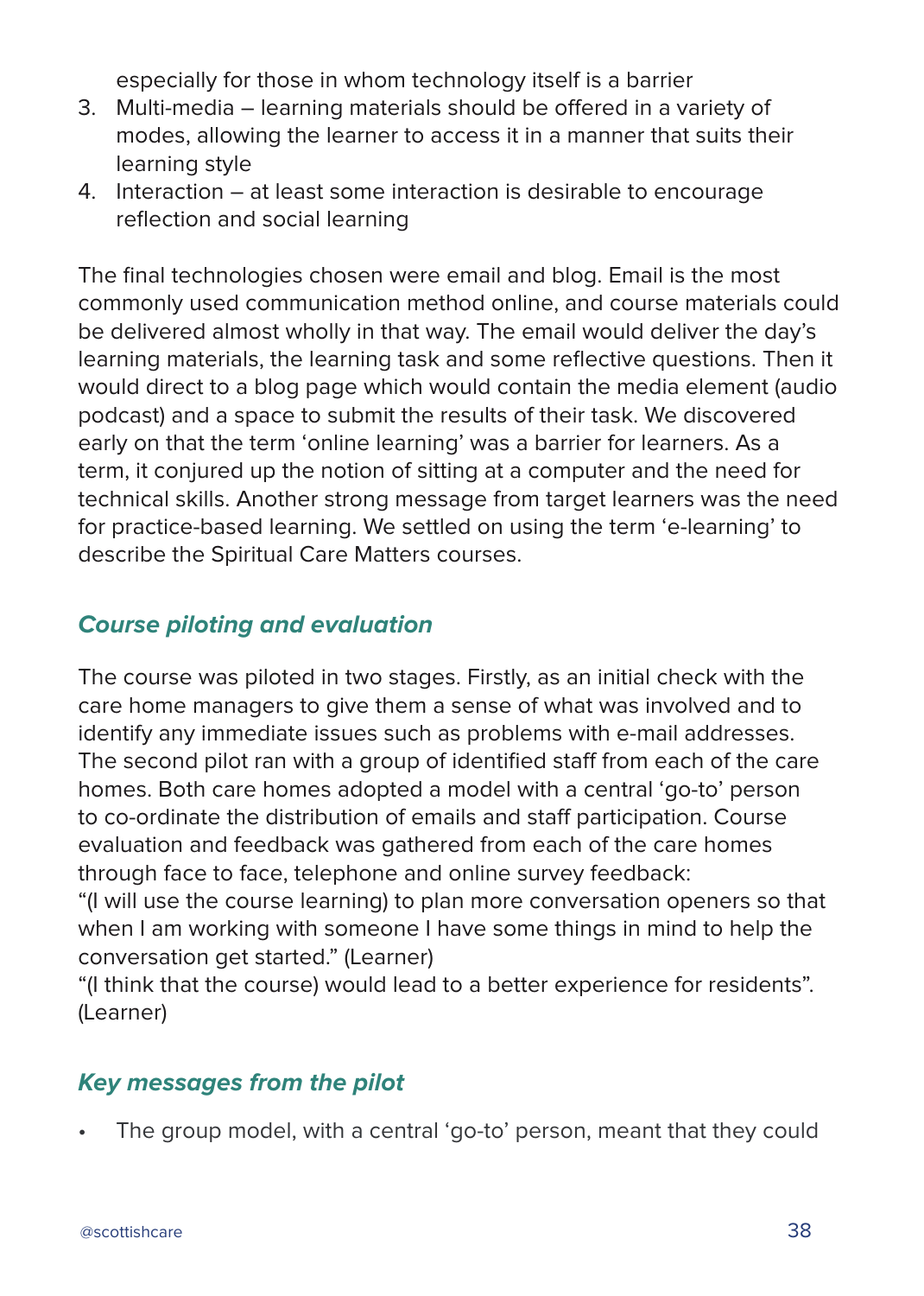support learners and respond to any problems they encountered

- Everyone loved the 30-minute lessons realistic, achievable and flexible
- Flexibility you could do days to fit with work/shift/in-home emergencies etc.
- The course achieved its outcomes, and people found it interesting and enjoyed it
- The course related well to the target audience and could be used more widely with home care staff, but might need some specific adaptations re context
- A good introduction to the topic a stand-alone course but with potential for adding other courses such as 'Looking after your own spiritual care'
- Would like transcripts of podcasts as an option especially if language was a potential issue e.g. English was not the first language
- Endorsed the idea of using 'open badge' recognition
- One of the care homes found it difficult to get people to participate – they sold the course as part of their training (required as part of SSSC registration) and saw a role for participants as 'champions' for supporting future learners
- For some, there was a perceived 'fear' of the topic. For example, they saw spirituality linked to faith, found the idea of 'no right or wrong answer' difficult but the course was a good starting point for addressing this

## **'Spiritual Care Matters' - overall approach**

### Based on our development processes we developed two courses which both use a similar format:

- Each course involves five half-hour 'lessons' that are received in a daily email
- Each course involves listening to the podcast, a practical task and reflecting on learning
- The courses can be accessed through a laptop, computer, tablet or smart phone
- An internet connection is needed to receive the daily emails and the course materials
- Both courses use Open Badges to recognise learning for ongoing staff development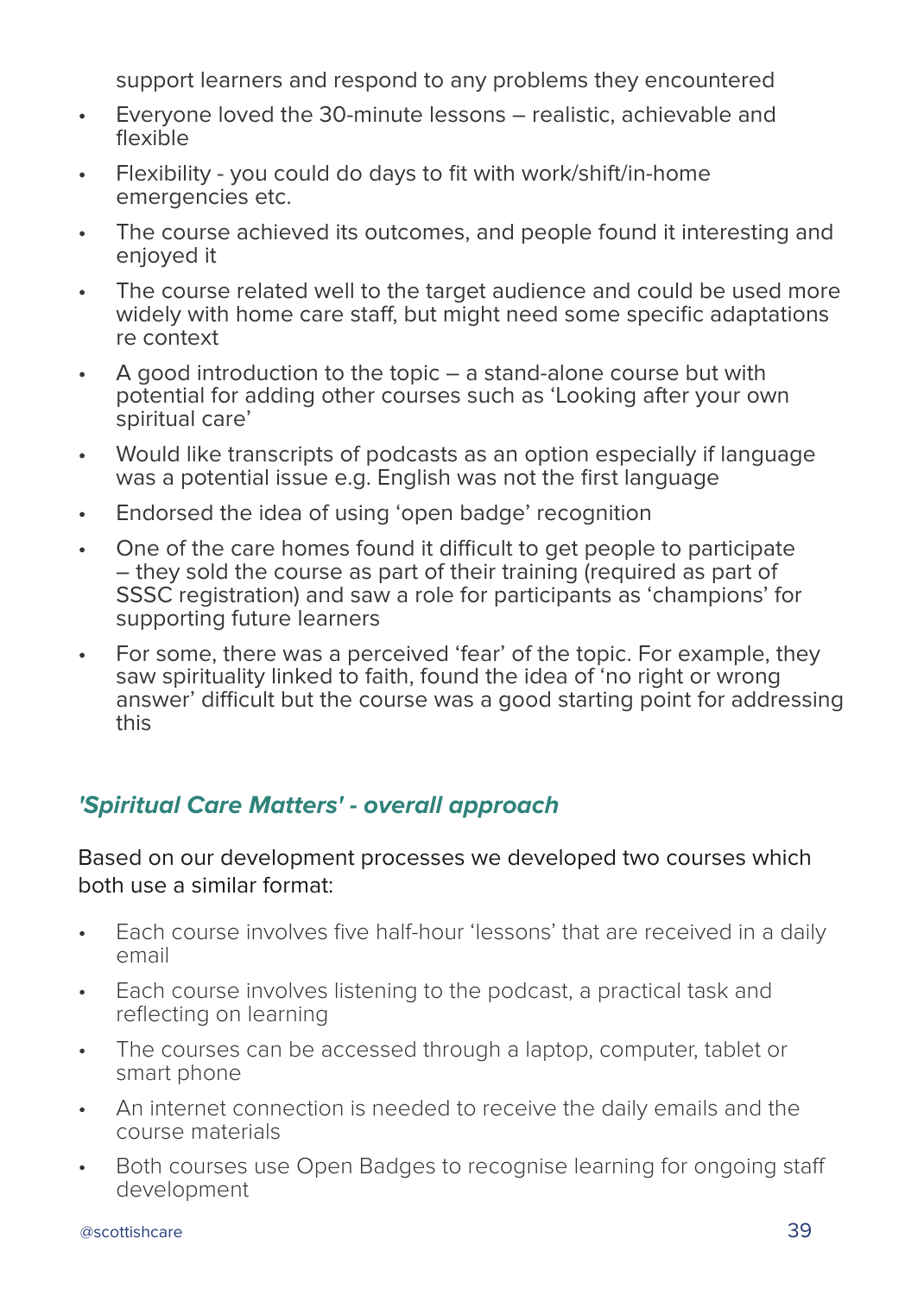## **Spiritual Care Matters 1: supporting the spiritual needs of older people**

This is an e-learning course designed to promote, recognise, respect and support the spiritual well-being of older people. The course is an introduction to spiritual care, exploring how spiritual care is defined, what it means in practice and why it matters:

"It's a good course – I developed skills and confidence to support residents." **Registered Nurse**

## **Course learning outcomes**

By the end of the course participants will:

- Know what spirituality means and understand why it matters in the lives of older people
- Develop skills and confidence to support the spiritual needs of older people
- Develop the use of conversations as a tool to increase the quality of spiritual care for older people.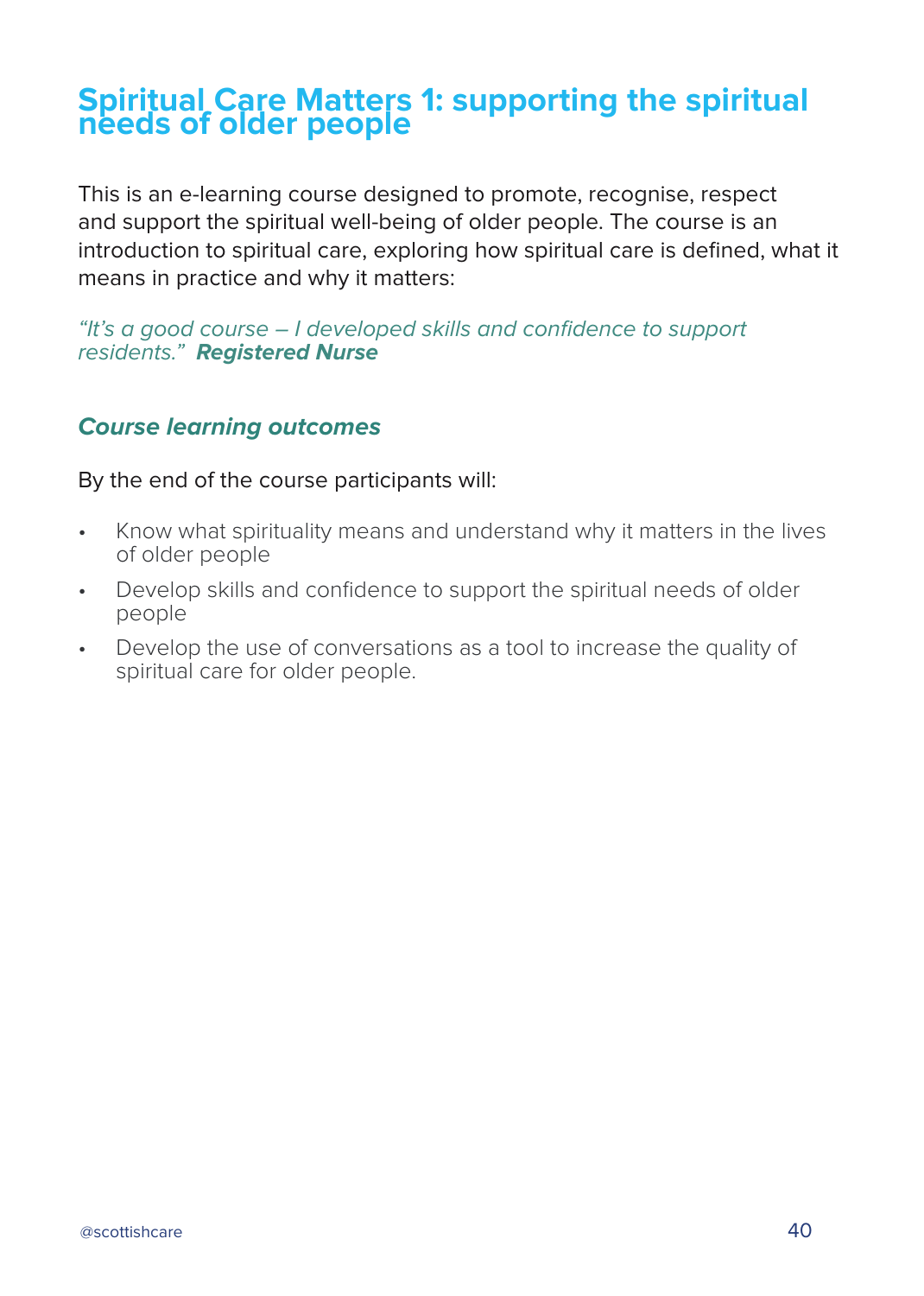## **Course content**

| Day | <b>Title</b>                                                                                          | Purpose                                                                                                                                                                                                             |
|-----|-------------------------------------------------------------------------------------------------------|---------------------------------------------------------------------------------------------------------------------------------------------------------------------------------------------------------------------|
| 1   | Spiritual care is happening already<br>Practice theme: observation and awareness                      | Today we're looking at a<br>wider definition of what we<br>mean by spiritual care and<br>what this looks like in the<br>day to day experiences and<br>actions for residents in the<br>care home                     |
| 2   | Communication and relationship building<br>Practice theme: skills and attitudes – active<br>listening | Today we want to explore<br>the skills and the type of<br>attention that can increase<br>our communication skills<br>and help build relationships<br>with residents                                                 |
| 3   | Spiritual care - values, principles and<br>practice in care homes<br>Practice theme: investigation    | Today we want to think<br>about how spiritual care is<br>built into the 'wood work'<br>of a care home. By this we<br>mean the culture, values<br>and practices that shape<br>the way that the care home<br>works    |
| 4   | Having a meaningful conversation<br>Practice theme: exercise to deepen<br>conversations               | Today we want to give you<br>a chance to try out some<br>of the ideas we have been<br>exploring about supporting<br>the spiritual needs of<br>residents and to put your<br>active listening skills into<br>practice |
| 5   | Why do you think spiritual care matters?<br>Practice theme: Reflective practice                       | Reflective conversation with<br>peers<br>Review of learning from<br>course                                                                                                                                          |

ı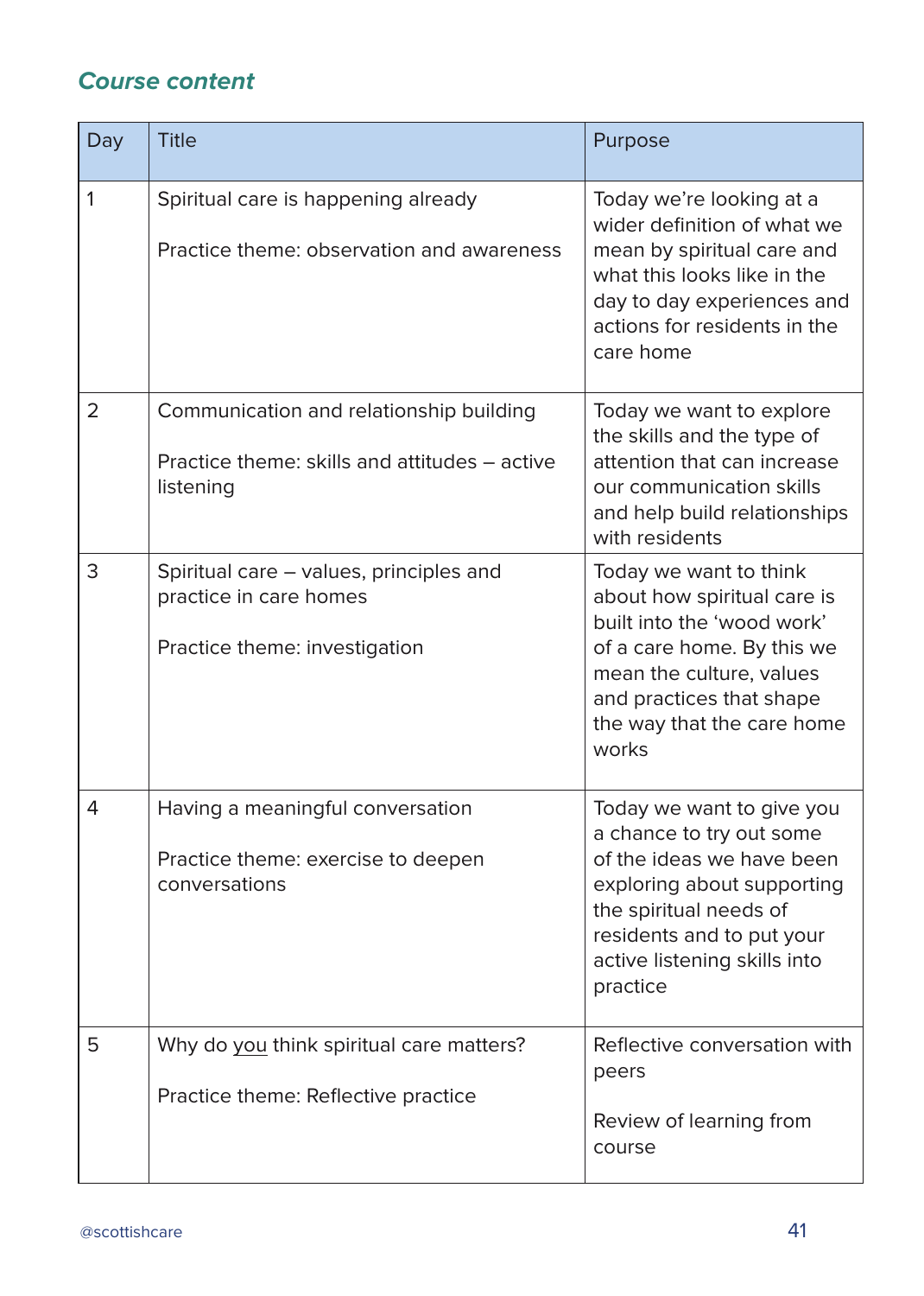## **Podcasts**

The course uses podcasts as a learning tool to convey information and key messages on a topic. Here is an extract from the Day 2 podcast. It introduces communication and relationship building as important to the lives of residents. Colin is the main commentator, Lesley is the interviewer and Jean (not her real name) is a care manager.

Colin So far in the course, we've been thinking about the little things that are already happening to support spiritual care. We suggested that it's not just what you do to support older people, but it's the way you do it. This is about the skills that you use and the type of attention that you give in your day-to-day interaction with residents. In other words, developing communication skills and developing relationships. One way to think about this is to see life from a resident's perspective. For example, residents may be thinking or wanting to say, "Get to know me" or, "It's not just what you do, it's how you make me feel" or "Help me to feel comfortable, safe, and secure in my surroundings."

 These comments are inviting us into the residents' world. This doesn't happen by chance. We can be proactive. We can develop our listening skills to help us to tune into the residents' feelings and their needs.

Lesley Welcome, Jean. Maybe you could just tell us a little bit about your role in the care home?

Jean I am Head of Care. I supervise four team leaders directly and the Activities Coordinator, to ensure that the residents have friendship, love, respect, dignity, and are cared for in a person-centred way.

Lesley Taking this idea, that it's not just what you do, it's the way that you do it, can you tell me about the sorts of skills that staff need and the types of attention they give that makes a real difference to residents' well-being?

Jean Yes, I think to be a carer, we do training every week and all sorts of personal development training, but I think to be a carer you need to have compassion. I think the biggest skill somebody can have is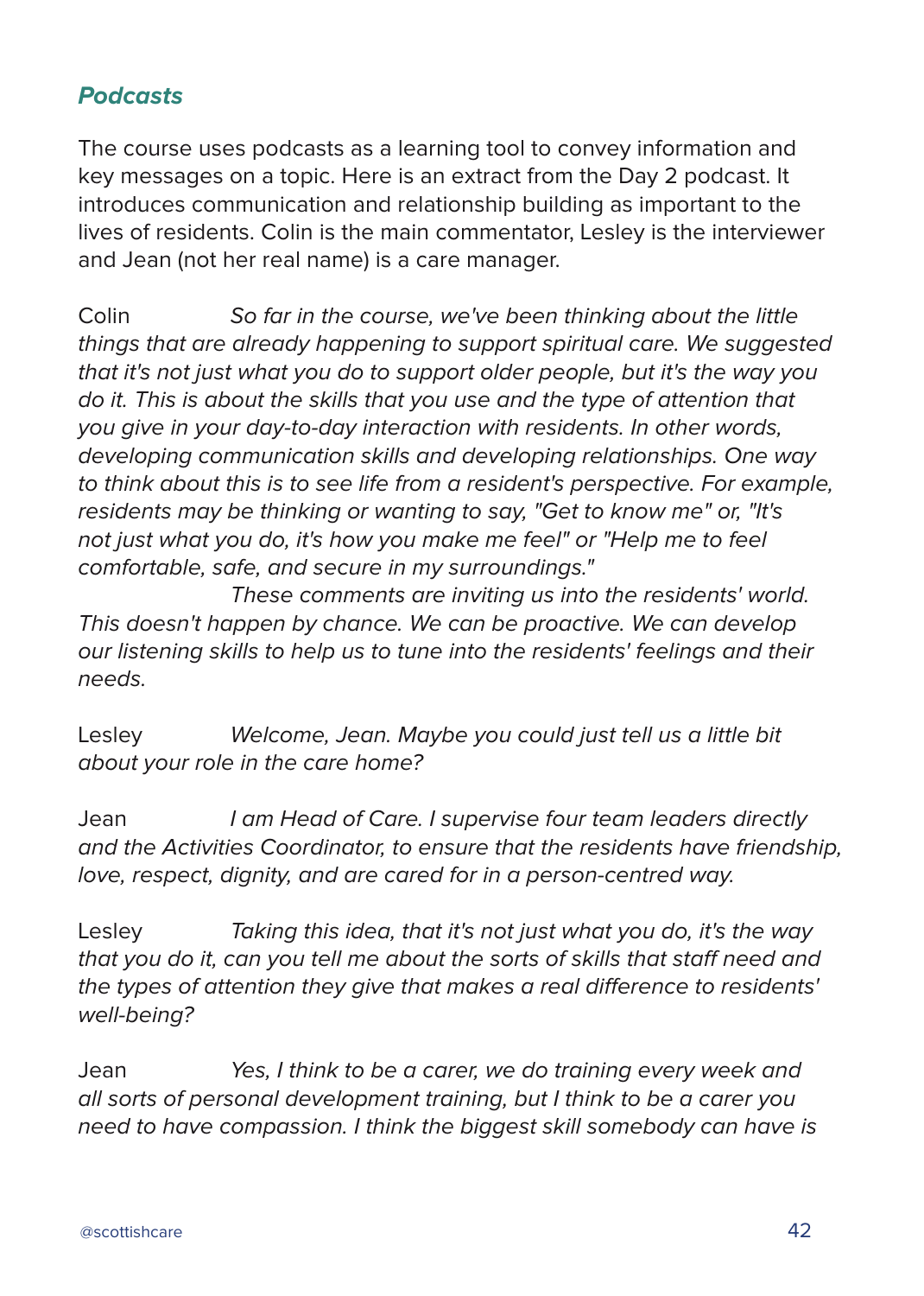communication skills and the art of conversation, or body language, eye contact, a smile even. That can make a huge difference to a resident. As well as the practical personal care, assisting with eating and drinking, things like that. But I do think a good heart, a listening ear, and a shoulder to laugh on or cry on maybe, definitely means a lot to the residents.

## **Spiritual Care Matters 2: looking after your own spiritual well-being**

This course is designed to enable frontline staff to look after their own spiritual well-being. The course explores the importance of looking after yourself and identifies ways of coping and getting support in emotionally demanding situations.

"Looking after the spiritual well-being of the whole workforce means that staff feel respected, appreciated and trusted. It helps create a supportive atmosphere." Care home manager

## **Course learning outcomes**

By the end of the course participants will:

- Know why it is important to take care of your own spiritual well-beingl
- Identify different ways to cope in emotionally demanding situations
- Recognise when you need additional support and know where or who to go to
- Engage in reflection to learn from your experiences

## **Course content**

| Dav | <b>Title</b> | Content/purpose        |
|-----|--------------|------------------------|
|     | Welcome      | Introduction to course |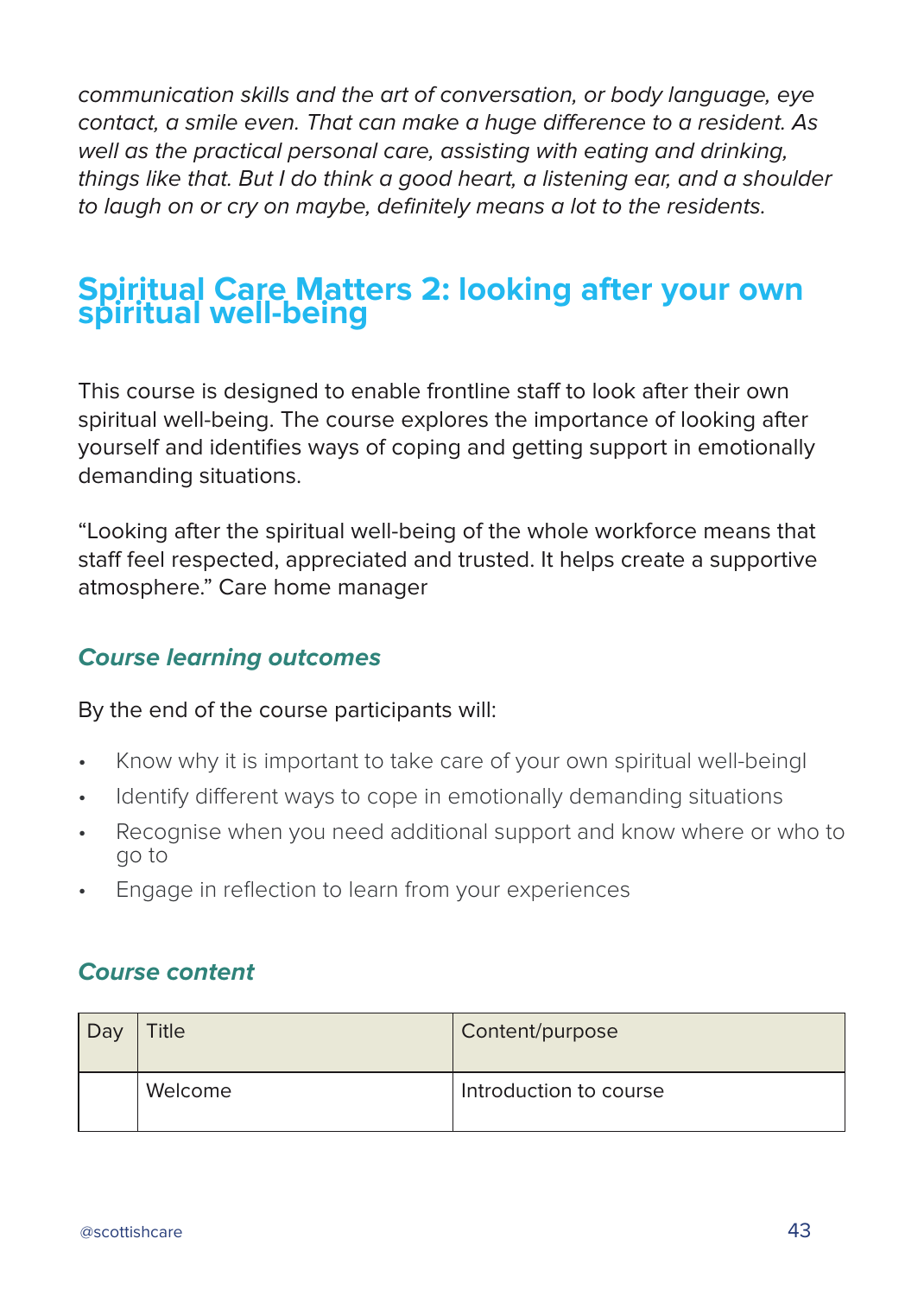| $\mathbf{1}$ | Why is my spiritual well-being<br>important?     | What we mean by spirituality<br>Why is the spiritual well-being of staff<br>important?<br>And what are the challenges<br>Activity - Looking after yourself<br>Identify things that are important to<br>you<br>Was there a time when<br>What did you do |
|--------------|--------------------------------------------------|--------------------------------------------------------------------------------------------------------------------------------------------------------------------------------------------------------------------------------------------------------|
| 2            | How can I look after my spiritual<br>well-being? | Practical ways to cope - letting off<br>steam, building resilience<br>Reflection, sharing<br>Activity - Coping activities for building<br>resilience<br>Try out one of the following<br>How well did it work?<br>Will you use it again?                |
| 3            | What if story of a care worker                   | Case study<br>Activity - Learning from your colleagues<br>Ask a colleague about their experiences<br>and how well they coped? Did this help?                                                                                                           |
| 4            | Getting support when I need it                   | Organisation policy, dedicated support<br>for staff.<br>Activity - What support is available in<br>my organisation?                                                                                                                                    |
| 5            | Your spiritual well-being<br>matters!            | Discussion (small group or with<br>supervisor/mentor)<br>Reflective diary (open badge)                                                                                                                                                                 |
|              | Follow-up                                        | Feedback - learning from/for course<br>Link to Open Badge, Link to Course 1.                                                                                                                                                                           |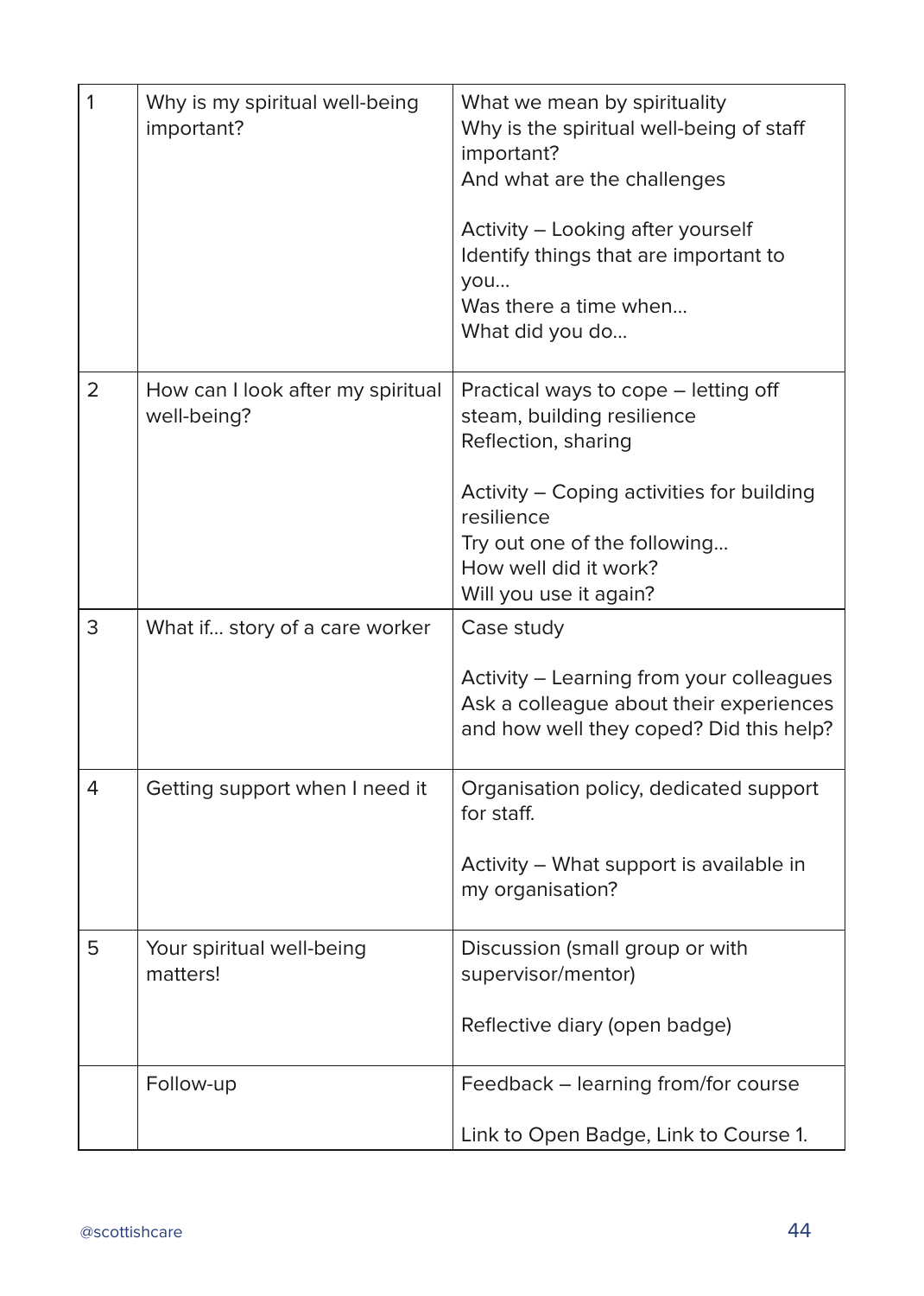## **Podcasts**

The course uses podcasts as a learning tool to convey information and key messages on a topic. Here is an extract from the Day 2 podcast. It shows a group of staff talking about why it is important to them to look after their spiritual well-being. The content comes from actual conversations with a group of staff, but names have been changed.

### **Interviewer Welcome, Anna, Bella and Sue. Maybe you could just tell us a little bit about your role?**

Anna *I'm Anna and I'm a staff nurse in a community hospital* where we deal with a lot of palliative and end-of-life care.

Bella *I'm Bella and I work as a domestic at the community* hospital.

Sue I'm Sue and I am a manager in a care home.

### **Interviewer What does spiritual care mean to you and why is it important that you look after your own spiritual well-being?**

Anna Spiritual care involves looking after a person's emotional and sometimes religious needs. Looking after your own spiritual needs is important for your emotional well-being, especially in stressful or traumatic situations. I think that when we see people that are seriously ill and maybe families that are struggling with those things, it puts extra stresses on you. You need to look after yourself so that you can be there for them.

Bella Looking after your spiritual well-being gives you empathy. It means that you can empathise with patients and other staff.

Sue First and foremost, it is important to recognise that staff have spiritual needs too. Looking after the spiritual well-being of the whole workforce means that staff feel respected, appreciated and trusted. It helps create a supportive atmosphere.

**Interviewer Are there things that you do to look after your spiritual**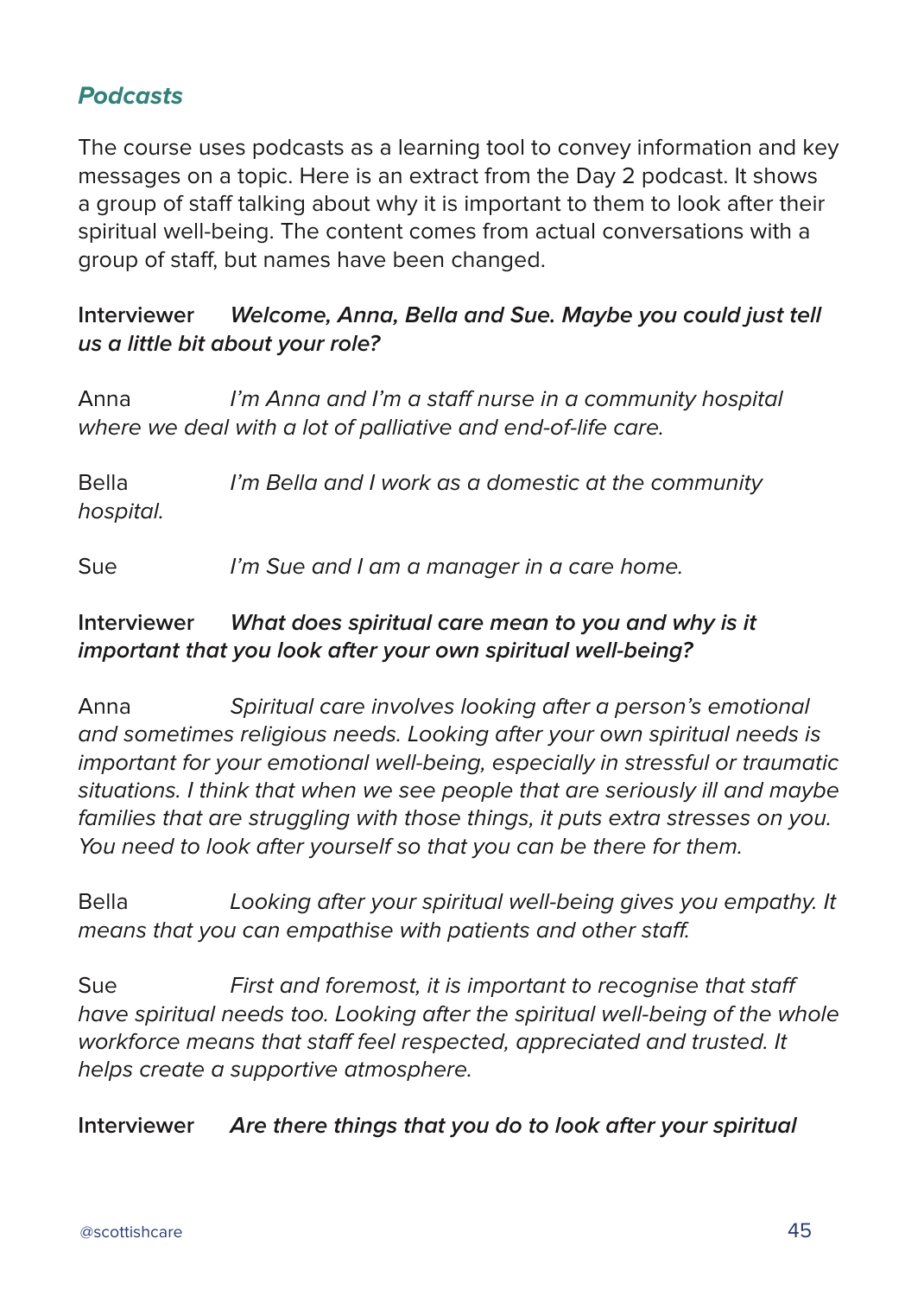### **well-being?**

Anna I tend to reflect on situations or incidents, talking them over with colleagues or family depending on the situation. It helps to support me and make me feel that I am not alone in dealing with something. We work as a team which is very supportive. We can support each other.

Bella *I like to get outside, go for a walk in nature, and if I am in a* stressful situation and can't take a break, I use slow breathing. It makes me feel calm.

Sue There are lots of things that staff can do. From building good relationships with residents and colleagues, to taking a break, to socialising together. Some staff like to be active, swimming and walking outside of work. These are all good ways for staff to let off steam.

### **Interviewer These are all helpful and practical ways for looking after yourself. What might happen if someone working in a care environment didn't look after their spiritual well-being?**

Anna I think that if someone's spiritual needs are neglected they may have increased anxiety, stress and worry and this can also affect their physical health. Not looking after yourself makes it harder to deal with stressful situations. You can feel burnt out.

Bella I think that if I didn't look after myself it would make me sad, angry, confused.

Sue *I've noticed that if one person is feeling low or stressed then* it affects everyone. Spiritual well-being is good for everyone.

**Interviewer Thank you, you have definitely given us a lot to think about.**

## **Learning from developing 'Spiritual Care Matters'**

Our experience of developing 'Spiritual Care Matters' has generated much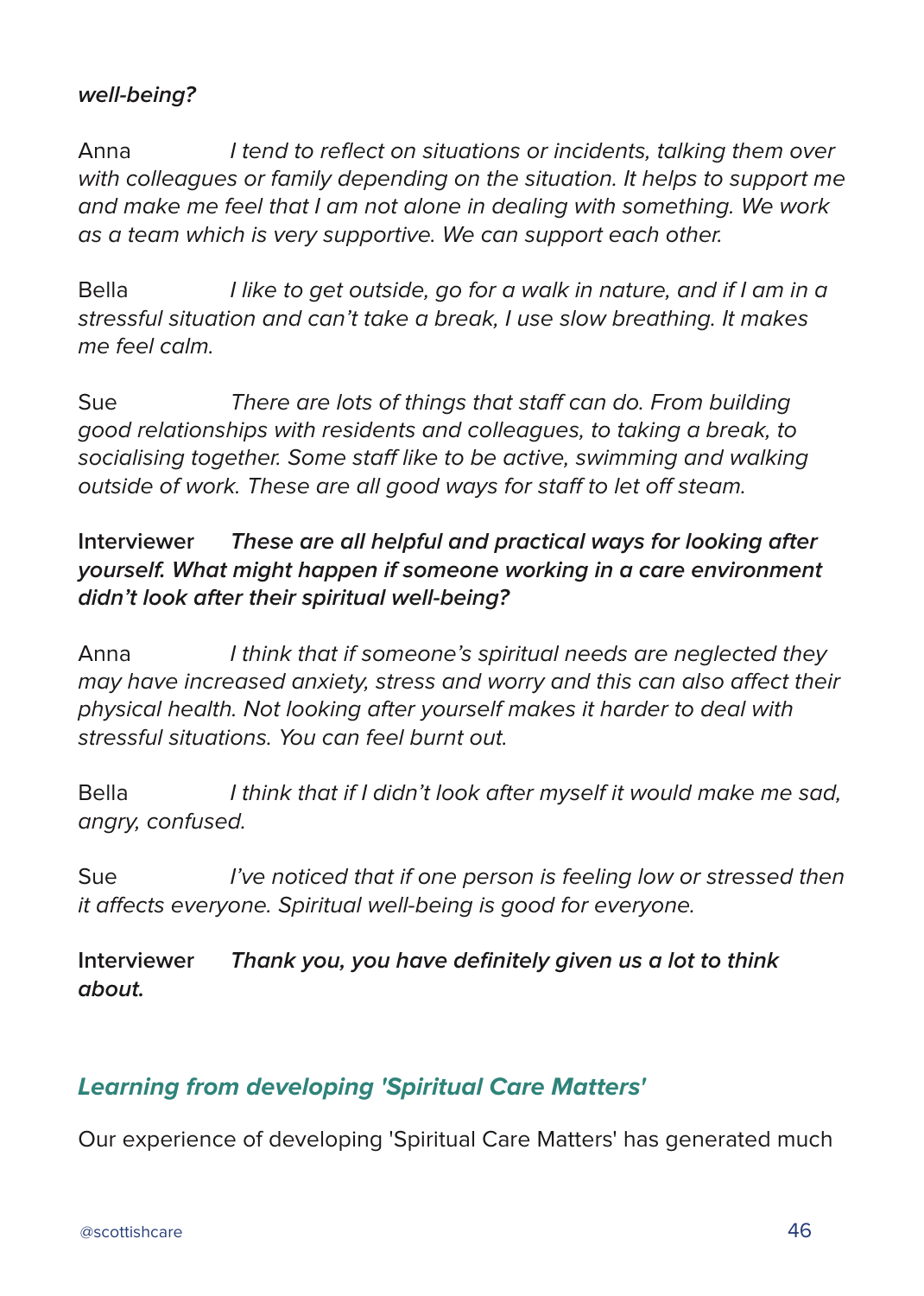learning and new questions or challenges for us to respond to. Importantly we learned that:

- **• A commitment to prioritising spiritual care education** is needed at a policy level by government agencies and at an organisational level by care managers. Recognition of the benefits from investing in spiritual care education needs to be continuously communicated. We need to engage with care managers to persuade them of the benefits and outcomes from supporting the spiritual needs of older people and the spiritual well-being of their staff so that they give priority to spiritual care training.
- **• Support for learners** is crucial to ensure the take-up, completion and application of the course learning. But this does not happen by accident. Learners need support, quidance and encouragement. An in-house 'go-to' person or course co-ordinator can guide individual learners, facilitate group learning, keep learners on track, respond to questions or problems.
- **• Reflective practice is an important element of the course**. We are aware that staff are required to maintain their personal learning and need to evidence this for their CPD. To help this process we have developed a 'Learning Diary' as a downloadable PDF or Word file for staff to complete as they go. This is signed off at the end of the course as evidence of completion. Learners are encouraged to use their Learning Diary as evidence for claiming an Open Badge for the course.
- **•• Course promotion and dissemination** is a continuing priority and focus for the future. Our challenge is to make 'Spiritual Care Matters' the 'go-to' course in supporting spiritual care and to have it widely used.

### **Widening access to the courses**

To date independent care homes, Third Sector Organisations, NHS organisations, Social Work Departments, Local Authorities, carers centres, churches, hospices and government agencies have signed up for the courses. Staff with roles including care manager, chief executive, chaplain, nurse, carer, assistant carer, health support worker, activity co-ordinator, training manager and government official have signed up.

We have started our promotion by creating a short Introductory Podcast, we have run a Facebook campaign, we are distributing information throughout FiOP networks and key agencies such as the Care Inspectorate,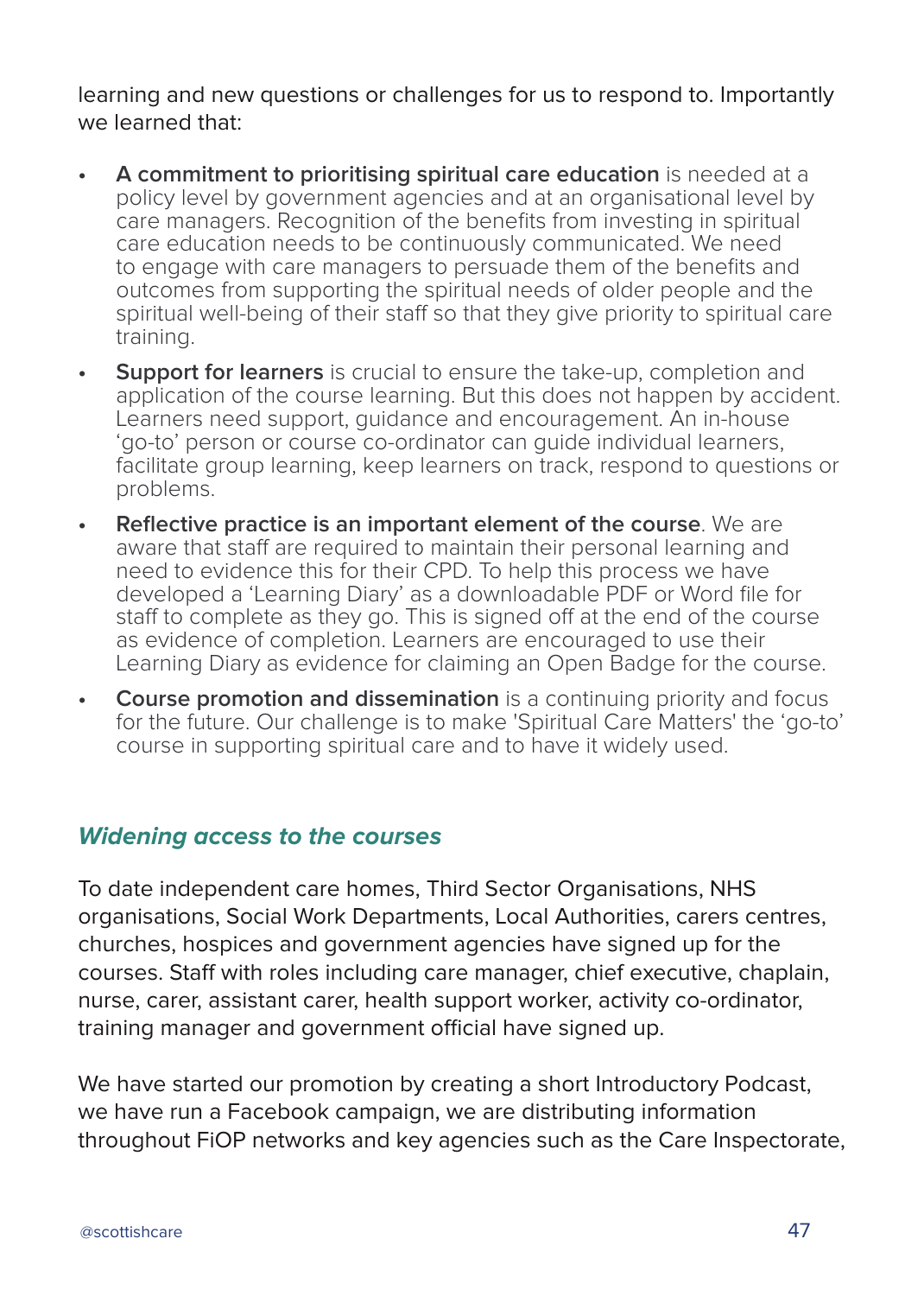Scottish Care etc., and we are promoting the courses at conferences and events. We have also planned a market research workshop for nursing care students with a view to targeting pre-qualifying training.

To find out more, go to www.spiritualcarematters.com to sign up for the 'Spiritual Care Matters' courses. All we need is your name and email address.

# **Conclusion**

Spiritual care is already being offered in care homes, but there is further work to do to ensure that health and social care staff recognise their contribution. We need to continue to demystify the concept and to provide education that meets the needs of staff in terms of content, time and practicality. We need to forge connections between care homes, the immediate community and faith communities. We need to reinforce competence, confidence and comfort in understanding and delivering spiritual care.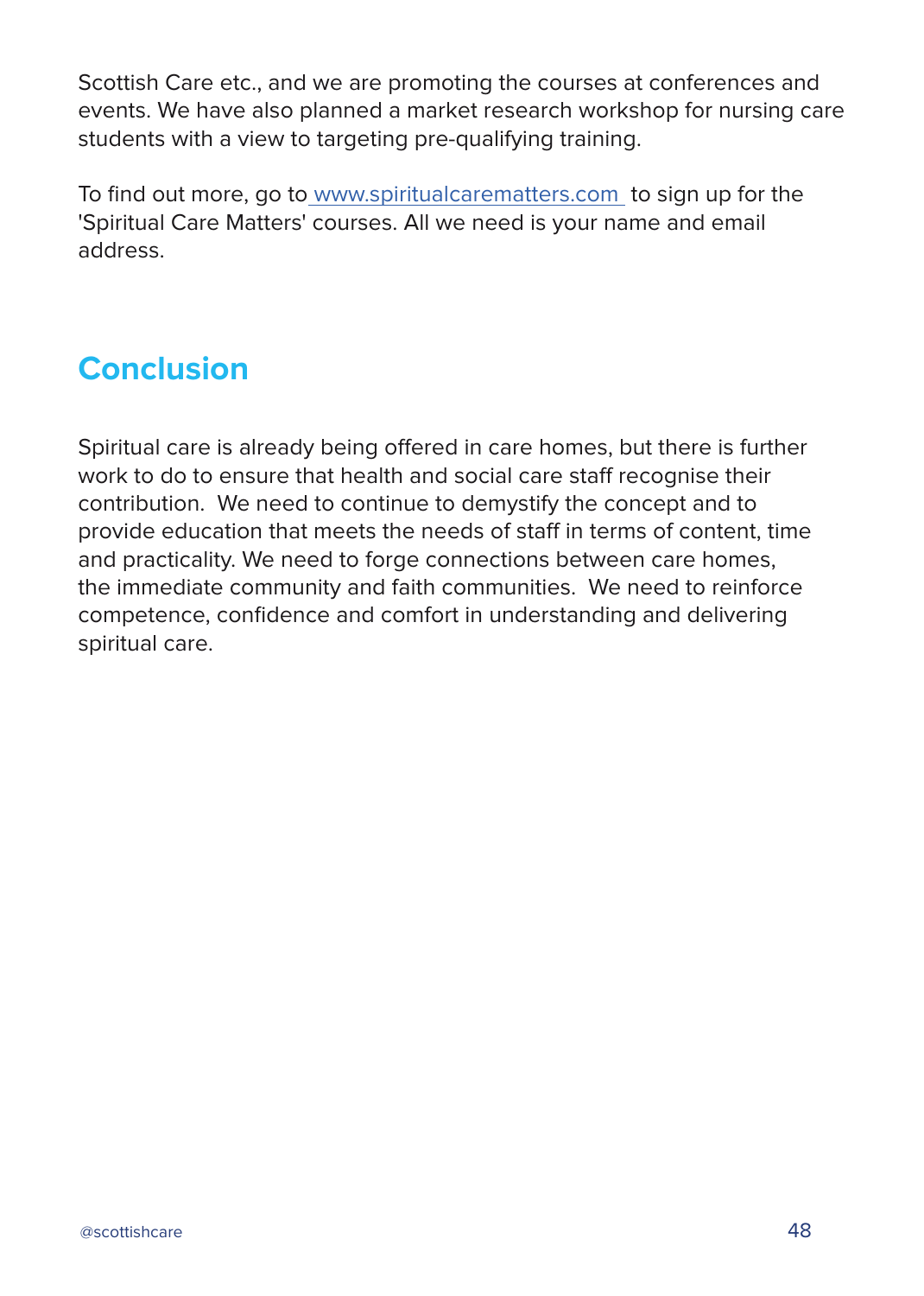# **Acknowledgements**

Faith in People would like to acknowledge the contributions to this work.

#### **Our consultants**

Dr Lesley Greenaway and Colin Gray eLearning development and implementation

Simon Jaquet Mapping exercise on spiritual care in care homes

Professor John Swinton and Dr Harriet Mowat Development and delivery of the Purple Bicycle Project

## **Our funders**

The Scottish Government, the Life Changes Trust and the Queensberry House Trust

#### **Our stakeholders**

We are grateful for their constructive and informative contribution to the development of this work Faith in Older People board members Trainers and facilitators **Ministers** Care home managers Care home chaplain Davidson House Victoria House Baillieston Community Care Tippethill NHS Unit NHS Tayside Scottish Care Edinburgh University Marie Curie Scottish Partnership on Palliative Care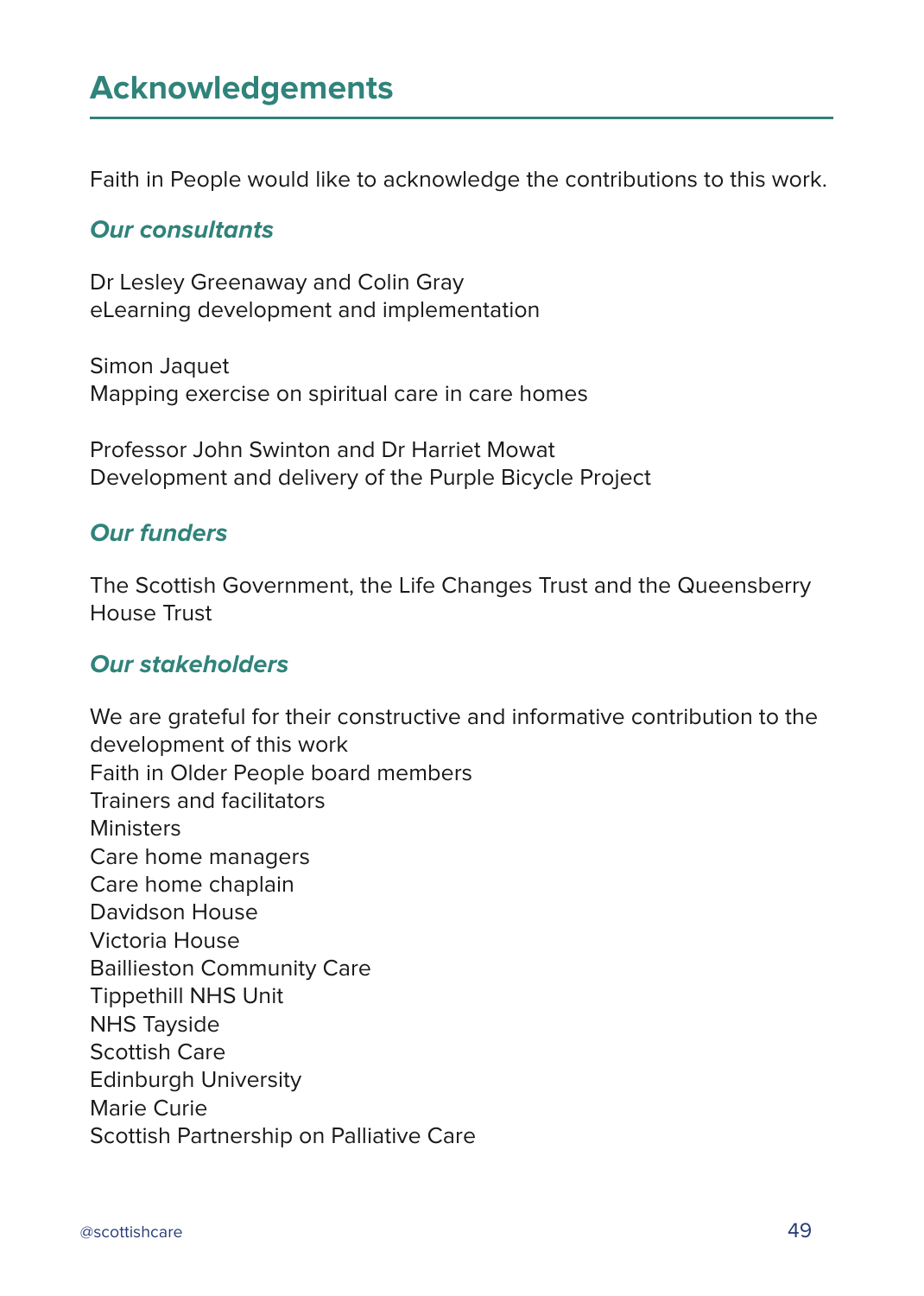Care Inspectorate NHS Education for Scotland Scottish Social Services Council Scottish Dementia Working Group Ahlul Bayt Society Alzheimer's Scotland National Dementia Carers Network (NDCAN) AGE Scotland Scottish Government Interfaith Scotland Evaluation and Professional Development Services Edinburgh Interfaith Association Scottish Sikh Women's Association Salvation Army Council of Christians and Jews (West of Scotland branch) Baha'i community Iona Community Hindu community Methodist church St Mungo museum of religious life and art Muslim Council of Scotland Scottish Roman Catholic church All the care homes which responded to the survey and participated in further discussions.

April 2018